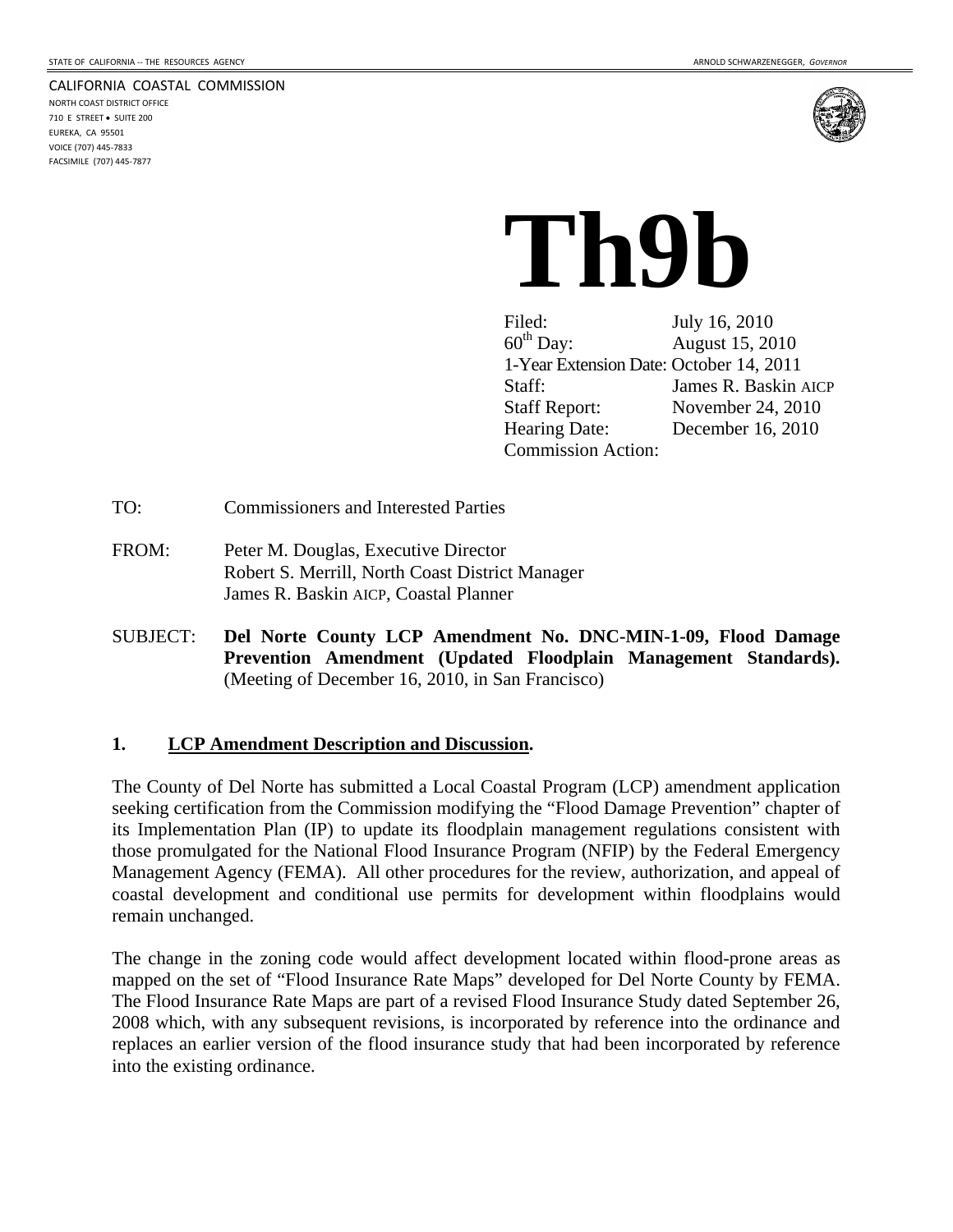# **DEL NORTE COUNTY LCP AMENDMENT (FLOOD DAMAGE PREVENTION) DNC-MIN-1-09 PAGE 2**

Numerous new or expanded definitions would also be added to the flood damage prevention ordinance, addressing types of development and situations previously undefined or vaguely defined, including "accessory structures," "coastal high hazard area," "existing manufactured home, park, or subdivision," "expansion to an existing manufactured home, park, or subdivision," "historic structures," and "lowest floor." Moreover, the revised ordinance would locally implement many of the new national floodplain management policies including: (a) imposing "flood-proofing" design standards for the foundation, wall, utility, and mechanical components within the portions of primary and accessory structures which would be inundated in flooding events; (b) requiring anchored foundations for manufactured homes; (c) establishing variance processes for certain limited circumstances, such as for historic or existing structures; and (c) setting procedures for the issuance of "letters of map revision" to correct errant floodplain mapping.

Since there is no resulting increase in land use density, the LCP amendment would not create any additional demand on coastal resources, would not result in cumulative impacts, and is thus consistent with Section 30250 of the Coastal Act. Furthermore, all affirmative findings required under the both coastal development and use permit processes would remain unaltered with respect to any proposed placement of improvements within flood-prone areas being found consistent with all policies and standards of the LCP. Moreover, the proposed amendment comprises changes in wording of the Flood Damage Prevention zoning ordinance which make the allowance for certain uses designated in the ordinance more specific and does not change the kind, location, intensity, or density of a use that has been found consistent with the land use plan. Therefore, as the proposed zoning code changes meet the criteria of a "minor amendment to an LCP" as defined under Section 13554(a) of the Commission's administrative regulations (14 CCR §§13001 et seq.), the Executive Director finds the proposed rezoning to be consistent with the Coastal Act and minor in nature.

# **2. Public Participation and Commission Review.**

The proposed LCP amendment was the subject of local public hearings before the County Planning Commission and the Board of Supervisors. All of these public hearings were properly noticed to provide for adequate public participation. The LCP amendment submittal was filed as complete on October 28, 2010 and is consistent with Section 30514 of the Coastal Act and Section 13553 of Title 14 of the California Code of Regulations. Copies of the Board of Supervisors' Resolution and Ordinance are attached as Exhibits 3 and 4.

The Executive Director has determined that the proposed LCP amendment is "minor" in nature under Sections 13554 and 13555 of the Commission's regulations, since the amendment would not result in a change to the kind, density, or intensity of use of the land on the subject parcel. The Executive Director informed all interested parties by mail of his determination on November 24, 2010. The Commission will consider the Executive Director's determination at the December 16, 2010 meeting in San Francisco. At that time, the Executive Director will report to the Commission any objection to the determination that is received within ten days of the posting of this notice. Anyone wishing to register an objection to the Executive Director's determination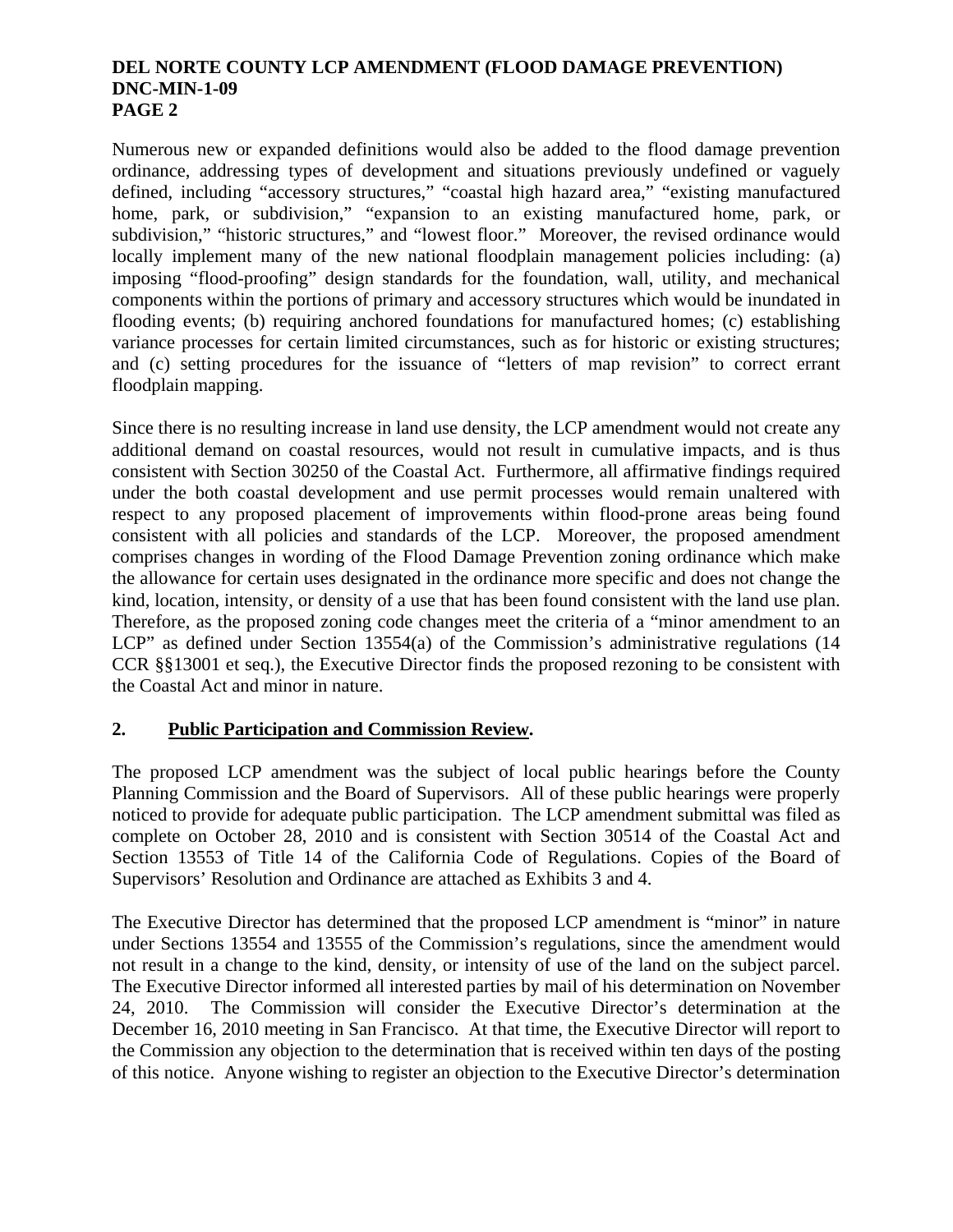# **DEL NORTE COUNTY LCP AMENDMENT (FLOOD DAMAGE PREVENTION) DNC-MIN-1-09 PAGE 3**

that the proposed LCP amendment is "minor" should contact James R. Baskin at (707) 445-7833 at the Commission's North Coast District Office in Eureka by December 10, 2010.

If one-third of the appointed members of the Commission so requests, the Executive Director's determination that the proposed amendment is minor shall not become effective and the amendment shall be processed as a "major" LCP amendment consistent with Section 13555(b) of the Commission's regulations. In that event, staff recommends that the Commission direct staff to bring the proposed updated floodplain ordinance provisions back before the Commission as a "regular" LCP amendment before the current time extension for Commission's action on the amendment expires on October 14, 2011. If the Commission concurs with the Executive Director's determination that the LCP amendment is minor in nature, then the amendment shall take effect ten working days after the Commission meeting and notice to Del Norte County consistent with Section 30514(c) of the Coastal Act.

# **3. Staff Recommendation.**

Staff recommends that the Commission concur with the Executive Director's determination that the LCP amendment is minor.

# **4. Additional Information.**

For further information, please contact James R. Baskin at the North Coast District Office (707) 445-7833. Correspondence should be sent to the District Office at the above address.

# **EXHIBITS:**

- 1. Excerpt, Title 21, Del Norte County Code Chapter 21.45 Flood Damage Prevention (showing amended text)
- 2. County Resolution No. 2009-033 Submittal of LCP Amendment Application
- 3. County Ordinance No. 2009-009 Flood Damage Prevention Ordinance Text Amendment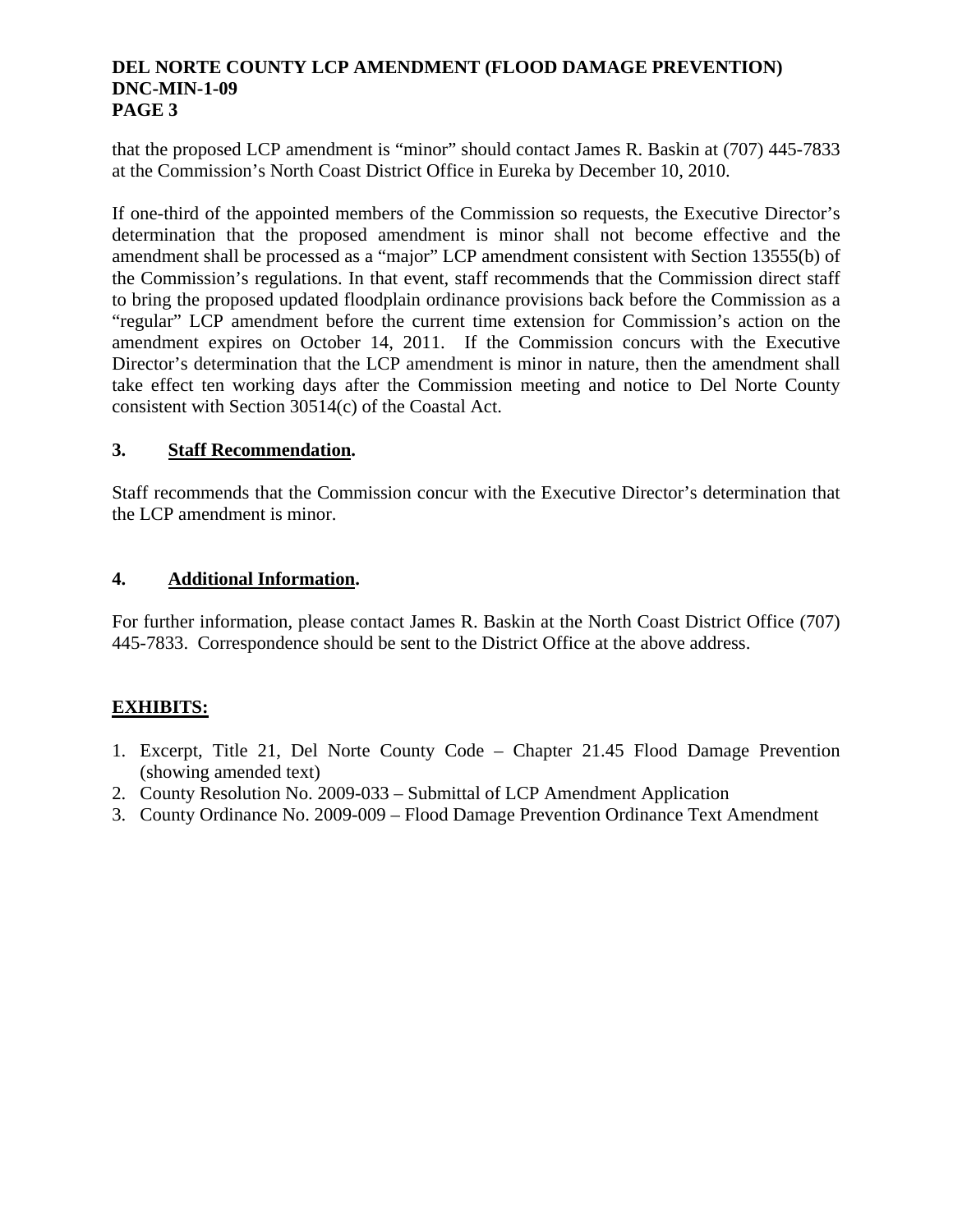#### Formatted: Left: 1", Right: 1"

#### $\vert$  Chapter 21.45 **FLOOD DAMAGE PREVENTION**

| 21.45.010 Statutory authorization, findings of fact, purpose and methods. | <b>Field Code Changed</b> |
|---------------------------------------------------------------------------|---------------------------|
| 21.45.020 Definitions.                                                    | <b>Field Code Changed</b> |
| 21.45.030 General provisions.                                             | <b>Field Code Changed</b> |
| 21.45.040 Administration.                                                 | <b>Field Code Changed</b> |
| 21.45.050 Provisions for flood hazard reduction.                          | <b>Field Code Changed</b> |
| 21.45.060 Variances.                                                      | <b>Field Code Changed</b> |
| 21.45.070 Variance procedure.                                             |                           |
|                                                                           | <b>Field Code Changed</b> |

#### 21.45.010 Statutory authorization, findings of fact, purpose and methods.

A. Statutory Authorization. The Legislature of the state of California has in Government Code Sections 65302, 65560 and 65800 conferred upon local governments, the authority to adopt regulations designed to promote the public health, safety and general welfare of its citizenry. Therefore, the Board of Supervisors of the County of Del Norte does ordain that Chapter

- 21.45 of this code is established as set out in this chapter.
- B. Findings of Fact.

 $\overline{1}$ 

2

- 1. The flood hazard areas of Del Norte County are subject to periodic inundation which results in loss of life and property, health and safety hazards, disruption of commerce and governmental services, extraordinary public expenditures for flood protection and relief and impairment of the tax base, all of which adversely affects the public health, safety and general welfare.
- 2. These flood losses are caused by uses that are inadequately elevated, floodproofed, or protected from flood damage. The cumulative effect of obstructions in areas of special flood hazards which increase flood heights and velocities also contributes to flood losses.
- C. Statement of Purpose. It is the purpose of this chapter to promote the public health, safety and general welfare, and to minimize public and private losses due to flood conditions in specific areas by provisions designed:
	- 1. To protect human life and health;
	- 2. To minimize expenditure of public money for costly flood-control projects;
	- 3. To minimize the need for rescue and relief efforts associated with flooding and generally undertaken at the expense of the general public;
	- 4. To minimize prolonged business interruptions;
	- 5. To minimize damage to public facilities and utilities such as water and gas mains, electric, telephone and sewer lines, streets and bridges located in areas of special flood hazard.
	- 6. To help maintain a stable tax base by providing for the sound use and development of areas of special flood hazard so as to minimize future blighted areas caused by flood damage.
	- To ensure that potential buyers are notified that property is in an area of special flood hazard; and

| Deleted: unit's   |
|-------------------|
| Deleted: b        |
| Deleted: s        |
| Deleted: c        |
| <b>Deleted:</b> F |

Deleted: These flood losses are caused by the cumulative effect of obstructions in areas of special flood hazards which increase flood heights and velocities, and when inadequately anchored, damage uses in other areas. Uses that are inadequately floodproofed, elevated or otherwise protected from flood damage also contribute to the flood loss

Formatted: Bullets and Numbering

# EXHIBIT NO. 1 **APPLICATION NO.**

DNC-MIN-1-09 - DEL NORTE **COUNTY LCP AMENDMENT** EXCERPT, TITLE 21, DEL NORTE CO. CODE - CH. 21.45 FLOOD **DAMAGE PREVENTION (SHOWING** AMENDED TEXT) (1 of 16)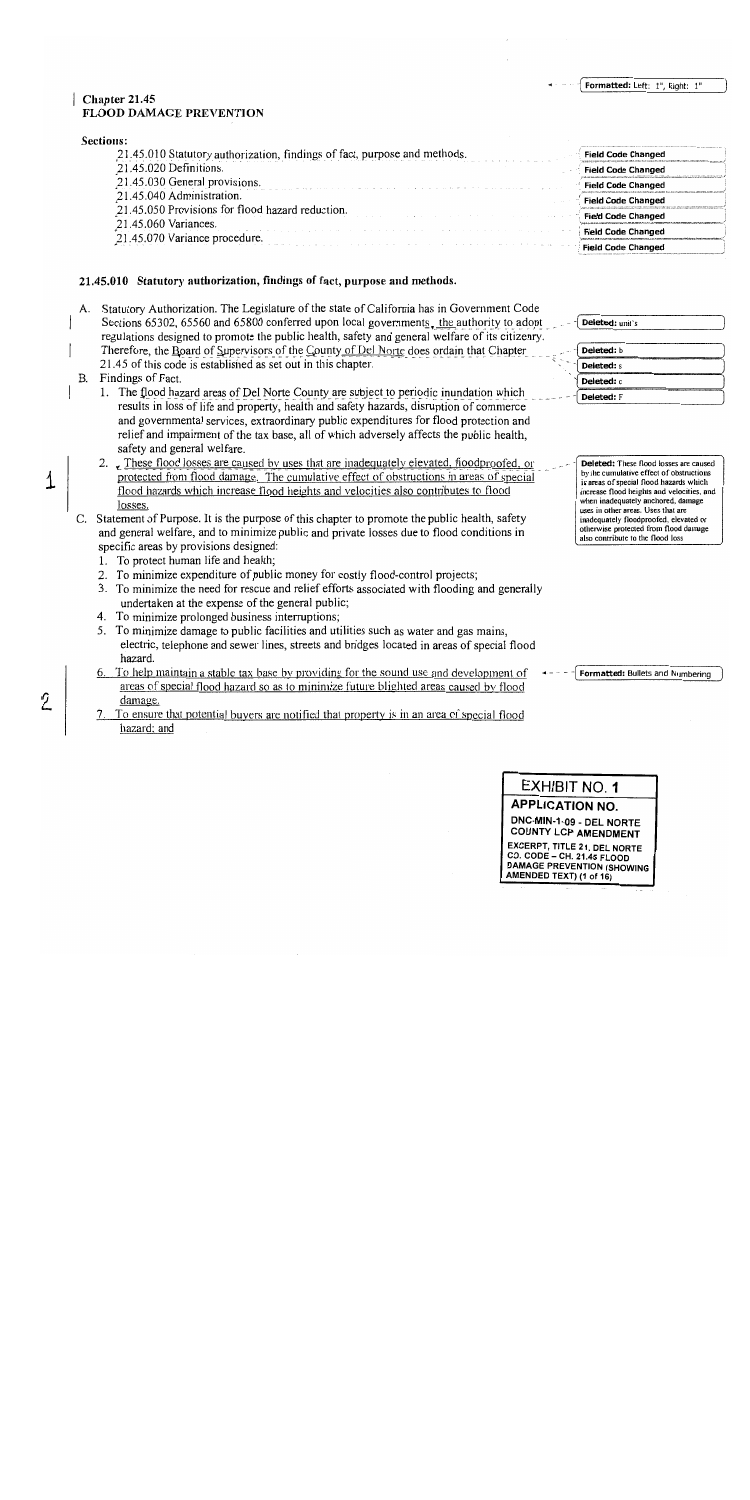- 8. To ensure that those who occupy the areas of special flood hazard assume responsibility for their actions.
- D. Methods of Reducing Flood Losses. In order to accomplish its purposes, this chapter includes methods and provisions for:
	- 1. Restricting or prohibiting uses which are dangerous to health, safety and property due to water or erosion hazards, or which result in damaging increases in erosion or flood heights or velocities;
	- 2. Requiring that uses vulnerable to floods, including facilities which serve such uses, be protected against flood damage at the time of initial construction;
	- 3. Controlling the alteration of natural floodplains, stream channels, and natural protective barriers, which help accommodate or channel floodwaters;
	- 4. Controlling filling, grading, dredging and other development which may increase flood damage; and
	- 5. Preventing or regulating the construction of flood barriers which will unnaturally divert floodwaters or which may increase flood hazards in other areas. (Ord. 95-15 (part),  $1995.$

#### 21.45.020 Definitions.

Unless specifically defined below, words or phrases used in this chapter shall be interpreted so as to give them the meaning they have in common usage and to give this chapter its most reasonable application.

"Accessory structure" means a structure that is either solely for the parking of no more than two cars; or a small, low cost shed for limited storage, less than 150 square feet and \$1,500 in value, "Appeal" means a request for a review of the floodplain administrator's interpretation of any provision of this chapter or a request for a variance.

"Area of Special Flood Hazard" See "special flood hazard area."

"Base flood" means the flood having a one percent chance of being equalled or exceeded in any given year (also called the "one-hundred-year flood"). For surfacewater runoff, known flood elevations of the 1964 flood shall be utilized as the base flood elevation when available or can be reasonably determined. Base flood is the term used throughout this ordinance.

"Basement" means any area of the building having its floor subgrade (below ground level) on all sides.

"Breakaway walls" are any type of walls, whether solid or lattice, and whether constructed of concrete, masonry, wood, metal, plastic or any other suitable building material which is not part of the structural support of the building and which is designed to break away under abnormally high tides or wave action without causing any damage to the structural integrity of the building on which they are used or any buildings to which they might be carried by floodwaters. A breakaway wall shall have a safe design loading resistance of not less than ten and no more than twenty pounds per square foot. Use of breakaway walls must be certified by a registered engineer or architect and shall meet the following conditions:

- A. Breakaway wall collapse shall result from a water load less than that which would occur during the base flood; and
- B. The elevated portion of the building shall not incur any structural damage due to the effects of wind and water loads acting simultaneously in the event of the base flood.

 $3916$ 

 $\circ$ 

Deleted: 1

Deleted:

 $\mathfrak{Z}$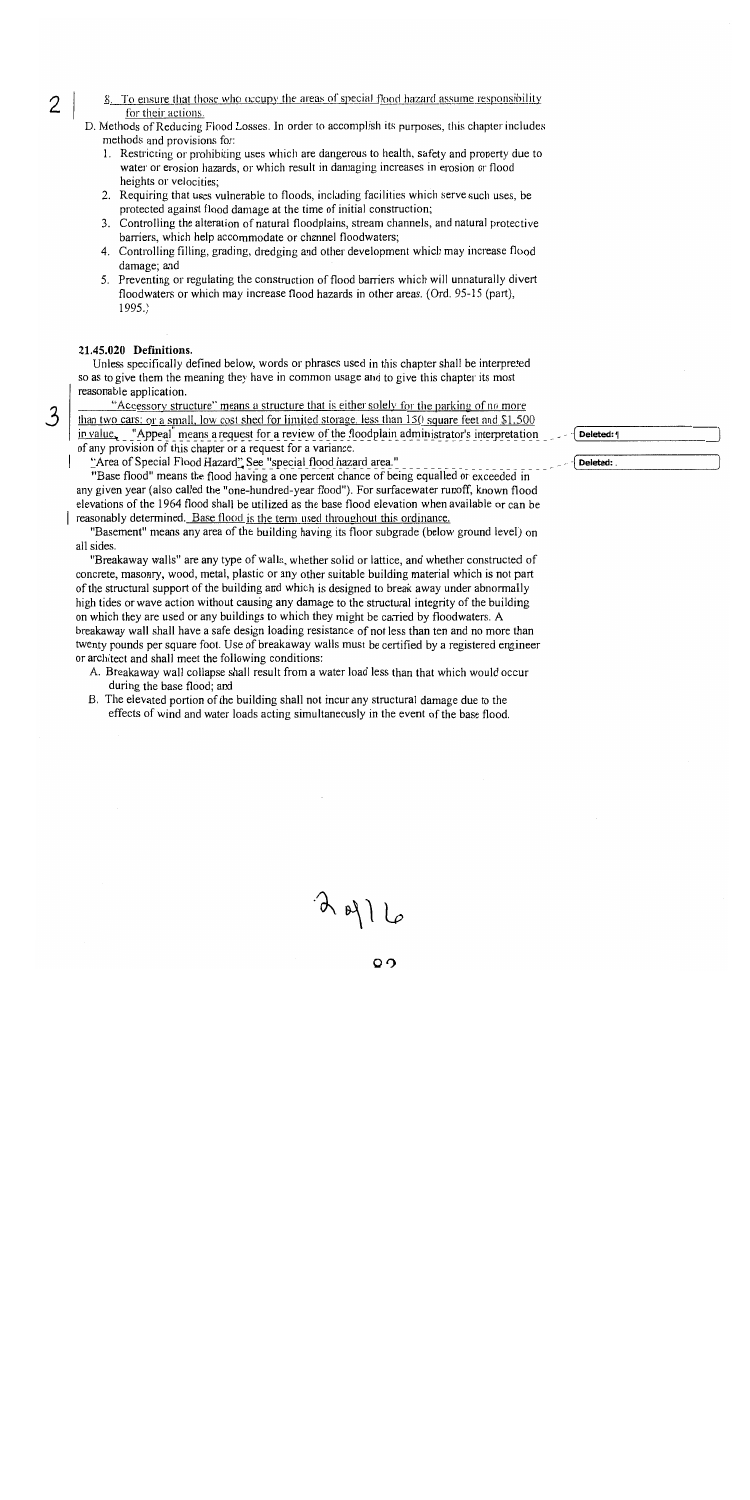"Coastal high hazard area" means an area of special flood hazard extending from offshore to the inland limit of a primary frontal dune along an open coast and any other area subject to high velocity wave action from storms or seismic sources. It is an area subject to high velocity waters, including coastal and tidal inundation or tsunamis. The area is designated on a Flood Insurance Rate Map (FIRM) as Zone V1-V30, VE, or  $V<sub>r</sub>$ "Development" means any manmade change to improved or unimproved real estate, including but not limited to buildings or other structures, mining, dredging, filling, grading, paving, excavation or drilling operations or storage of equipment or materials.

"Existing manufactured home park or subdivision" means a manufactured home park or subdivision for which the construction of facilities for servicing the lots on which the manufactured homes are to be affixed (including, at a minimum, the installation of utilities, the construction of streets, and either final site grading or the pouring of concrete pads) is completed before 1967.

5

6

"Expansion to an existing manufactured home park or subdivision" means the preparation of additional sites by the construction of facilities for servicing the lots on which the manufactured homes are to be affixed (including the installation of utilities, the construction of streets, and either final site grading or the pouring of concrete pads), "Flood boundary and floodway map" means the official map on which the Federal Emergency Management Agency or Federal

Insurance Administration has delineated both the areas of special flood hazard and the floodway. "Flood Insurance Rate Map (FIRM)" means the official map on which the Federal Emergency Management Agency or Federal Insurance Administration has delineated both the areas of special flood hazards and the risk premium zones applicable to the community.

"Flood Insurance Study" means the official report provided by the Federal Insurance Administration that includes flood profiles, the FIRM, the Flood Boundary and Floodway Map, and the water surface elevation of the base flood.

"Flood" or "flooding" means a general and temporary condition of partial or complete inundation of normally dry land areas from  $(1)$  the overflow of floodwaters,  $(2)$  the unusual and rapid accumulation or runoff of surface waters from any source, and/or (3) the collapse or subsidence of land along the shore of a lake or other body of water as a result of erosion or undermining caused by waves or currents of water exceeding anticipated cyclical levels or suddenly caused by an unusually high water level in a natural body of water, accompanied by a severe storm, or by an unanticipated force of nature, such as flash flood or an abnormal tidal surge, or by some similarly unusual and unforeseeable event which results in flooding as defined in this definition.

"Floodplain management" means the operation of an overall program of corrective and Feventive, measures for reducing flood damage, including but not limited to emergency preparedness plans, flood-control works and floodplain management regulations.

"Floodplain management regulations" means this ordinance and other zoning ordinances. subdivision regulations, building codes, health regulations, special purpose ordinances (such as grading and erosion-control) and other application of police power which control development in flood-prone areas. This term describes, federal, state or local regulations in any combination thereof, which provide standards for preventing and reducing flood loss and damage.

"Floodplain" or "flood-prone area" means any land area susceptible to being inundated by water from any source (see definition of "flooding").

Deleted: is the area subject to high velocity waters, including coastal and tidal inundation or tsunamis. The area is designated on a Flood insurance Rate Map (FIRM) as Zone V

Formatted: Font: (Default) Times New Roman, 12 nt

Deleted: {

Formatted: Font: (Default) Times New Roman, 12 pt Formatted: Font: (Default) Times New Roman, 12 pt, Not Bold Formatted: Font: (Default) Times New Roman, 12 pt Formatted: Font: (Default) Times New Roman, 12 pt Formatted: Font: (Default) Times New Roman, 12 pt Formatted: Font: (Default) Times New Roman, 12 pt, Not Bold Formatted: Font: (Default) Times New Roman, 12 pt Deleted: 9

| Deleted: floodplain ordinance,                                          |  |
|-------------------------------------------------------------------------|--|
| Deleted: ordinance                                                      |  |
| Deleted: ordinance                                                      |  |
| <b>Deleted:</b> s                                                       |  |
| Deleted: c                                                              |  |
| Deleted: such                                                           |  |
| <b>Deleted:</b> the purpose of flood damage<br>prevention and reduction |  |

Deleted: means

 $3 | 16$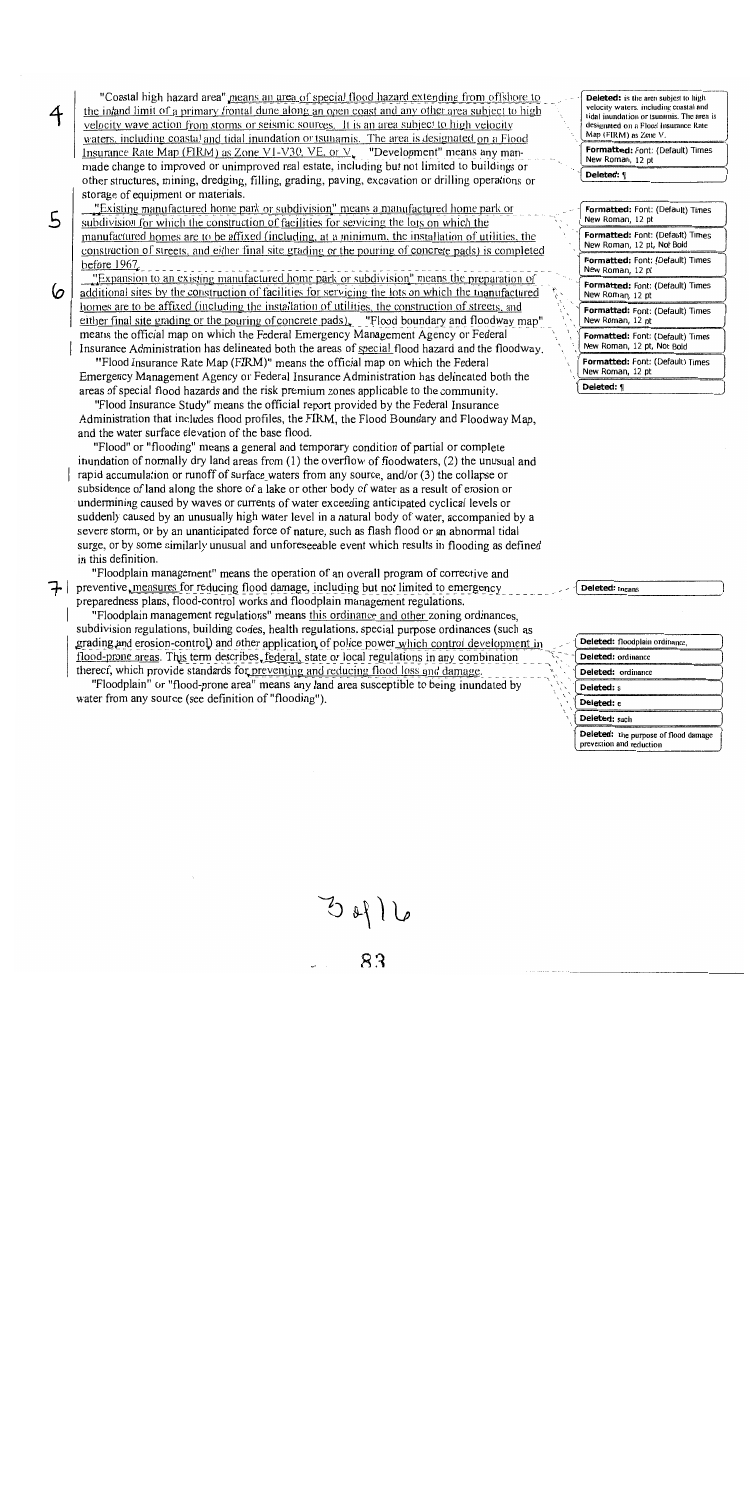"Floodproofing" means any combination of structural and non-structural additions, changes or adjustments to structures which reduce or eliminate flood damage to real estate or improved real property, water and sanitary facilities, structures and their contents.

"Floodway" means the channel of a river or other watercourse and the adjacent land areas that must be reserved in order to discharge the base flood without cumulatively increasing the water surface elevation more than one foot. These areas are designated by the Federal Insurance Administration. Also referred to as "regulatory floodway."

"Functionally dependent use" means a use which cannot perform its intended purpose unless it is located or carried out in close proximity to water. The term includes only docking facilities, port facilities that are necessary for the loading and unloading of cargo or passengers, and ship building and ship repair facilities, but does not include long-term storage or related manufacturing facilities.

"Highest adjacent grade" means the highest natural elevation of the ground surface prior to construction next to the proposed walls of a structure.

"Historic structure" means any structure that is:

8

9

- A. Listed individually in the National Register of Historic Places (a listing maintained by the Department of Interior) or preliminarily determined by the Secretary of the Interior as meeting the requirements for individual listing on the National Register;
- B. Certified or preliminarily determined by the Secretary of the Interior as contributing to the listorical significance of a registered historic district or a district preliminarily determined by the Secretary to qualify as a registered historic district;
- C. Individually listed on a state inventory of historic places in states with historic preservation programs which have been approved by the Secretary of Interior; or
- D. Individually listed on a local inventory of historic places in communities with historic preservation programs that have been certified either by an approved state program as determined by the Secretary of the Interior or directly by the Secretary of the Interior in states without approved programs.

"Levee" means a man-made structure, usually an earthen embankment designed and constructed in accordance with sound engineering practices to contain, control or divert the flow of water so as to provide protection from temporary flooding.

"Lowest floor" means the lowest floor of the lowest enclosed area, including basement (see "Basement" definition).

A. An unfinished or flood resistant enclosure below the lowest floor that is usable solely  $\triangleleft$ for parking of vehicles, building access or storage in an area other than a basement area, is not considered a building's lowest floor provided it conforms to applicable non-elevation design requirements, including, but not limited to:

The flood openings standard in Section 21.45.050.A.3.c.

The anchoring standards in Section 21.45.050.A.1.

3. The construction materials and methods standards in Section 21

4. The standards for utilities in Section 21.45.050.B.

For residential structures, all subgrade enclosed areas are prohibited as they are considered to be basements (see "Basement" definition). This prohibition includes below-grade garages and storage areas. "Manufactured home" means a structure, transportable in one or more sections, which is built on a permanent chassis and is designed for use with or without a permanent foundation when attached to the required utilities. For the purposes of this chapter, manufactured

|                                                                                                                                                                                                                                                               | Formatted                                     | 1                                                    |
|---------------------------------------------------------------------------------------------------------------------------------------------------------------------------------------------------------------------------------------------------------------|-----------------------------------------------|------------------------------------------------------|
|                                                                                                                                                                                                                                                               | f,<br>Formatted<br>ı.                         | [2]                                                  |
|                                                                                                                                                                                                                                                               | 4<br>Formatted<br>4,                          | 31                                                   |
|                                                                                                                                                                                                                                                               | $n_{\tilde{i}}$<br>۱.,                        | <b>Formatted:</b> Bullets and Numb<br>[4]            |
| $\bar{v}_{I_4}$<br>49                                                                                                                                                                                                                                         | Deleted: (                                    |                                                      |
| h,<br>ì,                                                                                                                                                                                                                                                      | Deleted: )<br>ij                              |                                                      |
| $\eta_{j}$<br><sup>1</sup>                                                                                                                                                                                                                                    | ١                                             | Deleted: An unfinished or flood<br>$\lceil 5 \rceil$ |
| 4,<br>Ι,<br>$\mathfrak{t}_{\mathbf{q}}$                                                                                                                                                                                                                       | 句<br>Formatted<br>$\mathbf{r}_h$              | [6]                                                  |
| k,<br>١,                                                                                                                                                                                                                                                      | $k_{ij}$<br>Formatted<br>$\ddot{r}_{\dot{q}}$ | $\overline{z}$                                       |
| $\hat{\mathbf{h}}_i$<br>h,<br>$u_{\hat{\imath}_1}$<br>l,                                                                                                                                                                                                      | Formatted                                     | [8]                                                  |
| $\mathbf{r}_{\mathbf{r}_i}$<br>h<br>$\mathbf{r}_{i_0}$<br>j                                                                                                                                                                                                   | Formatted                                     | [9]                                                  |
| $\mathbf{e}_{\mathbf{q}_i}$<br>in the first state of the state of the state of the state of the state of the state of the state of the state of the state of the state of the state of the state of the state of the state of the state of the state of the s | Formatted                                     | [10]                                                 |
| L. Print                                                                                                                                                                                                                                                      | Formatted                                     | [11]                                                 |
|                                                                                                                                                                                                                                                               | Formatted                                     | 21                                                   |
| <b>Call Call</b>                                                                                                                                                                                                                                              | Formatted                                     | 1<br>31                                              |
| <b>SALL</b><br>Line of<br>ļ                                                                                                                                                                                                                                   | Formatted                                     | 14]                                                  |
| North River<br>$\label{eq:q} \mathbf{w}_{\mathbf{q}}$                                                                                                                                                                                                         | Formatted                                     | $[15]$                                               |
| <b>Call Contract</b>                                                                                                                                                                                                                                          | Formatted                                     | 16                                                   |
| <b>Contract Contract Contract Contract Contract Contract Contract Contract Contract Contract Contract Contract C</b><br>All Concert                                                                                                                           | Formatted                                     | 171                                                  |
| A Contractor<br><b>Card</b>                                                                                                                                                                                                                                   | Formatted                                     | 18]                                                  |
| <b>Allen Branch</b>                                                                                                                                                                                                                                           | <b>Formatted</b>                              | [19]                                                 |
| Artists (<br>Alle Richard<br>All Survey                                                                                                                                                                                                                       | Formatted                                     | 7201                                                 |
| Alaman Kara<br>Allen King                                                                                                                                                                                                                                     | Formatted                                     | [21                                                  |
| <b>SHIP</b><br>A Saint                                                                                                                                                                                                                                        | Formatted                                     | 221                                                  |
| Antonia Care                                                                                                                                                                                                                                                  | Formatted                                     | [23]                                                 |
| Ninger of the Water<br>New York                                                                                                                                                                                                                               | Formatted                                     | [24]                                                 |
| i Maria<br>L.                                                                                                                                                                                                                                                 | Formatted                                     | [25]                                                 |
| <b>Service</b><br>s,                                                                                                                                                                                                                                          | Formatted                                     | [26]                                                 |
| e,<br>$\tilde{\eta}_{ij}$<br>i                                                                                                                                                                                                                                | Formatted                                     | [27]                                                 |
| 'n,<br>ï<br>ı<br>h,<br>ŕ,<br>I                                                                                                                                                                                                                                | Formatted                                     | [28]                                                 |
| ٠,<br>ł<br>y<br>ł                                                                                                                                                                                                                                             | Formatted                                     | [29]                                                 |
| η,<br>i<br>4,<br>I<br>ł                                                                                                                                                                                                                                       | Formatted                                     | 130                                                  |
| ı,<br>ì                                                                                                                                                                                                                                                       | Formatted                                     | 31                                                   |
| ł<br>֠<br>ì                                                                                                                                                                                                                                                   | Formatted                                     | [32]                                                 |
|                                                                                                                                                                                                                                                               | Formatted                                     | [33]                                                 |
|                                                                                                                                                                                                                                                               | Formatted                                     | $[34]$                                               |
|                                                                                                                                                                                                                                                               | Formatted                                     | [35]                                                 |
|                                                                                                                                                                                                                                                               | Formatted                                     | [36]                                                 |
|                                                                                                                                                                                                                                                               | Formatted                                     | $\overline{[37]}$                                    |
|                                                                                                                                                                                                                                                               | Formatted                                     | $\overline{[38]}$                                    |
|                                                                                                                                                                                                                                                               | Formatted                                     | [39]                                                 |
|                                                                                                                                                                                                                                                               | Formatted                                     | [40]                                                 |
|                                                                                                                                                                                                                                                               | Formatted                                     | [41]                                                 |
|                                                                                                                                                                                                                                                               | Formatted                                     | $[42]$                                               |
|                                                                                                                                                                                                                                                               | Deleted: ¶                                    |                                                      |
|                                                                                                                                                                                                                                                               |                                               |                                                      |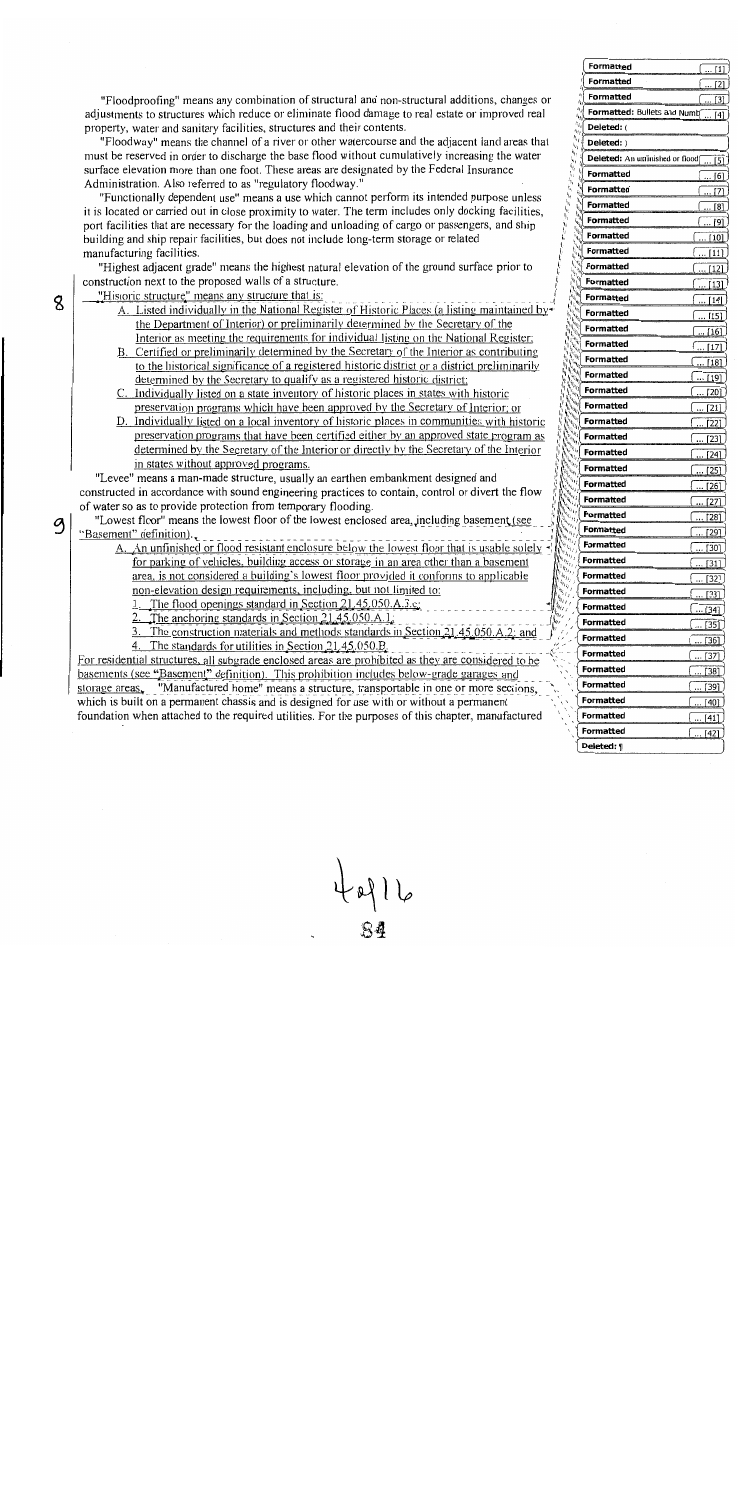home and mobilehome are synonymous. The term "manufactured home" does not include a "recreational vehicle."

"Manufactured home park or subdivision<sup>"</sup> means a parcel (or contiguous parcels) of land divided into two or more manufactured home lots for sale or rent.

"Mean sea leve!" means, for purposes of the National Flood Insurance Program, the National Geodetic Vertical Datum (NGVD) of 1929, North American Vertical Datum (NAVD) of 1988, or other datum, to which base flood elevations shown on a community's Flood Insurance Rate Map are referenced.

"New construction," for floodplain management purposes, means structures for which the "start of construction" commenced on or after the initial FIRM date of January 24, 1983, and includes any subsequent improvements to such structures.

"New manufactured home park or subdivision" means a manufactured home park or subdivision for which the construction of facilities for servicing the lots on which the manufactured homes are to be affixed (including at a minimum, the installation of utilities, the construction of streets, and either final site grading or the pouring of concrete pads) is completed on or after the initial FIRM date of January 24, 1983.

"One-hundred-year flood" means a flood which has a one percent annual probability of being equalled or exceeded. It is identical to the "base flood," which will be the term used throughout the chapter.

"Person" means an individual or his agent, firm, partnership, association or corporation, or agent of the aforementioned groups, or this state or its agencies or political subdivisions.

"Recreational vehicle" means a vehicle which is:

A. Built on a single chassis;

IO.

- B. Four hundred square feet or less when measured at the largest horizontal projection;
- C. Designed to be self-propelled or permanently towable by a light-duty truck; and
- D. Designed primarily not for use as a permanent dwelling but as temporary living quarters for recreational, camping, travel or seasonal use.

"Remedy a violation" means bring the structure or other development constructed after the effective date of the ordinance codified in this chapter into compliance with state or local floodplain management regulations, or, if this is not possible, to reduce the impacts of its noncompliance. Ways that impacts may be reduced include protecting the structure or other affected development from flood damage, implementing the enforcement provisions of the ordinance or otherwise deterring future similar violations, or reducing federal financial exposure with regard to the structure or other development.

"Riverine" means relating to, formed by or resembling a river (including tributaries), stream, brook, etc.

"Sand dunes" mean naturally occurring accumulations of sand in ridges or mounds landward of the beach.

"Special flood hazard area (SFHA)" means an area having a flood level with a one percent or greater chance of being equalled or exceeded in any given year and/or an area having special flood, mudslide (i.e., mudflow) and/or flood-related erosion hazards, and shown on an FHBM or FIRM as Zone A, AO, A1- $\triangle 30$ , AE, A99, AH, V1-V30, VE, V

"Start of construction" includes substantial improvement and other proposed new development and means the date the building permit was issued, provided the actual start of construction, repair, reconstruction, rehabilitation, addition, placement or other improvement was within one hundred eighty days from the date of the permit. The actual start means either the first

 $5916$ <br>85

| <b>Deleted:</b> effective date of floodplain<br>management regulations adopted by this<br>community |
|-----------------------------------------------------------------------------------------------------|
| Formatted: Font: (Default) Times<br>New Roman, 12 pt                                                |
| Formatted: Font: (Default) Times<br>New Roman, 12 pt, Not Bold                                      |
| Formatted: Font: (Default) Times<br>New Roman, 12 pt                                                |
| Formatted: Font: Not Bold                                                                           |

| - 11 | Deleted:         |  |
|------|------------------|--|
|      | Deleted: VO      |  |
|      | Deleted:, M or E |  |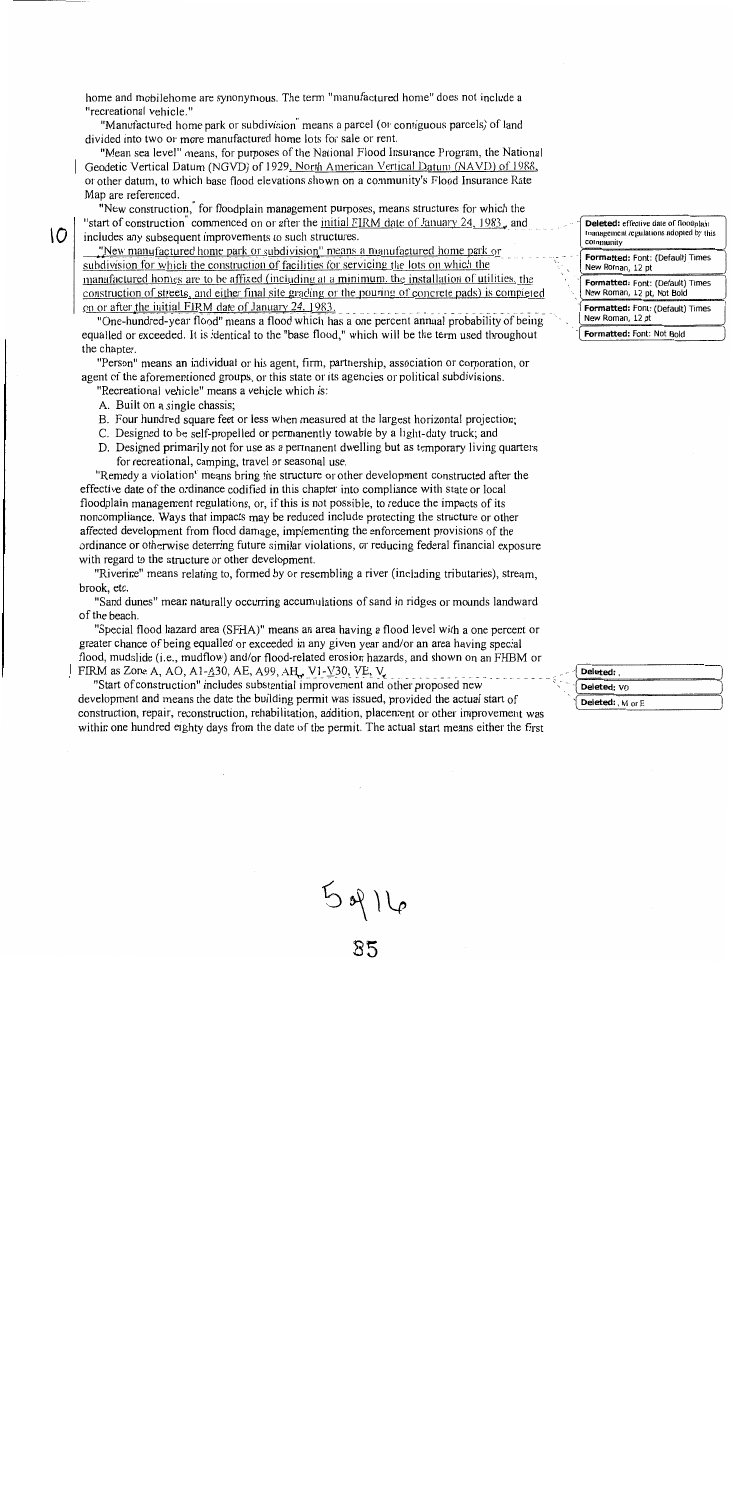placement of permanent construction of a structure on a site, such as the pouring of slab or footings, the installation of piles, the construction of columns, or any work beyond the stage of excavation; or the placement of a manufactured home on a foundation. Permanent construction does not include land preparation, such as clearing, grading and filling; nor does it include the installation of streets and/or walkways; nor does it include excavation for a basement, footings, piers or foundations or the erection of temporary forms; nor does it include the installation on the property of accessory buildings, such as garages or sheds not occupied as dwelling units or not part of the main structure. For a substantial improvement, the actual start of construction means the first alteration of any wall, ceiling, floor or other structural part of a building, whether or not that alteration affects the external dimensions of the building.

"Structure" means a walled and roofed building, including a gas or liquid storage tank, that is principally aboveground, as well as a manufactured home.

"Substantial damage" means damage of any origin sustained by a structure whereby the cost of restoring the structure to its before-damaged condition would equal or exceed fifty percent of the market value of the structure before the damage occurred.

"Substantial improvement means any reconstruction, rehabilitation, addition or other proposed new development of a structure, the cost of which equals or exceeds fifty percent of the market value of the structure before the "start of construction" of the improvement. This term includes structures which have incurred "substantial damage, regardless of the actual repair work performed. The term does not, however, include either:

- A. Any project for improvement of a structure to correct existing violations or state or local health, sanitary or safety code specifications which have been identified by the local code enforcement official and which are the minimum necessary to assure safe living conditions; or
- B. Any alteration of a "historic structure," provided that the alteration will not preclude the structure's continued designation as a "historic structure."

For the purposes of this definition "substantial improvement" is considered to occur when the first alteration of any wall, ceiling, floor or other structural part of the building commences, whether or not that alteration affects the external dimensions of the structure. The term does not, however, include either:

- A. Any project for improvement of a structure to comply with existing state or local health, sanitary or safety code specifications which are solely necessary to assure safe living conditions; or
- B. Any alteration of a structure listed on the National Register of Historic Places or a State Inventory of Historic Places.

"Variance" means a grant of relief from the requirements of this chapter which permits construction in a manner that would otherwise be prohibited by this chapter.

"Violation" means the failure of a structure or other development to be fully compliant with this ordinance. A structure or other development without the elevation certificate, other certifications, or other evidence of compliance required in this, ordinance is presumed to be in violation until such time as that documentation is provided. (Ord. 95-15 (part), 1995.)

#### 21.45.030 General provisions.

A. Lands to Which This Chapter Applies. This chapter shall apply to all areas of special flood hazards within the jurisdiction of the County of Del Norte.

Deleted: the community's floodplain management regulations

Deleted: chapter Deleted: constructed after the effective date of the ordinance codified in this

Deleted: c

chapter

 $\frac{1}{88}$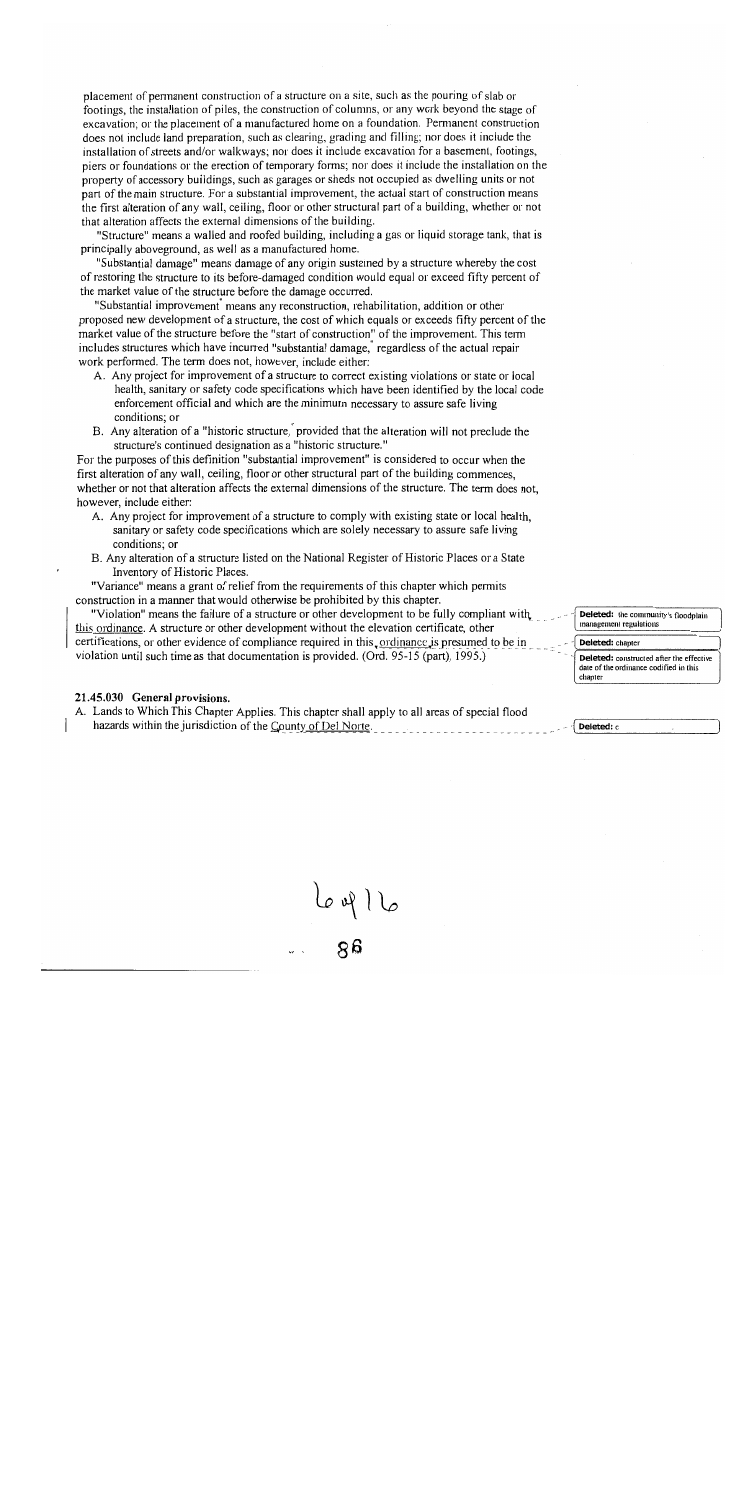- B. Basis for Establishing the Areas of Special Flood Hazard. The areas of special flood hazard identified by the Federal Insurance Administration (FIA) of the Federal Emergency Management Agency (FEMA) in the Flood Insurance Study (FIS) dated September 26, 2008, with accompanying Flood Insurance Rate Maps (FIRMs) with a Map Index dated September 26, 2008, and all subsequent amendments and/or revisions, are adopted by reference and declared to be a part of this chapter. This FIS and attendant mapping is the minimum area of applicability of this chapter and may be supplemented by studies for other areas which allow implementation of this chapter and which are recommended to the board of supervisors by the floodplain administrator. The study and FIRM are on file at  $981$  H Street, Suite 110, Crescent City, California 95531.
- C. Compliance. No structure or land shall hereafter be constructed, located, extended, converted or altered without full compliance with the terms of this chapter and other applicable regulations. Violations of the provisions of this chapter by failure to comply with any of its requirements (including violations of conditions and safeguards established in connection with conditions) shall constitute a misdemeanor. Nothing herein shall prevent the Board of Supervisors from taking such lawful action as is necessary to prevent or remedy any violation.
- D. Abrogation and Greater Restrictions. This chapter is not intended to repeal, abrogate or impair any existing easements, covenants or deed restrictions. However, where this chapter and another ordinance, easement, covenant or deed restriction conflict or overlap, whichever imposes the more stringent restrictions shall prevail.
- E. Interpretation. In the interpretation and application of this chapter, all provisions shall be:
	- 1. Considered as minimum requirements;
	- 2. Liberally construed in favor of the governing body; and
	- 3. Deemed neither to limit nor repeal any other powers granted under state statutes.
- F. Warning and Disclaimer of Liability. The degree of flood protection required by this chapter is considered reasonable for regulatory purposes and is based on scientific and engineering considerations. Larger floods can and will occur on rare occasions. Flood heights may be increased by man-made or natural causes. This chapter does not imply that land outside the areas of special flood hazards, or uses permitted within such areas, will be free from flooding or flood damages. This chapter shall not create liability on the part of the Board of Supervisors, any officer or employee thereof, or the Federal Insurance Administration for any flood damages that result from reliance on this ordinance, for any administrative decision lawfully made thereunder.
- G. Severability. This chapter and various parts thereof are declared to be severable. Should any section of this chapter be declared by the courts to be unconstitutional or invalid, such decision shall not affect the validity of the chapter as a whole, or any portion thereof other than the section so declared to be unconstitutional or invalid. (Ord. 95-15 (part), 1995)

#### 21.45.040 Administration.

 $\mathbf{1}$ 

A. Establishment of Development Permit. A development permit shall be obtained before any  $12$ construction or other development, including manufactured homes, begins within any area of special flood hazards, established in Section 21.45.030B. Application for a development

Deleted: July 3, 1986 Deleted: is adopted by reference and declared to be a part of this chapter. In addition, the Deleted: July 3, 1986 Deleted: Deleted: 700 5th Street

#### Deleted: county Formatted: Font: Not Bold

Deleted: county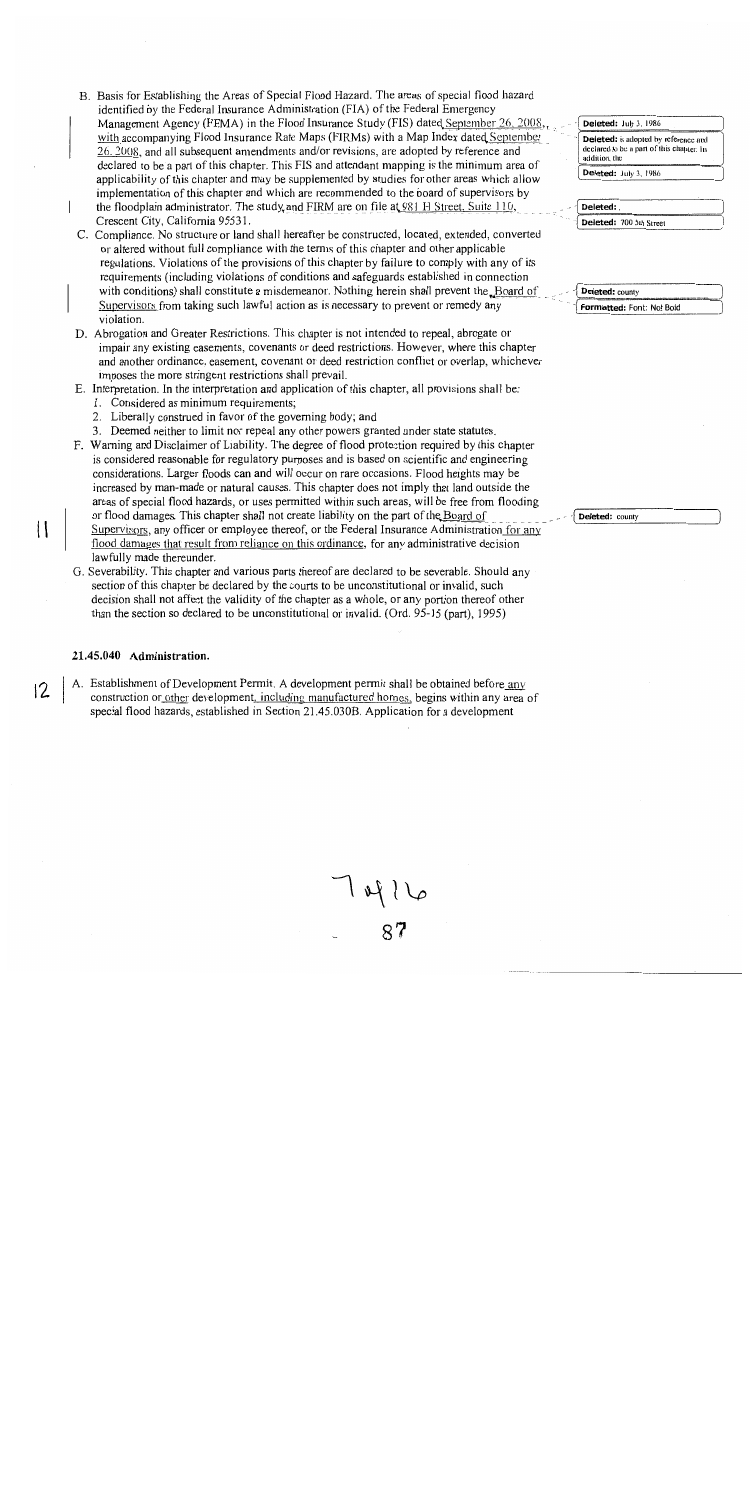permit shall be made on forms furnished by Del Norte County and may include, but not be limited to plans in triplicate drawn to scale showing:

- 1. The nature, location, dimensions and elevation of the area in question, existing or proposed structures, storage of materials and equipment and their location;
- Grading information showing existing and proposed contours, any proposed fill, and drainage facilities;
- Proposed locations of water supply, sanitary sewer, and other utilities:
- 4. Location of the regulatory floodway when applicable.
- 5. Base flood elevation information as specified in 21.45.030.B or 21.45.040.C.2;
- Proposed elevation in relation to nean sea level, of the lowest floor (including 6. basement) of all structures;
- 7. Proposed elevation in relation to mean sea level to which any structure will be floodproofed, as required in  $21.45.050.A.3$ ;
- All appropriate certifications listed in subsection  $(C)(4)$  of this section; and 8.
- 9. Description of the extent to which any watercourse will be altered or relocated as a result of proposed development.
- 10. Certification from a registered civil engineer or architect that the nonresidential floodproofed building meets the floodproofing criteria in 21.45.050.A.3.b.

11. For a crawl-space foundation, location and total net area of foundation openings as required in 21.45.050.3.c of this ordinance and detailed in FEMA Technical Bulletins 1-93 and 7-93 B. Designation of the Floodplain Administrator. The Director of the Community Development Department is appointed to administer and implement this chapter by granting or denying development permits in accordance with its provisions.

- C. Duties and Responsibilities of the Floodplain Administrator. The duties and responsibilities of the floodplain administrator shall include, but not be limited to:
	- 1. Permit Review.

 $12$ 

 $13$ 

- a. Review all development permits to determine that the permit requirements of this chapter have been satisfied;
- b. All other required state and federal permits have been obtained;
- c. The site is reasonably safe from flooding;
- d. The proposed development does not adversely affect the carrying capacity of areas where base flood elevations have been determined but floodways have not been determined. For purposes of this chapter, "adversely affects" means that the cumulative effect of the proposed development when combined with all other existing and anticipated development will not increase the water surface elevation of the base flood more than one foot at any point within Del Norte County.

e. All Letters of Map Revision (LOMR's) for flood control projects are approved prior to the issuance of building permits. Building Permits must not be issued based on Conditional Letters of Map Revision (CLOMR's). Approved CLOMR's allow construction of the proposed flood control project and land preparation as specified in the "start of construction" definition. 2. Use of Other Base Flood Data. When base flood elevation data has not been provided in accordance with Section 21.45.030B, the floodplain administrator shall obtain, review and reasonably utilize any base flood elevation and floodway data available from a federal, state or other source including but not limited to the 1964 flood elevation levels and the county drainage plan, in order to administer Section 21.45.050.

3. Whenever a watercourse is to be altered or relocated:

| Deleted: plans in duplicate drawn to<br>scale showing t                                                                                                              |
|----------------------------------------------------------------------------------------------------------------------------------------------------------------------|
| <b>Formatted: Bullets and Numbering</b>                                                                                                                              |
| Deleted: :                                                                                                                                                           |
| Deleted: fill.                                                                                                                                                       |
| Deleted: .                                                                                                                                                           |
| Deleted:                                                                                                                                                             |
| Formatted: Numbered + Level: 1 +<br>Numbering Style: 1, 2, 3,  + Start<br>at: 1 + Alignment: Left + Aligned at:<br>$0.5" +$ Tab after: $0.75" +$ Indent at:<br>0.75" |
| <b>Deleted:</b> <#>; and the location of the<br>foregoing. Specifically, the following<br>information is required:                                                   |
| Deleted: <#>{                                                                                                                                                        |
| Formatted: Font color: Blue                                                                                                                                          |
| Deleted:<br>l.                                                                                                                                                       |
| Deleted: base flood                                                                                                                                                  |
| Deleted:                                                                                                                                                             |
| Deleted: 2.                                                                                                                                                          |
| Deleted: base flood                                                                                                                                                  |
| Formatted: Font color: Blue                                                                                                                                          |
| Deleted:                                                                                                                                                             |
| Deleted: 3.                                                                                                                                                          |
| Deleted:                                                                                                                                                             |
| Deleted: 4                                                                                                                                                           |
| Formatted: Bullets and Numbering                                                                                                                                     |
| Formatted: Indent: Left: 0", First<br>O"<br>line:                                                                                                                    |
| Deleted: 1                                                                                                                                                           |
| <b>Deleted:</b> county                                                                                                                                               |

Formatted: Indent: Left: 0", First line: 0'

Deleted: 1

 $\begin{array}{c} \mathcal{L} \\ \mathcal{L} \end{array} \begin{array}{c} \mathcal{L} \\ \mathcal{L} \end{array}$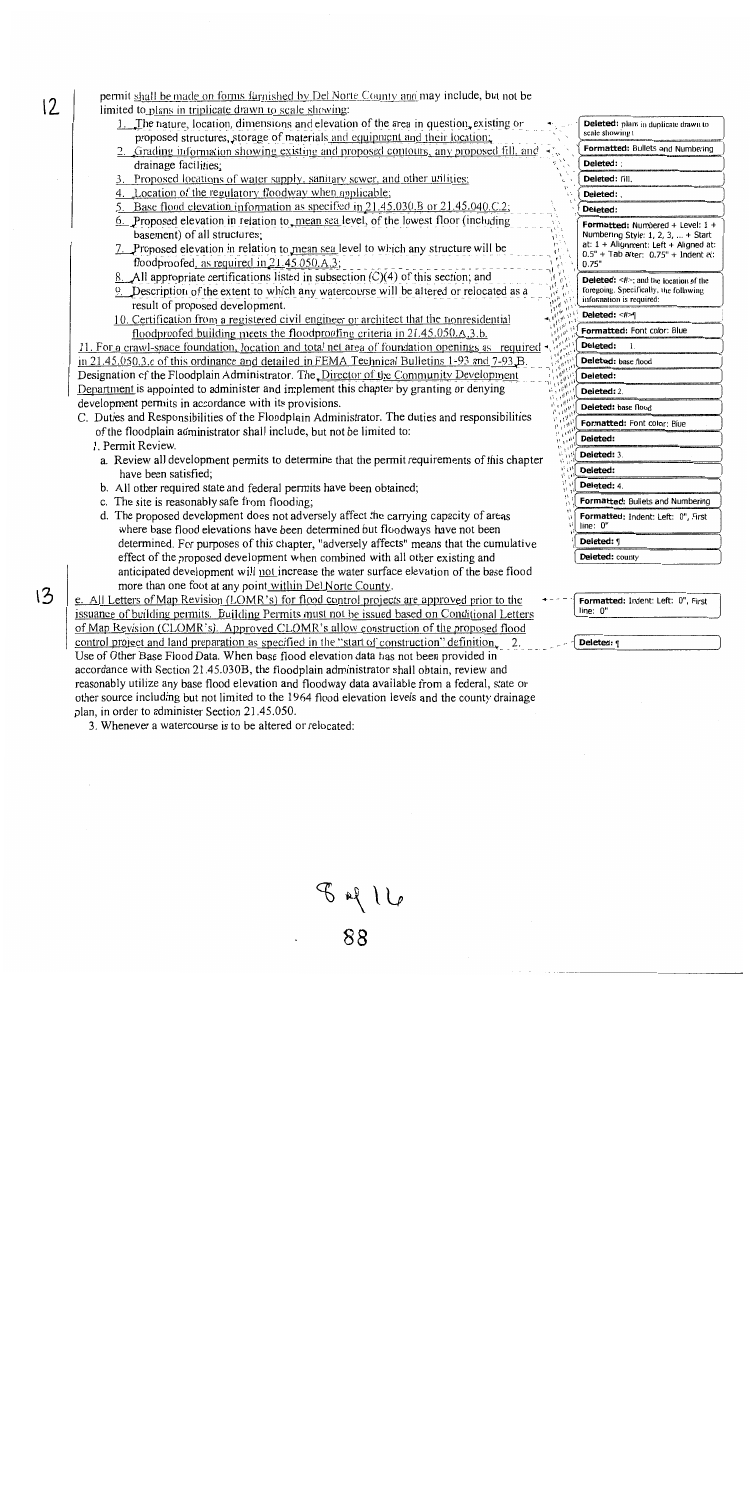- a. Notify adjacent communities and the California Department of Water Resources prior to such alteration or relocation of a watercourse, and submit evidence of such notification to the Federal Insurance Administration;
- b. Require that the flood-carrying capacity of the altered or relocated portion of the watercourse is maintained.

#### 4. Base Flood Elevation changes due to physical alterations:

 $|4$ 

- a. Within 6 months of information becoming available or project completion, whichever comes first, the floodplain administrator shall submit or assure that the permit applicant submits technical or scientific data to FEMA for a Letter of Map Revision (LOMR).
- b. All Letters of Map Revision (LOMR's) for flood control projects are approved prior to the issuance of building permits. Building Permits must not be issued based on Conditional Letters of Map Revision (CLOMR's). Approved CLOMR's allow construction of the proposed flood control project and land preparation as specified in the "start of construction" definition.

Such submissions are necessary so that upon confirmation of those physical changes affecting flooding conditions, risk premium rates and floodplain management requirements are based on current data.

- 5. Changes in corporate boundaries. Notify FEMA in writing whenever the corporate boundaries have been modified by annexation or other means and include a copy of a map of the community clearly delineating the new corporate limits.
- 6. Obtain and maintain for public inspection and make available as needed: a. The certification required by Section  $21.45.050(A)(3)(a)$  (lowest floor elevations):
	- b. The certification required by Section  $21.45.050(A)(3)(b)$  (elevation or floodproofing of nonresidential structures);
	- c. The certification required by Section 21.45.050(A)(3)(c) (wet floodproofing standard);
	- d. The certified elevation required by Section  $21.45.050(C)(2)$ , subdivisions and other proposed development standards;
	- e. The certification required by Section  $21.45.050(E)(1)$ , floodway encroachments;
	- f. The information required by Section  $21.45.050(F)(6)$ , coastal construction standards.
- 7. Map Determination Make interpretations where needed, as to the exact location of the boundaries of the areas of special flood hazards (for example, where there appears to be a conflict between a mapped boundary and actual field conditions). The person contesting the location of the boundary shall be given a reasonable opportunity to appeal the interpretation as provided in Section 21.45.070.
- 8. Take action to remedy violations of this chapter as specified in Section 21.45.030C. (Ord. 95-15 (part), 1995)
- 9. Maintain a record of all variance actions, including justification for their issuance, and report such variances issued in its biennial report submitted to the Federal Emergency Management Agency.
- 10. Complete and submit the Biennial Report to the Federal Emergency Management Agency.

Formatted: Indent: Hanging:  $0.56$ ", Numbered + Level: 1 -Numbering Style: 1, 2, 3, ... + Start at:  $4 +$  Alignment: Left + Aligned at:  $0.5" + Tab$  after:  $0.75" + Indent$  at: 0.75", Tabs: 0.38", List tab + Not at Formatted: Bullets and Numbering

Formatted: Indent: Left: 0.5"

Formatted: Bullets and Numbering

Deleted: 1 Formatted: Numbered + Level: 1 + Numbering Style: 1, 2, 3, ... + Start at:  $5 +$  Alignment: Left + Aligned at:  $0.5" + Tab$  after:  $0.75" + Indent$  at:  $0.75"$ Deleted: 4 Formatted: Indent: Left: 0.5"

| Deleted:                                                                                                                                                                        |
|---------------------------------------------------------------------------------------------------------------------------------------------------------------------------------|
| <b>Formatted:</b> Numbered + Level: $1 +$<br>Numbering Style: 1, 2, 3,  + Start<br>at: $5 +$ Alignment: Left + Aligned at:<br>$0.5" +$ Tab after: $0.75" +$ Indent at:<br>0.75" |
| Deleted: 5.                                                                                                                                                                     |
| Deleted:                                                                                                                                                                        |
| Deleted:                                                                                                                                                                        |
| <b>Deleted:</b> 6.                                                                                                                                                              |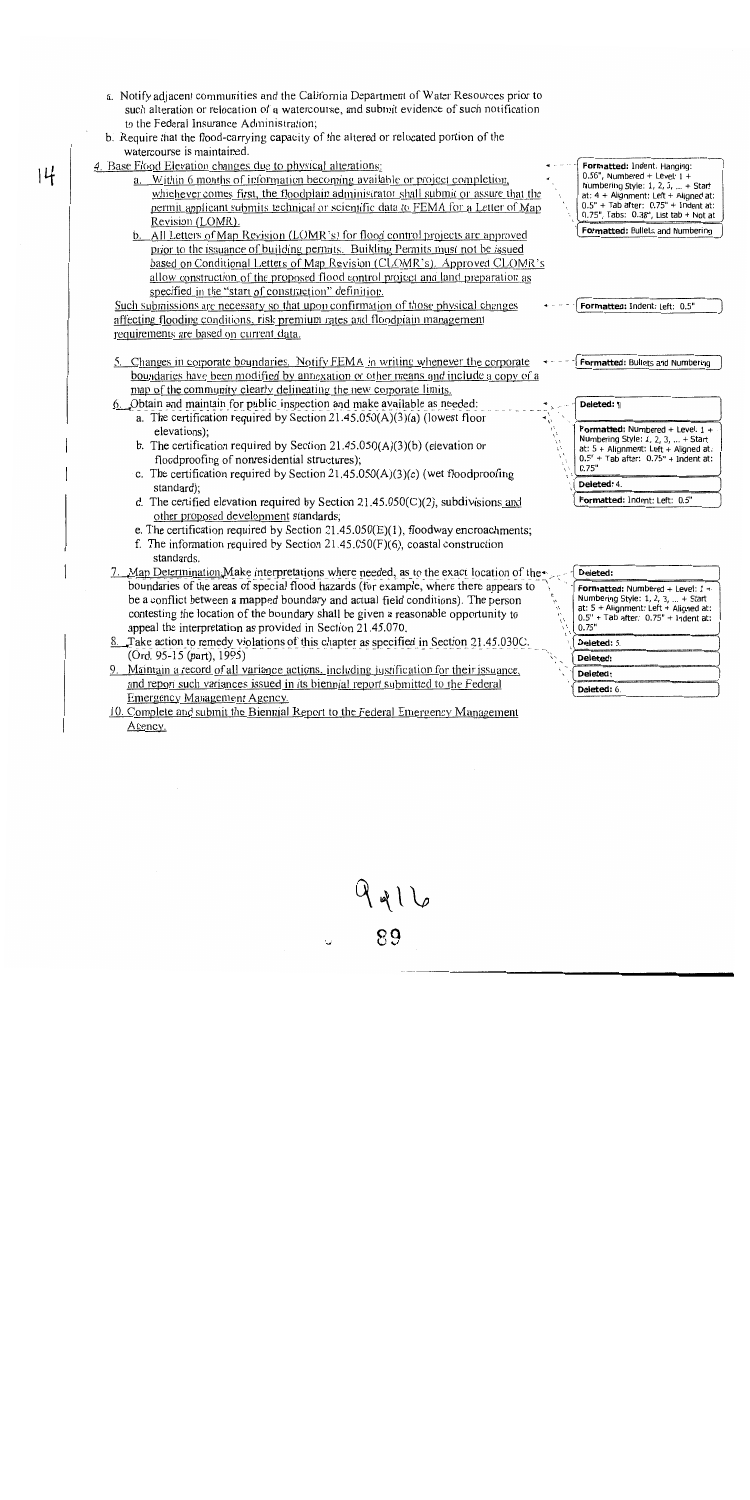11. Assure the community's General Plan is consistent with floodplain management objectives herein.

#### Deleted: 1 21.45.050 Provisions for flood hazard reduction. The county shall obtain, review, and reasonably utilize the best base flood data available 15 from any source: federal, state or other, such as high water mark(s), floods of record, or private engineering reports, in order to administer this chapter. In areas of special flood hazard, the following standards apply: A. Standards of Construction. In all areas of special flood hazards the following standards are required: 1. Anchoring. a. All new construction and substantial improvements of structures, including manufactured homes, shall be adequately anchored to prevent flotation, collapse or lateral movement of the structure resulting from hydrodynamic and hydrostatic loads, including the effects of buoyancy. b. All manufactured homes shall meet the anchoring standards of subsection D of this section. 2. Construction Materials and Methods. a. All new construction and substantial improvements of structures, including manufactured homes, shall be constructed with flood resistant materials and utility equipment resistant to flood damage for areas below base flood elevation. b. All new construction and substantial improvements, including manufactured homes. shall be constructed using methods and practices that minimize flood damage. c. All new construction and substantial improvements, including manufactured Formatted: Bullets and Numbering homes, shall be constructed with electrical, heating, ventilation, plumbing and air conditioning equipment and other service facilities that are designed and/or located so as to prevent water from entering or accumulating within the components during conditions of flooding. d. All new construction and substantial improvements of structures, including manufactured homes, shall be constructed, within Zones AH or AO, so that there are adequate drainage paths around structures on slopes to guide flood waters around and away from proposed structures. 3. Elevation and Floodproofing. a. New construction and substantial improvements of any structure shall have the Formatted: Bullets and Numbering 16 lowest floor, including basement: Deleted: In AE. AH. A1-30 Zones, elevated to or above the base flood elevation.  $ii.$ In an AO zone, elevated above the highest adjacent grade to a height equal to or exceeding the depth number specified in feet on the FIRM, or elevated at least 2 feet above the highest adjacent grade if no depth number is

specified. In an A zone, without BFE's specified on the FIRM (unnumbered A zone), <u>iii.</u> elevated to or above the base flood elevation: as determined under Section 21.45.040.C.2.

Nonresidential structures may meet the standards in subsection  $(A)(3)(c)$  of this section. Upon the completion of the structure, the elevation of the lowest floor, including basement, shall be certified by a registered civil engineer or licensed land

Formatted: Numbered + Level: 1 + Numbering Style: i, ii, iii, ... + Start at: 1 + Alignment: Right + Aligned at:  $1.11" +$ Tab after:  $1.36" +$ Indent at: 1.36" Deleted:

| Formatted: Font color: Blue    |  |  |
|--------------------------------|--|--|
| Formatted: Indent: Left: 0.86" |  |  |

**Deleted:** professional

 $1D + 16$ 

gη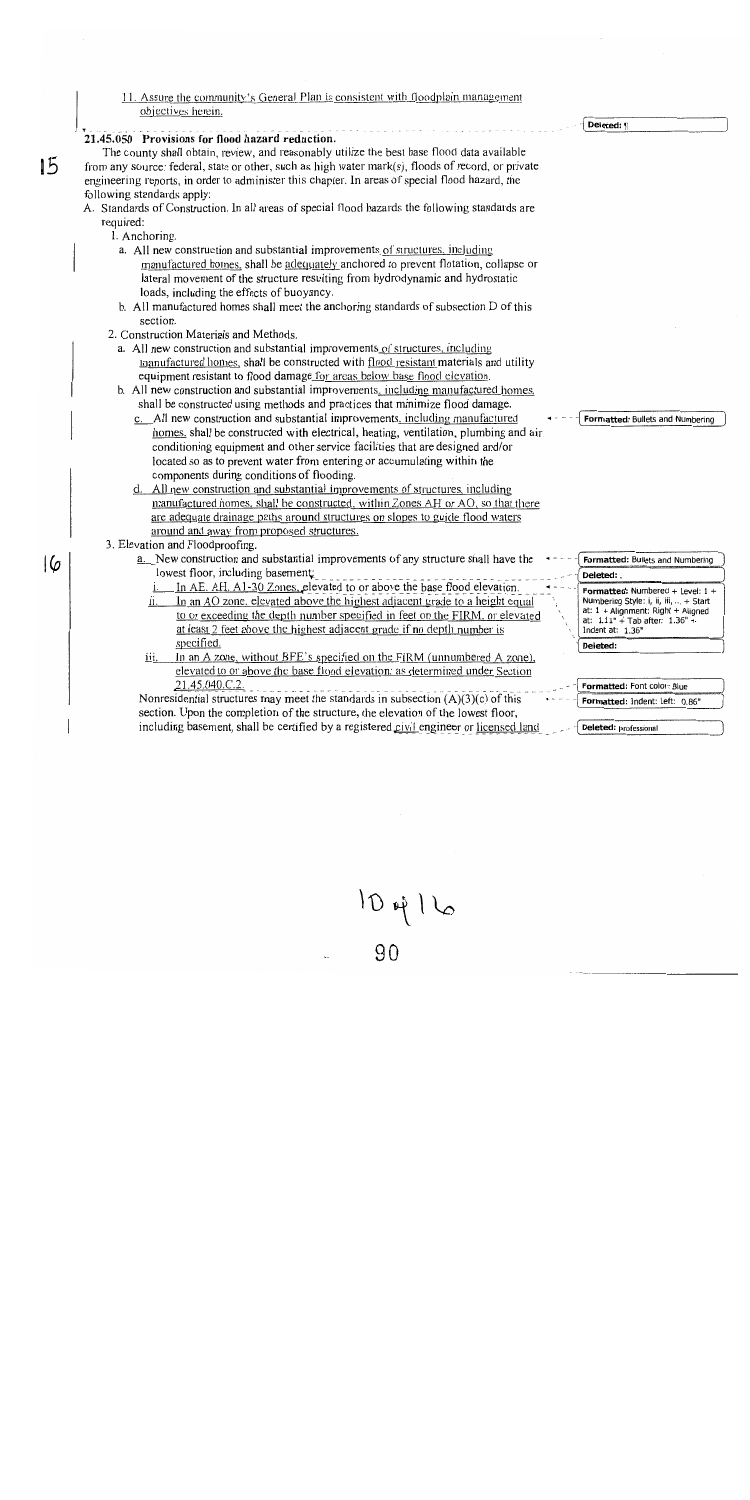surveyor, and verified by the community building inspector to be properly elevated. Such certification and verification shall be provided to the floodplain administrator.

- b. Nonresidential construction shall either be elevated in conformance with subsection  $(A)(3)(a)$  of this section or together with attendant utility and sanitary facilities:
	- Be floodproofed so that below the base flood level the structure is watertight with walls substantially impermeable to the passage of water,
	- ii. Have structural components capable of resisting hydrostatic and hydrodynamic loads and effects of buoyancy, and
	- iii. Be certified by a registered professional engineer or architect that the standards of this subsection are satisfied. Such certifications shall be provided to the floodplain administrator.
- c. All new construction and substantial improvements of structures with fully enclosed areas below the lowest floor (excluding basements) that are usable solely for parking of vehicles, building access or storage, and which are subject to flooding, shall be designed to automatically equalize hydrostatic flood forces on exterior walls by allowing for the entry and exit of floodwater. Designs for meeting this requirement must meet the following minimum criteria for non-engineered openings:
	- i. Have a minimum of two openings on different sides having a total net area of notless than one square inch for every square foot of enclosed area subject to flooding
		- The bottom of all openings shall be no higher than one foot above grade.
	- iii. Openings may be equipped with screens, louvers, valves or other coverings or devices, provided that they permit the automatic entry and exit of floodwaters, and
	- Buildings with more than one enclosed area must have openings on exterior iv. walls for each area to allow flood water to directly enter, or
	- Be certified by a registered professional civil engineer or architect.

d. Manufactured homes shall also meet the standards in subsection D of this section. 4. Garages and low cost accessory structures.

a. Attached Garages

 $17 -$ 

 $18$ 

- A garage attached to a residential structure, constructed with the garage  $i$ . floor slab below the BFE, must be designed to allow for the automatic entry of flood waters. See Section 21,45,050.A.3.c. Areas of the garage below the BFE must be constructed with flood resistant materials. See Section 21.45.050.A.2.
- A garage attached to a nonresidential structure must meet the above requirements or be dry floodproofed. For guidance on below grade parking areas, see FEMA Technical Bulletin TB-6.

b. Detached garages and accessory structures.

"Accessory structures" used solely for parking (2 car detached garages or smaller) or limited storage (small, low-cost sheds), as defined in Section 21.45.020, may be constructed such that its floor is below the base flood elevation (BFE), provided the structure is designed and constructed in accordance with the following requirements"

 $119916$ 

registered professional engineer or architect of Deleted: or exceed Deleted: Formatted: Indent: Left: 0.64", Hanging: 0.49" Deleted: Either Deleted: shall be provided Formatted: Bullets and Numbering Deleted: or Deleted: ii. Be certified to comply with a local floodproofing standard approved by the Federal Insurance Administration. Formatted: Bullets and Numbering Formatted: Strikethrough Formatted: Indent: Hanging: 0.5",

Deleted: either be certified by a

Tabs:  $0.69$ ", List tab + Not at 1" Formatted: Bullets and Numbering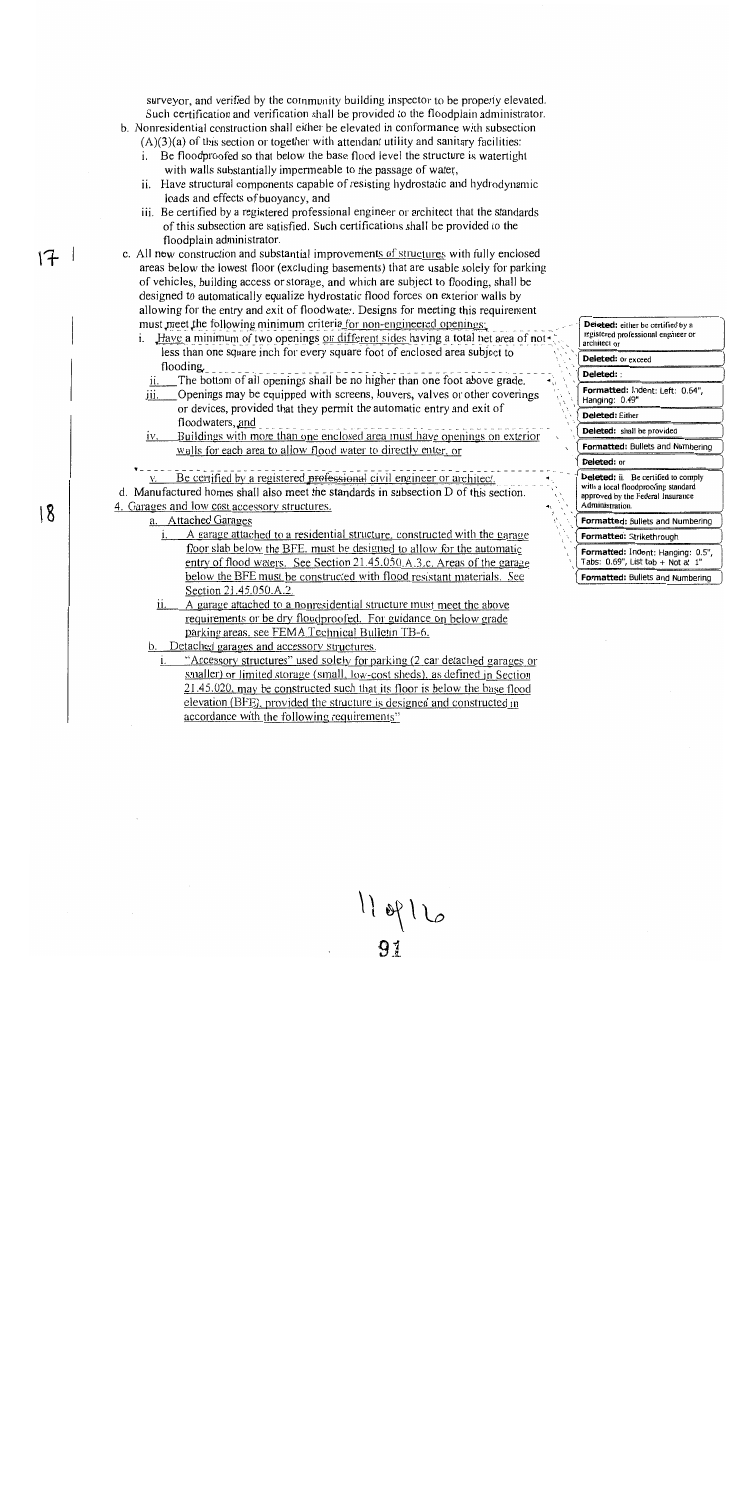- 1) Use of the accessory structure must be limited to parking or limited storage;
- 2) The portions of the accessory structure located below the BFE must be built using flood-resistant materials;
- 3) The accessory structure must be adequately anchored to prevent flotation, collapse and lateral movement;
- 4) Any mechanical and utility equipment in the accessory structure must e elevated or floodproofed to or above the BFE;
- 5) The accessory structure must comply with floodplain encroachment provisions in Section 21.45.050.E; and
- 6) The accessory structure must be designed to allow for the automatic entry of flood waters in accordance with Section 21.45.050.A.3.c.
- Detached garages and accessory structures not meeting the above standards must be constructed in accordance with all applicable standards in Section 21.45.050.A.
- B. Standards for Utilities.

 $19$ 

- 1. All new and replacement water supply and sanitary sewage systems shall be designed to minimize or eliminate infiltration of floodwaters into the system and discharge from systems into floodwaters.
- 2. On-site waste disposal systems shall be located to avoid impairment to them or contamination from them during flooding.
- C. Standards for Subdivisions with Areas of Special Flood Hazard.
	- 1. All preliminary subdivision proposals shall identify the flood hazard area and the elevation of the base flood.
	- 2. All final subdivision plans will provide the elevation of proposed structure(s) and pads. If the site is filled above the base flood elevation, the lowest floor elevation, the pad elevation, and the lowest adjacent grade as-built information for each structure shall be certified by a registered civil engineer or licensed land surveyor and provided as part of an application for a Letter of Map Revision based on Fill (LOMR-F) to the floodplain administrator.
	- 3. All subdivision proposals and other proposed development shall be consistent with the need to minimize flood damage.
	- 4. All subdivision proposals and other proposed development shall have public utilities and facilities such as sewer, gas, electrical and water systems located and constructed to minimize flood damage.
	- 5. All subdivisions and other proposed development shall provide adequate drainage to reduce exposure to flood hazards.
- D. Standards for Manufactured Homes. All new and replacement manufactured homes and additions to manufactured homes shall:
	- 1. Be elevated so that the lowest floor is at or above the base flood elevation; and
	- 2. Be securely anchored to a permanent foundation system to resist flotation, collapse or lateral movement;
		- 3. Be installed using methods and practices which minimize flood damage. These  $\rightarrow$ regulations are in addition to applicable state and local requirements.

Deleted: the lowest floor and pad elevations shall be certified by a registered professional engineer or surveyor and provided

Formatted: Numbered + Level: 1 + Numbering Style:  $1, 2, 3, ... +$  Start<br>at:  $3 +$  Alignment: Left + Aligned at:<br> $0.89'' +$  Tab after:  $1.14'' +$  Indent at: 1.14"

 $12900$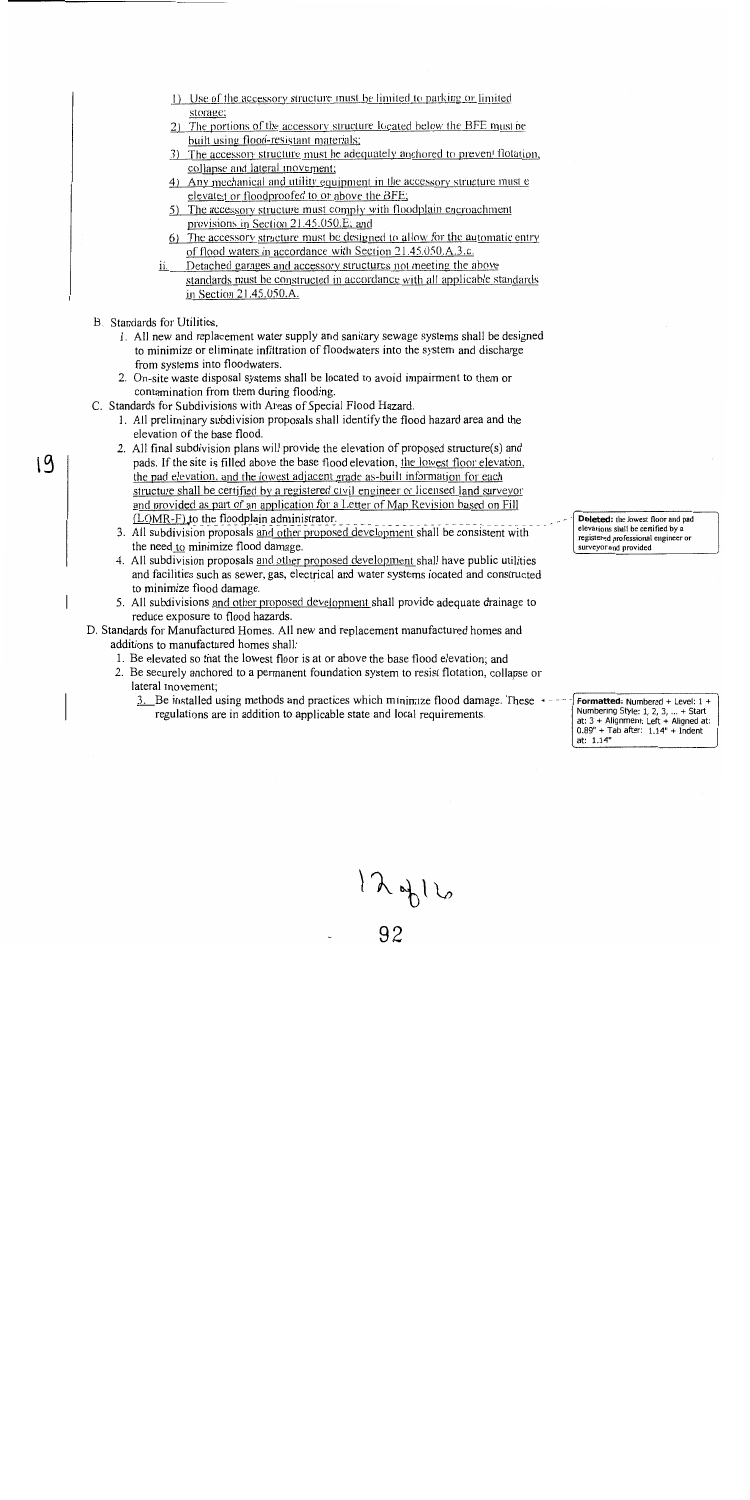- Within Zones V1-30, V, and VE on the community's Flood Insurance Rate Map, meet the requirements of Section 21.45.050.F.
- 5. All manufactured homes to be placed or substantially improved on sites in an existing manufactured home park or subdivision within Zones A1-30. AH, AE, V1-30, V, and VE on the community's Flood Insurance Rate Map that are not subject to the provisions of Section 21.45.050.D will be securely fastened to an adequately anchored foundation system to resist flotation, collapse, and lateral movement, and be elevated so that either the:
	- a. Lowest floor of the manufactured home is at or above the base flood elevation; or
	- Manufactured home chassis is supported by reinforced piers or other  $h_{-}$ foundation elements of at least equivalent strength that are no less than 36 inches in height above grade.

Upon the completion of the structure, the elevation of the lowest floor including basement shall be certified by a registered civil engineer or licensed land surveyor, and verified by the community building inspector to be properly elevated. Such certification and verification shall be provided to the Floodplain Administrator.

- E. Floodways. Located within areas of special flood hazard established in Section 21.45.030B are areas designated as floodways. Since the floodway is an extremely hazardous area due to the velocity of floodwaters which carry debris, potential projectiles, and erosion potential, the following provisions apply:
	- 1. Prohibit encroachments, including fill, new construction, substantial improvements, and other development unless certification by a registered professional engineer or architect is provided demonstrating that encroachments shall not result in any increase in flood levels during the occurrence of the base flood discharge;
	- 2. If subsection (E)(1) of this section is satisfied, all new construction and substantial improvements shall comply with all other applicable flood hazard reduction provisions of this section.
	- F. Coastal High Hazard Areas. Within coastal high hazard areas established in Section 21.45.030B, the following standards shall apply:
		- 1. All new residential and non-residential construction, including substantial improvement/damage, shall be elevated on adequately anchored pilings or columns and securely anchored to such pilings or columns so that the bottom of the lowest horizontal structural member of the lowest floor (excluding the pilings or columns) is elevated to or above the base flood level. The pile or column foundation and structure attached thereto is anchored to resist flotation, collapse, and lateral movement due to the effects of wind and water loads acting simultaneously on all building components. Water loading values used shall be those associated with the base flood. Wind loading values shall be those required by applicable state or local building standards.
		- 2. All new construction and other development shall be located on the landward side of the reach of mean high tide.
		- 3. All new construction and substantial improvements shall have the space below the lowest floor free of obstructions or constructed with breakaway walls as defined in Section 21.45.020. Such enclosed space shall not be used for human habitation and will be usable solely for parking of vehicles, building access or storage.

Formatted: Font color: Blue Formatted: Font: (Default) Times New Roman, 12 pt Formatted: Bullets and Numbering Formatted: Font color: Blue Formatted: Font: (Default) Times New Roman, 12 pt

Deleted: 1

Formatted: Font color: Blue

 $13416$ 

 $20$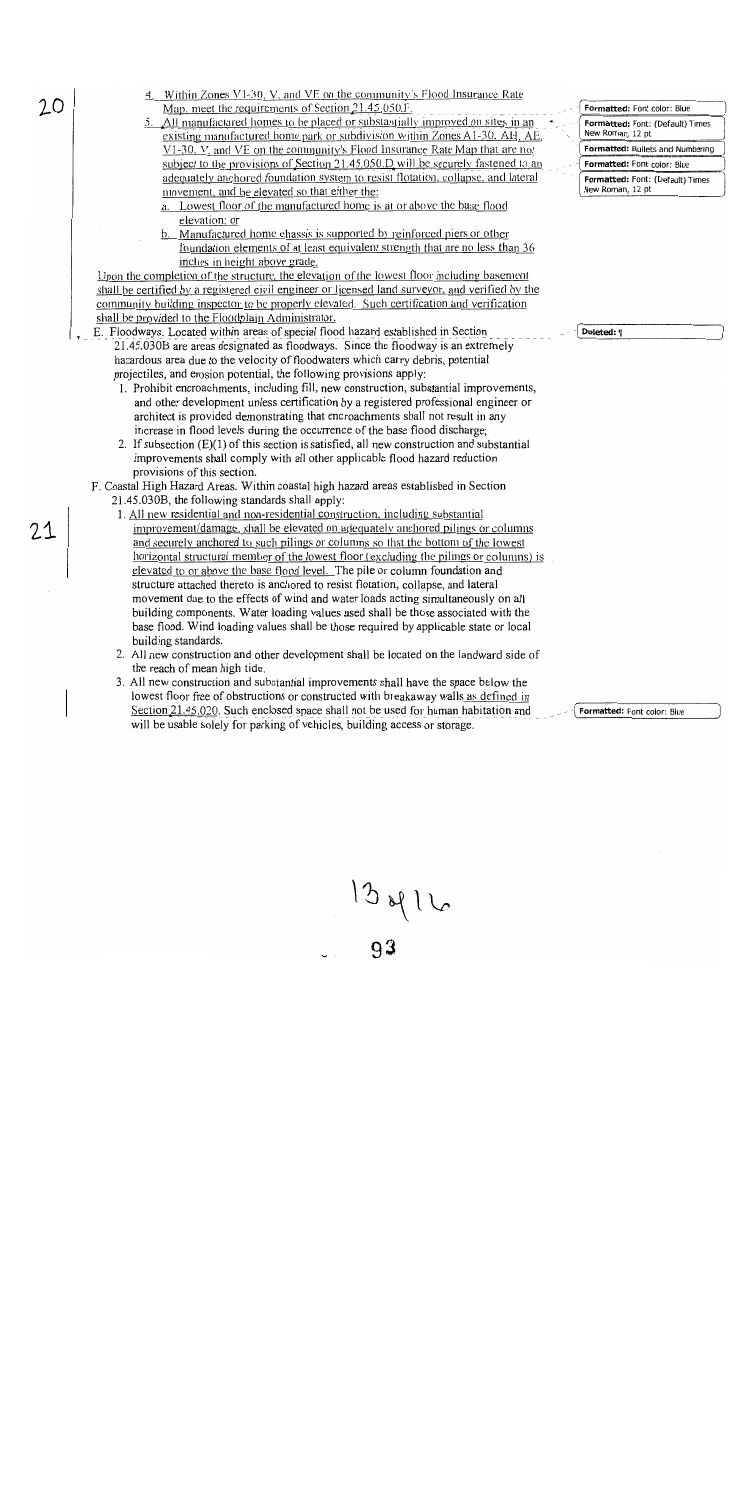- 4. Fill shall not be used for structural support of buildings.
- 5. Man-made alteration of sand dunes which would increase potential flood damage is prohibited.
- 6. The floodplain administrator shall obtain and maintain the following records:
	- a. Certification by a registered engineer or architect that a proposed structure complies with subsection  $(F)(1)$  of this section;
	- b. The elevation (in relation to mean sea level) of the bottom of the lowest structural member of the lowest floor (excluding pilings or columns) of all new and substantially improved structures, and whether such structures contain a basement.
- G. Standards for Recreational Vehicles.
	- 1. All recreational vehicles placed on sites within Zones  $A_1$ , A1-30, AH, and AE on the community's Flood Insurance Rate Map will either:
		- a. Be on the site fewer than one hundred eighty consecutive days, and be fully licensed and ready for highway use -- a recreational vehicle is ready for highway use if it is on its wheels or jacking system, is attached to the site only by quick disconnect type utilities and security devices, and has no permanently attached additions; or
		- b. Meets the permit requirements of Section 21.45.040 of this chapter and the elevation and anchoring requirements for manufactured homes in subsection D of this section.
- 2. Recreational vehicles placed on sites within Zones V1-30, V, and VE on the community's Flood Insurance Rate Map will meet the requirements of subsections  $(F)$ and (G) (1) of this section. (Ord. 95-15 (part), 1995)

#### 21.45.060 Variances.

The issuance of a variance pursuant to this section is for floodplain management purposes only. Insurance premium rates are determined by statute according to actuarial risk and will not be modified by the granting of a variance. Variance requests regarding zoning criteria and the hearing and notice process to be followed for this section are to be in conformance with Chapters 20.54 and 21.50D (Variances) of this code. This section establishes the criteria the county shall use to examine a variance request from the provisions of this chapter and to approve or disapprove such request.

The variance criteria set forth in this section of the ordinance are based on the general principle of zoning law that variances pertain to a piece of property and are not personal in nature. A variance may be granted for a parcel of property with physical characteristics so unusual that complying with the requirements of this ordinance would create an exceptional hardship to the applicant or the surrounding property owners. The characteristics must be unique to the property and not be shared by adjacent parcels. The unique characteristic must pertain to the land itself, not to the structure, its inhabitants, or the property owners.

It is the duty of the Board of Supervisors of the County of Del Norte to help protect its citizens from flooding. This need is so compelling and the implications of the cost of insuring a structure built below flood level are so serious that variances from the flood elevation or from other requirements in the flood ordinance are quite rare. The long term goal of preventing and reducing flood loss and damage can only be met if variances are strictly limited. Therefore, the

 $14916$ 

Deleted: base flood

 $22$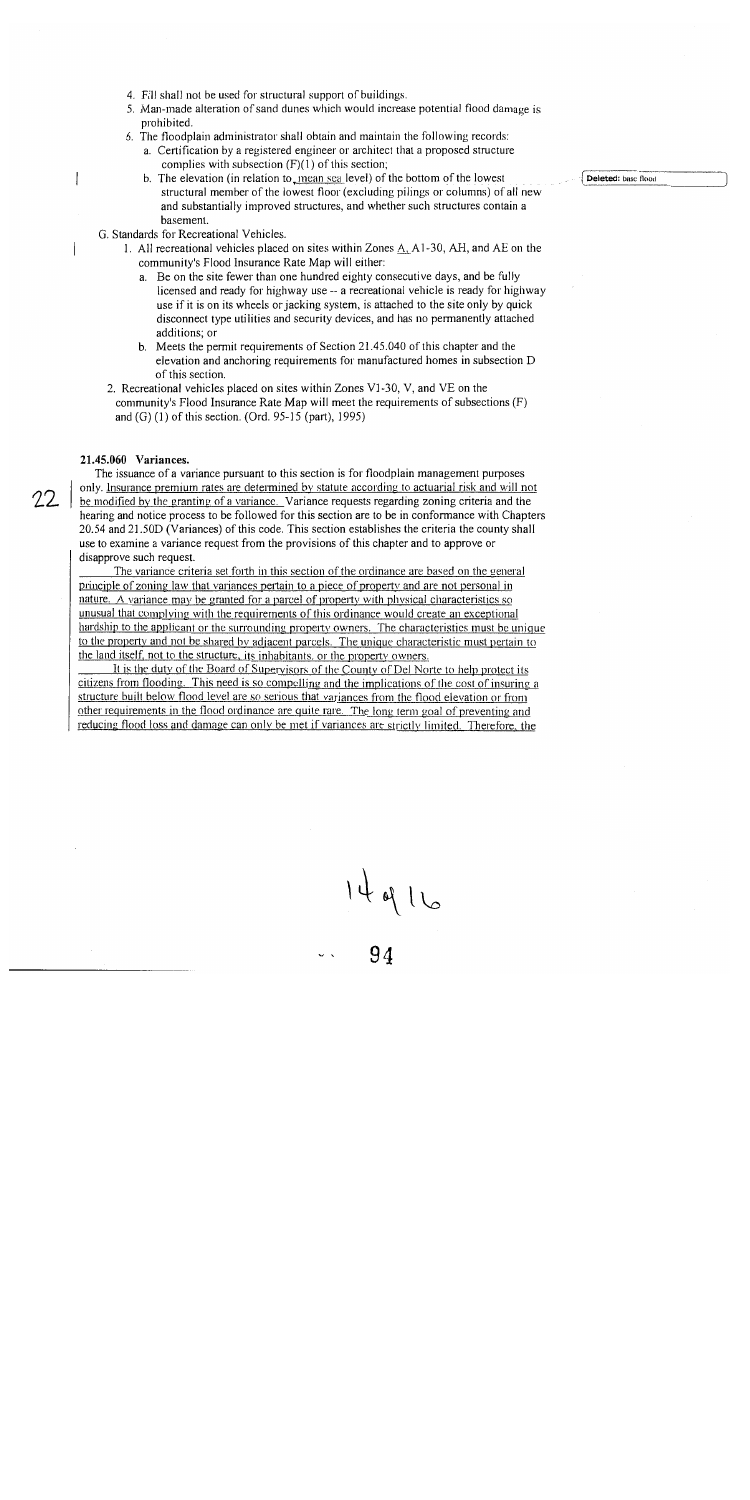variance guidelines provided in this ordinance are more detailed and contain multiple provisions that must be met before a variance can be property granted. The criteria are designed to screen out those situations in which alternatives other than a variance are more appropriate A. Variances shall only be issued upon:

- 1. A showing of good and sufficient cause;
- 2. A determination that failure to grant the variance would result in exceptional hardship to the applicant;
- 3. A determination that the granting of a variance will not result in increased flood heights. additional threats to public safety, extraordinary public expense, create nuisances, cause fraud on or victimization to the public, or conflict with existing local laws or ordinances.
- B. Variances may be issued for the reconstruction, rehabilitation or restoration of historic structures, as defined in Section 21.45.020, without regard to the procedures set forth in the remainder of this section.
- C. Variances shall not be issued within any designated floodway if any increase in flood levels during the base flood discharge would result.
- D. Variances shall only be issued upon a determination that the variance is the minimum necessary, considering the flood hazard, to afford relief.
- E. Variances granted to construct the lowest living floor below the base flood elevation will require the county to inform the applicant in writing that granting of such variance will increase the cost of flood insurance commensurate with the increased risk resulting from the lower elevation.
- F. Variances granted shall be in a written form and a copy of such variance and the accompanying written report shall be forwarded to the Federal Administrator. (Ord. 95-15)  $(part), 1995)$

#### 21.45.070 Variance procedure.

### A. Appeal Board.

- 1. The board of supervisors of the county shall hear and decide appeals and requests for variances from the requirements of this chapter. Variance requests are to be in conformance with Chapters 20.54 and 21.50D of this code.
- 2. The county shall hear and decide appeals when it is alleged there is an error in any requirements, decision or determination made by the floodplain administrator in the enforcement or administration of this chapter.
- 3. In passing upon such applications, the county shall consider all technical evaluations, all relevant factors, standards specified in other sections of this chapter, and:
	- a. The danger that materials may be swept onto other lands to the injury of others;
	- b. The danger to life and property due to flooding or erosion damage;
	- c. The susceptibility of the proposed facility and its contents to flood damage and the effect of such damage on the individual owner;
	- d. The importance of the services provided by the proposed facility to the community;
	- e. The necessity to the facility of a waterfront location, where applicable;
	- f. The availability of alternative locations for the proposed use which are not subject to flooding or erosion damage;
	- g. The compatibility of the proposed use with existing and anticipated development;
	- h. The relationship of the proposed use to the comprehensive plan and floodplain management program for that area;

 $15916$ 

Deleted: listed on the National Register of Historic Places or the State Inventory of Historic Places

Deleted: 9

Deleted: 1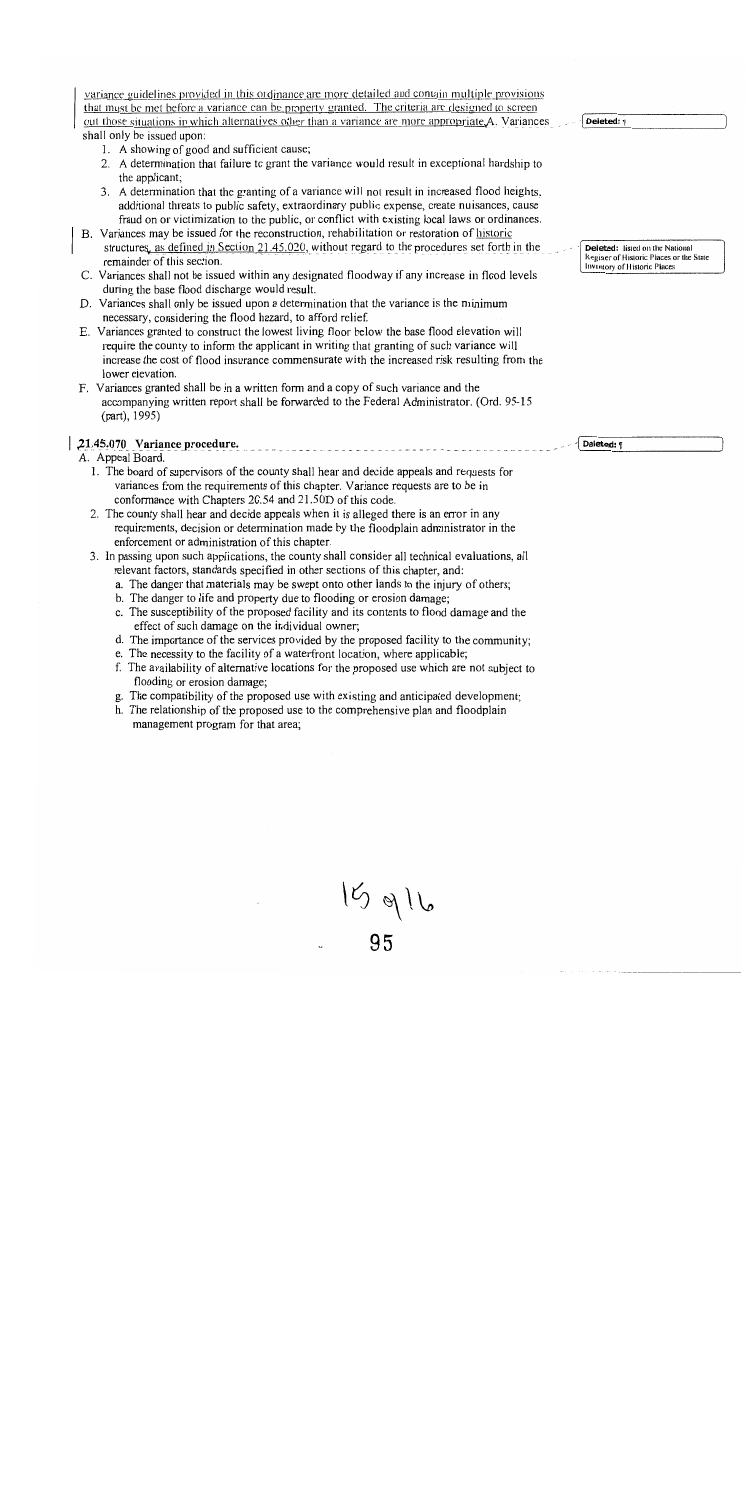- i. The safety of access to the property in time of flood for ordinary and emergency vehicles:
- j. The expected heights, velocity, duration, rate of rise and sediment transport of the floodwaters expected at the site; and
- k. The costs of providing governmental services during and after flood conditions, including maintenance and repair of public utilities and facilities such as sewer, gas, electrical and water system, and streets and bridges.
- 4. Generally, variances may be issued for new construction and substantial improvements to be erected on a lot of one-half acre or less in size contiguous to and surrounded by lots with existing structures constructed below the base flood level, providing subsections  $(A)(3)(a)$  through  $(k)$  of this section have been fully considered. As the lot size increases beyond one-half acre, the technical justification required for issuing the variance increases.
- 5. Upon consideration of the factors of subsection  $(A)(3)$  of this section and the purposes of this chapter, the county may attach such conditions to the granting of variances as it deems necessary to further the purposes of this chapter.
- 6. The floodplain administrator shall maintain the records of all appeal actions and report any variances to the Federal Insurance Administration upon request.
- B. Conditions for Variances.
	- 1. Variances may be issued for the reconstruction, rehabilitation or restoration of historic structures, as defined in Section 21.45.020, without regard to the procedures set forth in the remainder of this section.
	- 2. Variances shall not be issued within any designated floodway if any increase in flood levels during the base flood discharge would result.
	- 3. Variances shall only be issued upon a determination that the variance is the minimum necessary, considering the flood hazard, to afford relief.
	- 4. Variances shall only be issued upon:
		- a. A showing of good and sufficient cause;
		- b. A determination that failure to grant the variance would result in exceptional hardship to the applicant; and
		- c. A determination that the granting of a variance will not result in increased flood heights, additional threats to public safety, extraordinary public expense, create nuisances, cause fraud on or victimization of the public or conflict with existing local laws or ordinances.
	- 5. Variances may be issued for new construction and substantial improvements and for other development necessary for the conduct of a functionally dependent use provided that the provisions of subsections  $(B)(1)$  through  $(4)$  of this section are satisfied and that the structure or other development is protected by methods that minimize flood damages during the base flood and create no additional threats to public safety.
	- 6. Any applicant to whom a variance is granted shall be given written notice that the structure will be permitted to be built with a lowest floor elevation below the regulatory flood elevation and that the cost of flood insurance will be commensurate with the increased risk resulting from the reduced lowest floor elevation. A copy of the notice shall be recorded by the floodplain board in the office of the county recorder and shall be recorded in a manner so that it appears in the chain of title of the affected parcel of land. (Ord. 95-15 (part), 1995)

 $16916$ <br>96

Deleted: listed in the National Register of Historic Places or the State Inventory of Historic Places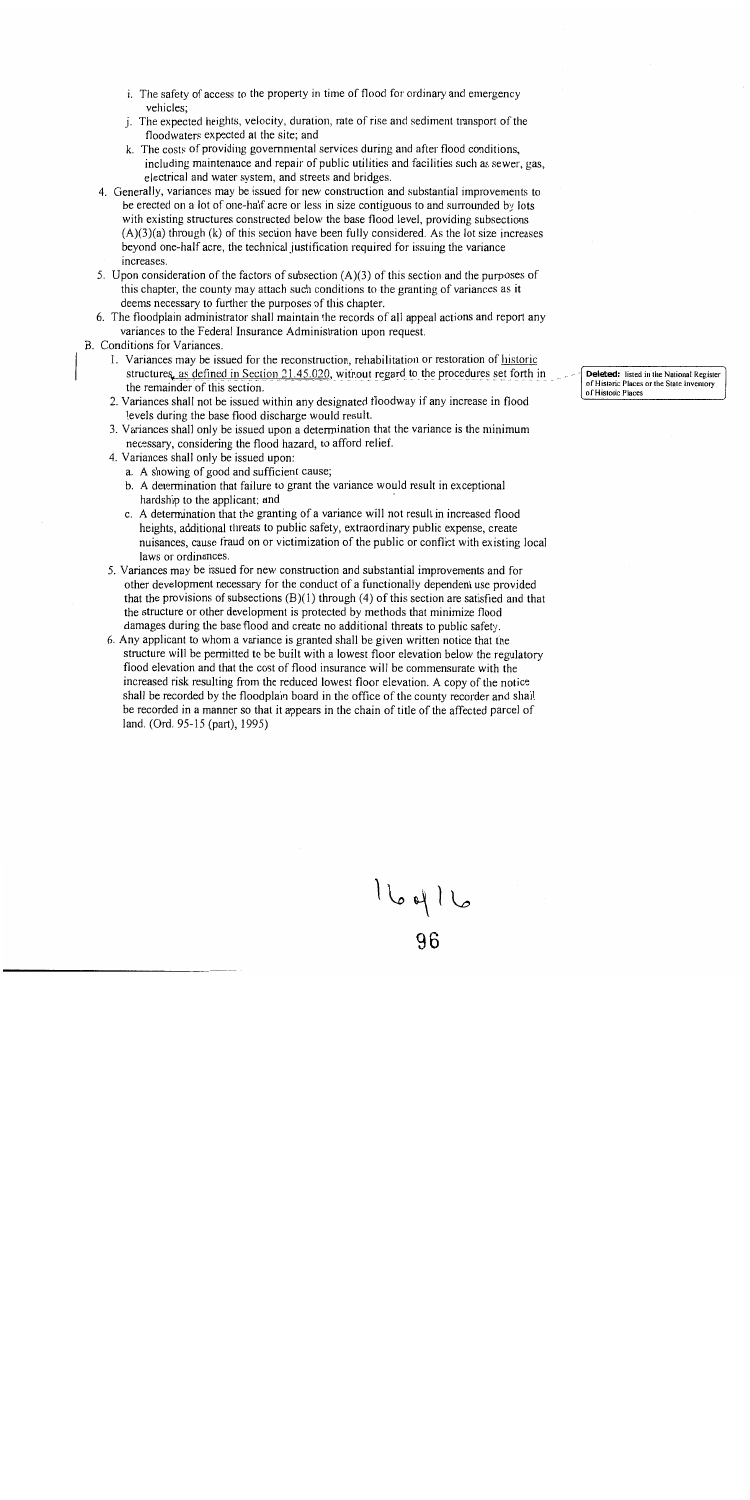# **BOARD OF SUPERVISORS COUNTY OF DEL NORTE STATE OF CALIFORNIA**

EXHIBIT NO. 2 **APPLICATION NO.** DNC-MIN-1-09 - DEL NORTE **COUNTY LCP AMENDMENT** COUNTY RESOLUTION NO. 2000-033-SUBMITTAL OF LCP **AMENDMENT APPLICATION**  $(1$  of 2)

# **RESOLUTION NO. 2009 - 033**

# A RESOLUTION OF THE DEL NORTE COUNTY BOARD OF SUPERVISORS SUBMITTING A LOCAL COASTAL PLAN AMENDMENT TO THE CALIFORNIA **COASTAL COMMISSION FOR CERTIFICATION REVIEW.**

WHEREAS, on February 1, 1984, the California Coastal Commission certified the Del Norte County Local Coastal Plan; and

**WHEREAS**, the Del Norte County Board Local Coastal Plan provides for amendments to the Local Coastal Plan; and

WHEREAS, the Board of Supervisors have held public hearings and considered requests to amend the Local Coastal Plan including the Land Use Plan and the implementing Title 21 Coastal Zoning; and

**WHEREAS**, the requests for amendment have been reviewed and processed pursuant to the provisions of the Local Coastal Plan and Title 21 (Coastal Zoning); and

**WHEREAS**, pursuant to the California Environmental Quality Act (CEQA) an environmental document has been prepared and circulated for each request in compliance with CEOA which the Board has determined as adequate for each request; and

WHEREAS, the Board of Supervisors now finds that it is in the interest of the orderly development of the County and important to the preservation of the health, safety, and general welfare of the residents of the County and amends the Local Coastal Program as follows:

- 1. R0705C/GPA0703C Hogberg Amending Coastal zoning map C-9 from RRA-2-MFH to RRA-1-MFH and General Plan Amendment from Rural Residential - Two Acre Minimum Lot Size to Rural Residential - One Acre Minimum Lot Size.
- 2. R0903C Del Norte County Amendment to Title 21 Zoning Chapter 21.45 Flood Damage Prevention.
- 3. Del Norte County Ordinance Amending Title 21 Zoning Chapter 21.46 General Provisions - Section 21.46.070 Height Restrictions.

**WHEREAS**, the proposed amendments are consistent with the provision of the Coastal Act of 1976, the Del Norte County Local Coastal Plan and are intended to be carried out in a manner in conformity with the Coastal Act and the implementing Local Coastal Plan.

## NOW THEREFORE, BE IT RESOLVED AS FOLLOWS:

- 1. The above listed and described changes are hereby approved and adopted as amendments to the Del Norte County Local Coastal Plan.
- 2. The Board of Supervisors of the County of Del Norte directs and authorizes that the above listed amendments are within the California Coastal Zone and are to be transmitted to the Coastal Commission for its review and certification for the unincorporated area of the County.
- 3. The Chair of this Board is hereby authorized and directed to sign and certify all maps, documents, and other materials and to take other necessary steps in accordance with this Resolution to reflect the above described action by the Board of Supervisors.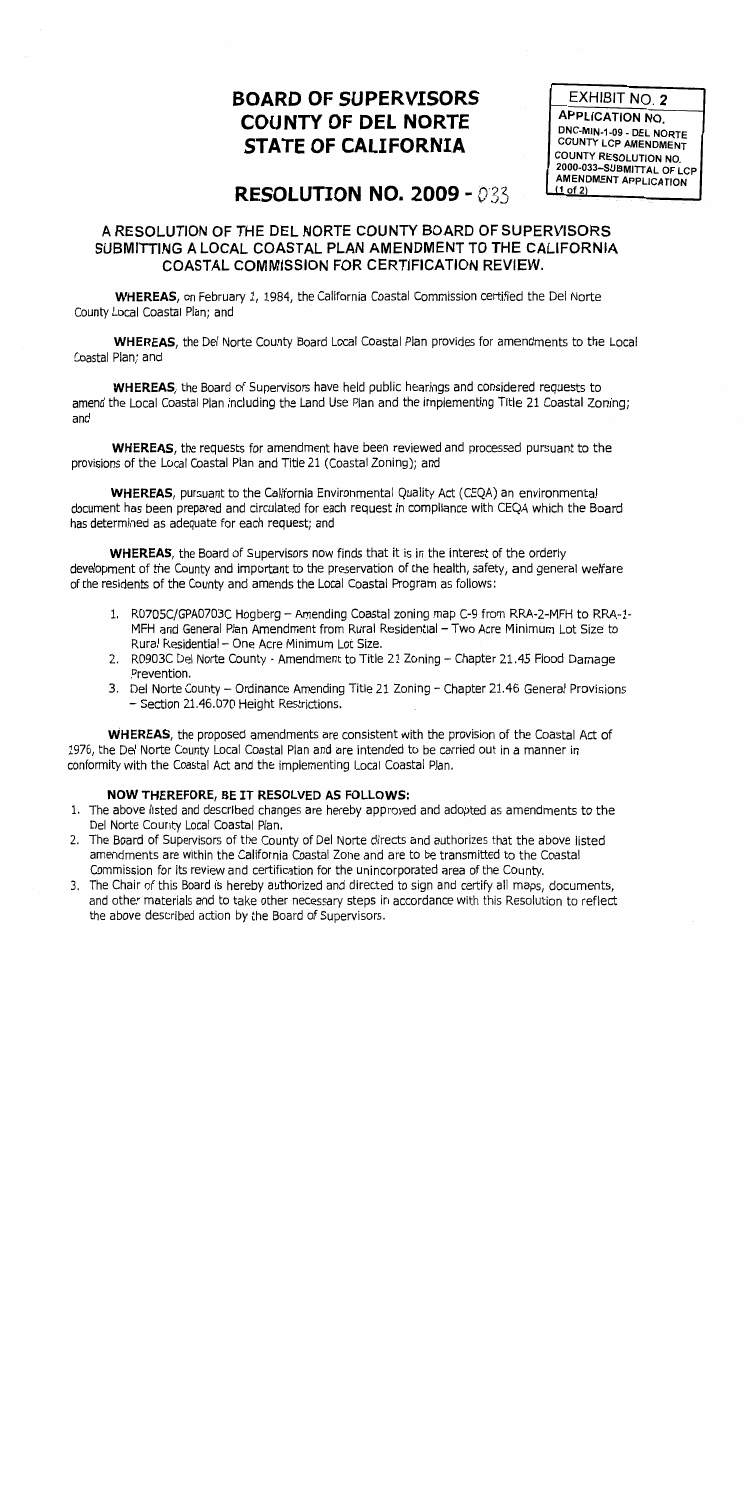4. These amendments shall take effect and be enforced thirty (30) days after the date of the passage of the companion ordinance, and after approval of the amendment by the Coastal Commission, whichever is later.

**PASSED AND ADOPTED** this 1th day of WW 2009, by the following polled vote of the Board of Supervisors of the County of Del Norte.

AYES: Supervisors McNamer, McClure, Sullivan, Finigan, Hemmingsen

NOES: None

ABSTAIN: None

ABSENT: None

Gerry Hemmingsen, Chair Del Norte County Board of Supervisors

Jeremi Ruiz, Clerk of the Board of Supervisors

County of Del Norte, State of California

Date:  $6 - 09 - 09$ 

I hereby certify that according to the provisions of Government Code Section 25103, delivery of this document has been made.

Clerk of the Board

 $40<sup>6</sup>$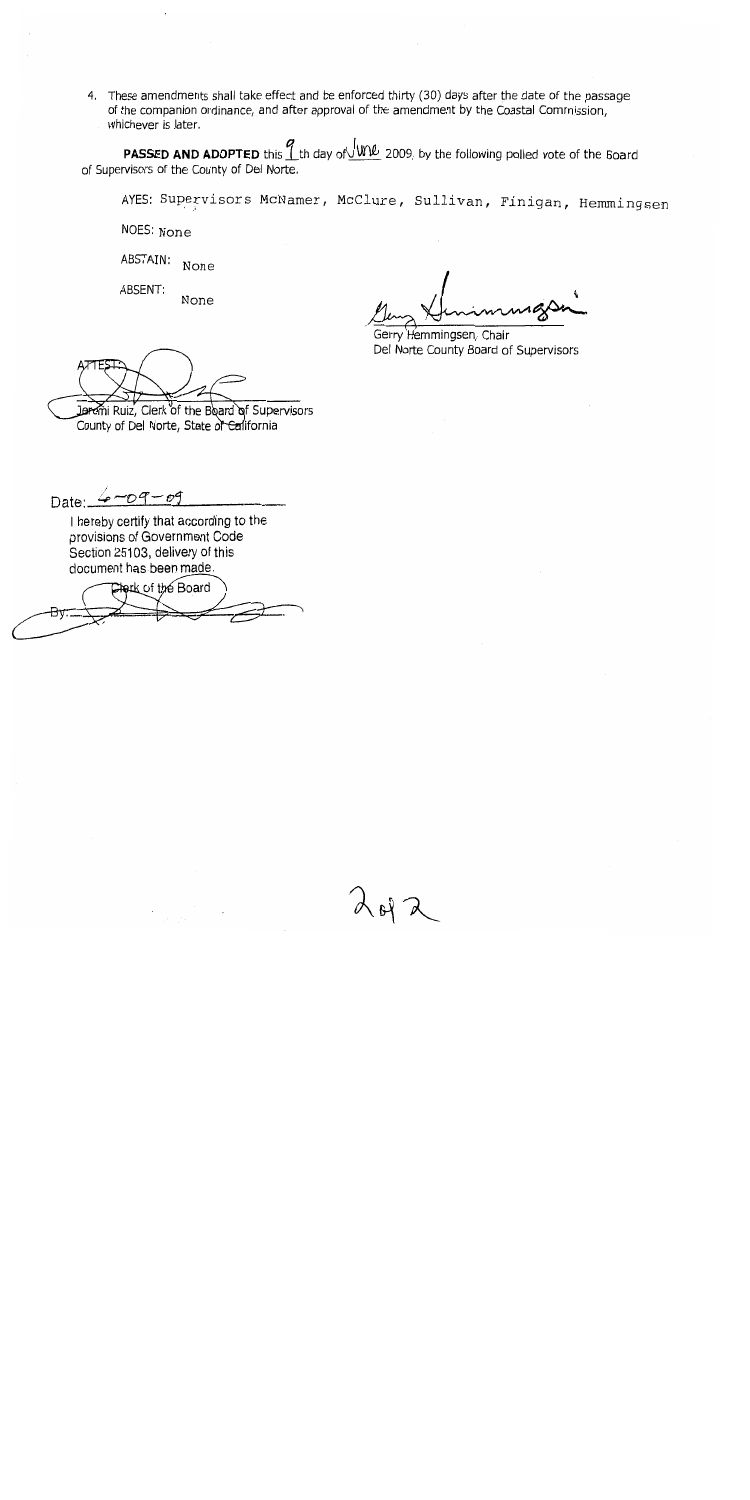| 1  |                                                                                                  | <b>EXHIBIT NO. 3</b>                                       |
|----|--------------------------------------------------------------------------------------------------|------------------------------------------------------------|
| 2  | <b>BOARD OF SUPERVISORS</b>                                                                      | <b>APPLICATION NO.</b>                                     |
| 3  | <b>COUNTY OF DEL NORTE</b>                                                                       | DNC-MIN-1-09 - DEL NORTE                                   |
| 4  | <b>STATE OF CALIFORNIA</b>                                                                       | <b>COUNTY LCP AMENDMENT</b><br><b>COUNTY ORDINANCE NO.</b> |
| 5  |                                                                                                  | 2009-009 - FLOOD DAMAGE                                    |
| 6  | ORDINANCE NO. 2009- $009$                                                                        | <b>PREVENTON ORDINANCE</b><br>TEXT AMENDMENT (1 of 17)     |
| 7  |                                                                                                  |                                                            |
| 8  | AN ORDINANCE OF THE DEL NORTE COUNTY BOARD OF SUPERVISORS                                        |                                                            |
| 9  | AMENDING CHAPTER 21.45 BY REPLACING THE CHAPTER IN ITS ENTIREITY                                 |                                                            |
| 10 | WITH A NEW CHAPTER 21.45 OF THE DEL NORTE COUNTY CODE                                            |                                                            |
| 11 |                                                                                                  |                                                            |
| 12 |                                                                                                  |                                                            |
| 13 | The Board of Supervisors of the County of Del Norte do ordain as follows:                        |                                                            |
| 14 |                                                                                                  |                                                            |
| 15 | <b>SECTION 1.</b> Chapter 21.45, Title 21, of Del Norte County Code is deleted and there is      |                                                            |
| 16 | substituted the following:                                                                       |                                                            |
| 17 |                                                                                                  |                                                            |
| 18 | Chapter 21.45                                                                                    |                                                            |
| 19 | <b>FLOOD DAMAGE PREVENTION</b>                                                                   |                                                            |
| 20 |                                                                                                  |                                                            |
| 21 | Sections:                                                                                        |                                                            |
| 22 | 21.45.010 Statutory authorization, findings of fact, purpose and methods.                        |                                                            |
| 23 | 21.45.020 Definitions.                                                                           |                                                            |
| 24 | 21.45.030 General provisions.                                                                    |                                                            |
| 25 | 21.45.040 Administration.                                                                        |                                                            |
| 26 | 21.45.050 Provisions for flood hazard reduction.                                                 |                                                            |
| 27 | 21.45.060 Variances.                                                                             |                                                            |
| 28 | 21.45.070 Variance procedure.                                                                    |                                                            |
| 29 |                                                                                                  |                                                            |
| 30 |                                                                                                  |                                                            |
| 31 | 21.45.010 Statutory authorization, findings of fact, purpose and methods.                        |                                                            |
| 32 | Statutory Authorization. The Legislature of the state of California has in Government Code<br>A. |                                                            |
| 33 | Sections 65302, 65560 and 65800 conferred upon local governments the authority to adopt          |                                                            |
| 34 | regulations designed to promote the public health, safety and general welfare of its citizenry.  |                                                            |
| 35 | Therefore, the Board of Supervisors of the County of Del Norte does ordain that Chapter          |                                                            |
| 36 | 21.45 of this code is established as set out in this chapter.                                    |                                                            |
| 37 | Findings of Fact.<br>$\cdot$ B.                                                                  |                                                            |
| 38 | 1. The flood hazard areas of Del Norte County are subject to periodic inundation which           |                                                            |
| 39 | results in loss of life and property, health and safety hazards, disruption of commerce          |                                                            |
| 40 | and governmental services, extraordinary public expenditures for flood protection and            |                                                            |
| 41 | relief and impairment of the tax base, all of which adversely affects the public health,         |                                                            |
| 42 | safety and general welfare.                                                                      |                                                            |
| 43 | 2. These flood losses are caused by uses that are inadequately elevated, floodproofed, or        |                                                            |
| 44 | protected from flood damage. The cumulative effect of obstructions in areas of special           |                                                            |
| 45 | flood hazards which increase flood heights and velocities also contributes to flood              |                                                            |
| 46 | losses.                                                                                          |                                                            |
|    |                                                                                                  |                                                            |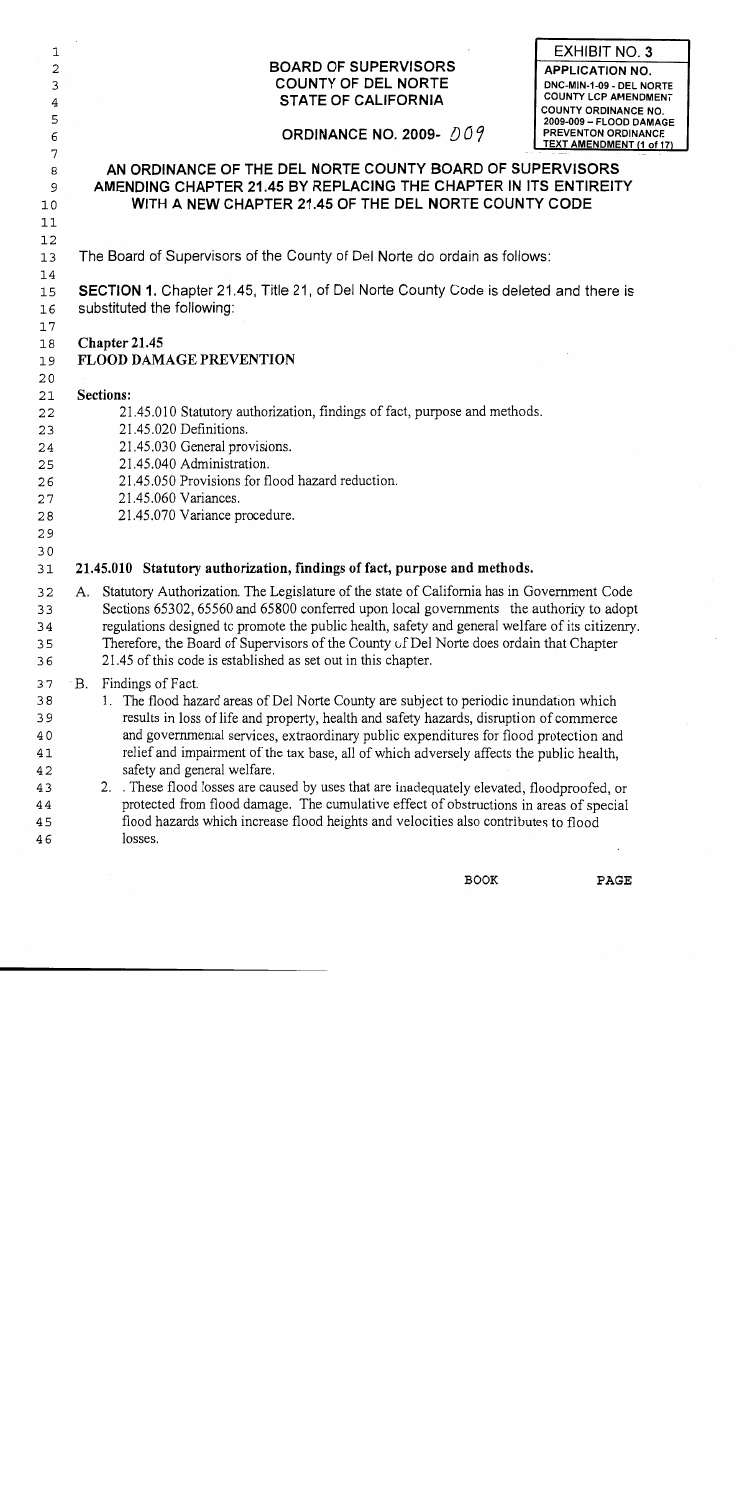- C. Statement of Purpose.  $\mu$  is the purpose of this chapter to promotor the public health, safety 47 and general welfare, and to minimize public and private losses due to flood conditions in 48 specific areas by provisions designed: 49
- 1. To protect human life and health; 50
- 2. To minimize expenditure of public money for costly flood-control projects; 51
- 3. To minimize the need for rescue and relief efforts associated with flooding and generally 52 undertaken at the expense of the general public; 53
	- 4. To minimize prolonged business interruptions;
- 5. To minimize damage to public facilities and utilities such as water and gas mains, 55 electric, telephone and sewer lines, streets and bridges located in areas of special flood 56 hazard. 57
- 6. To help maintain a stable tax base by providing for the sound use and development of 58 areas of special flood hazard so as to minimize future blighted areas caused by flood 59 damage. 60
	- 7. To ensure that potential buyers are notified that property is in an area of special flood hazard; and
		- 8. To ensure that those who occupy the areas of special flood hazard assume responsibility for their actions.
- D. Methods of Reducing Flood Losses. In order to accomplish its purposes, this chapter includes 65 methods and provisions for: 66
- 1. Restricting or prohibiting uses which are dangerous to health, safety and property due to 67 water or erosion hazards, or which result in damaging increases in erosion or flood 68 heights or velocities: 69
	- 2. Requiring that uses vulnerable to floods, including facilities which serve such uses, be protected against flood damage at the time of initial construction;
	- 3. Controlling the alteration of natural floodplains, stream channels, and natural protective barriers, which help accommodate or channel floodwaters;
		- 4. Controlling filling, grading, dredging and other development which may increase flood damage; and
		- 5. Preventing or regulating the construction of flood barriers which will unnaturally divert floodwaters or which may increase flood hazards in other areas.
- $77$ 78 79

88

54

61

62 63

64

70

 $71$ 72

73

74

75

76

#### 21.45.020 Definitions. 80

Unless specifically defined below, words or phrases used in this chapter shall be interpreted 81 so as to give them the meaning they have in common usage and to give this chapter its most 82 reasonable application. 83

"Accessory structure" means a structure that is either solely for the parking of no more 84 than two cars; or a small, low cost shed for limited storage, less than 150 square feet and \$1,500 85 86 in value. "Appeal" means a request for a review of the floodplain administrator's interpretation of any provision of this chapter or a request for a variance. 87

"Area of Special Flood Hazard" See "special flood hazard area."

"Base flood" means the flood having a one percent chance of being equalled or exceeded in 89 any given year (also called the "one-hundred-year flood"). For surfacewater runoff, known flood 90 elevations of the 1964 flood shall be utilized as the base flood elevation when available or can be 91 reasonably determined. Base flood is the term used throughout this ordinance. 92

93 "Basement" means any area of the building having its floor subgrade (below ground level) on

**BOOK** 

 $A_{01}$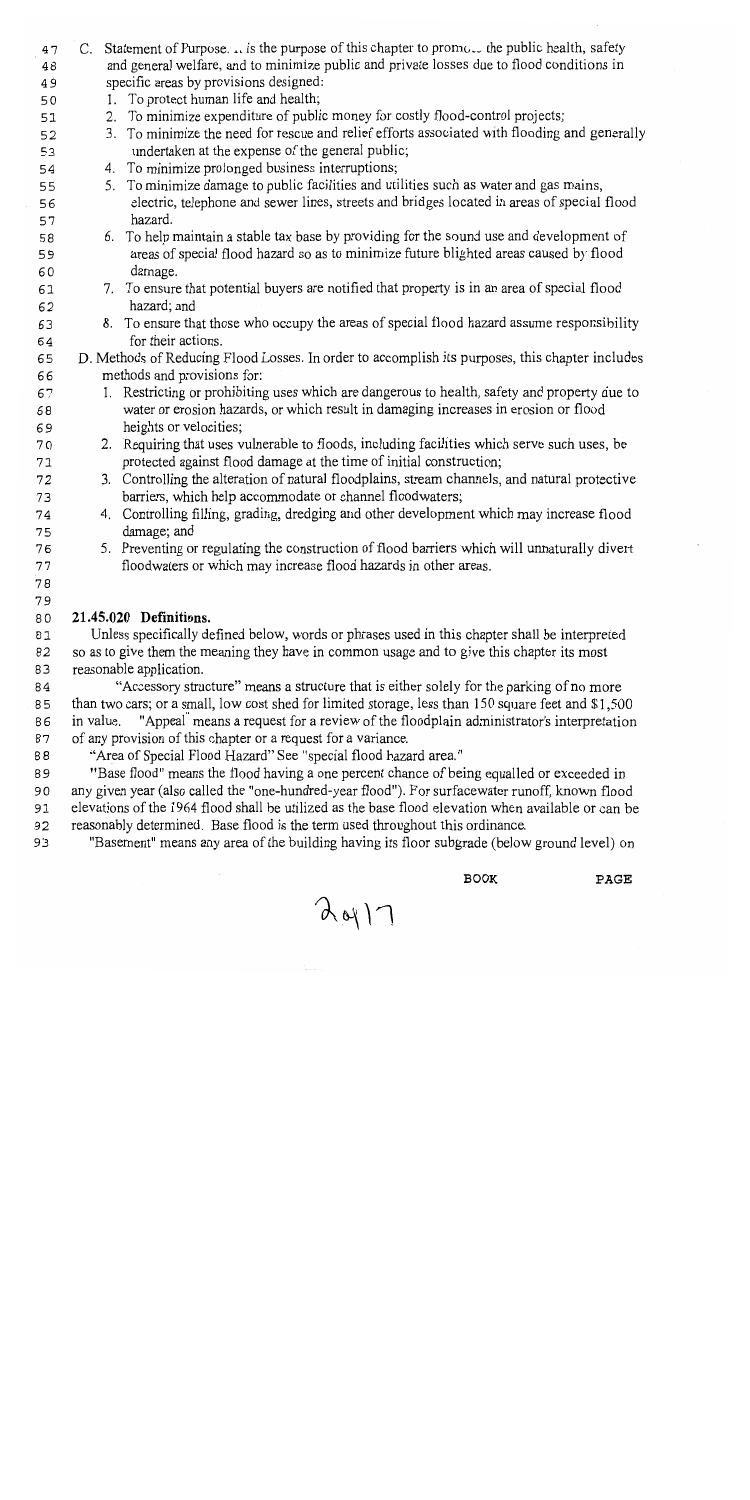all sides. 94

"Breakaway walls" are any type of walls, whether solid or lattice, and whether constructed of 95

concrete, masonry, wood, metal, plastic or any other suitable building material which is not part 96

- of the structural support of the building and which is designed to break away under abnormally 97
- high tides or wave action without causing any damage to the structural integrity of the building 98
- on which they are used or any buildings to which they might be carried by floodwaters. A 99
- breakaway wall shall have a safe design loading resistance of not less than ten and no more than 100 twenty pounds per square foot. Use of breakaway walls must be certified by a registered engineer 101 or architect and shall meet the following conditions: 102
- 103
- A. Breakaway wall collapse shall result from a water load less than that which would occur during the base flood; and 104
- 105

B. The elevated portion of the building shall not incur any structural damage due to the effects of wind and water loads acting simultaneously in the event of the base flood. 106

"Coastal high hazard area" means an area of special flood hazard extending from offshore to 107 the inland limit of a primary frontal dune along an open coast and any other area subject to high 108 velocity wave action from storms or seismic sources. It is an area subject to high velocity waters, 109 including coastal and tidal inundation or tsunamis. The area is designated on a Flood Insurance  $110$ Rate Map (FIRM) as Zone V1-V30, VE, or V. "Development" means any man-made change to 111 improved or unimproved real estate, including but not limited to buildings or other structures, 112

- mining, dredging, filling, grading, paving, excavation or drilling operations or storage of  $113$
- 114 equipment or materials.

"Existing manufactured home park or subdivision" means a manufactured home park or 115

subdivision for which the construction of facilities for servicing the lots on which the 116

manufactured homes are to be affixed (including, at a minimum, the installation of utilities, the 117 construction of streets, and either final site grading or the pouring of concrete pads) is completed  $118$ before 1967. 119

"Expansion to an existing manufactured home park or subdivision" means the preparation of 120 additional sites by the construction of facilities for servicing the lots on which the manufactured 121 122 homes are to be affixed (including the installation of utilities, the construction of streets, and either final site grading or the pouring of concrete pads). "Flood boundary and floodway map" 123

- means the official map on which the Federal Emergency Management Agency or Federal 124
- Insurance Administration has delineated both the areas of special flood hazard and the floodway. 125 "Flood Insurance Rate Map (FIRM)" means the official map on which the Federal Emergency 126 Management Agency or Federal Insurance Administration has delineated both the areas of 127
- special flood hazards and the risk premium zones applicable to the community.  $128$

"Flood Insurance Study" means the official report provided by the Federal Insurance 129 130 Administration that includes flood profiles, the FIRM, the Flood Boundary and Floodway Map, and the water surface elevation of the base flood. 131

"Flood" or "flooding" means a general and temporary condition of partial or complete 132 inundation of normally dry land areas from (1) the overflow of floodwaters, (2) the unusual and 133 rapid accumulation or runoff of surface waters from any source, and/or (3) the collapse or 134 135 subsidence of land along the shore of a lake or other body of water as a result of erosion or undermining caused by waves or currents of water exceeding anticipated cyclical levels or 136 suddenly caused by an unusually high water level in a natural body of water, accompanied by a 137 severe storm, or by an unanticipated force of nature, such as flash flood or an abnormal tidal  $138$ 139 surge, or by some similarly unusual and unforeseeable event which results in flooding as defined in this definition. 140

 $3417$ 

**BOOK**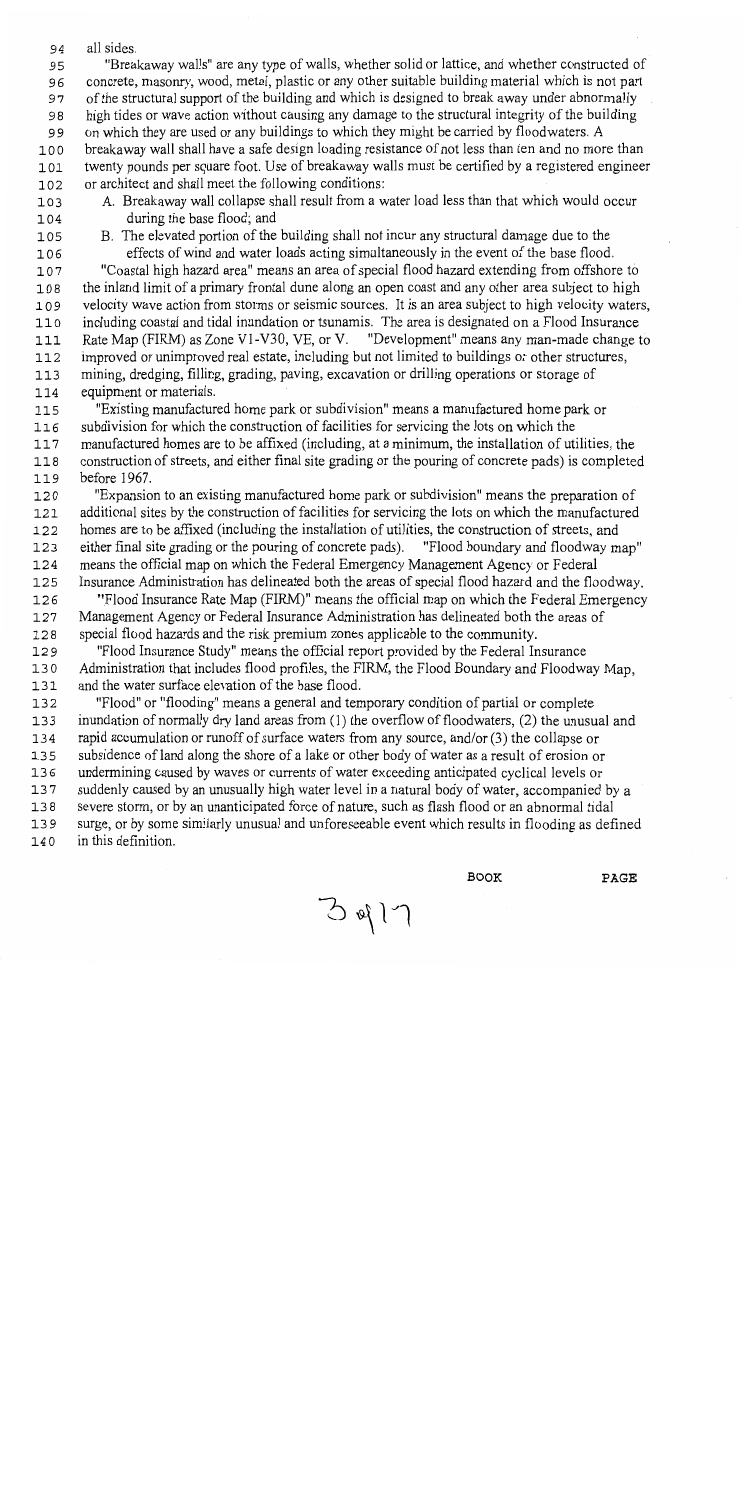"Floodplain managen.  $\mu$ " means the operation of an overall product and resort corrective and 141 preventive measures for reducing flood damage, including but not limited to emergency  $142$ preparedness plans, flood-control works and floodplain management regulations. 143

"Floodplain management regulations" means this ordinance and other zoning ordinances, 144 subdivision regulations, building codes, health regulations, special purpose ordinances (such as 145 grading and erosion-control) and other application of police power which control development in 146 flood-prone areas. This term describes federal, state or local regulations in any combination 147 thereof, which provide standards for preventing and reducing flood loss and damage. 148

"Floodplain" or "flood-prone area" means any land area susceptible to being inundated by 149 water from any source (see definition of "flooding"). 150

"Floodproofing" means any combination of structural and non-structural additions, changes or 151 adjustments to structures which reduce or eliminate flood damage to real estate or improved real 152 property, water and sanitary facilities, structures and their contents. 153

"Floodway" means the channel of a river or other watercourse and the adjacent land areas that 154 must be reserved in order to discharge the base flood without cumulatively increasing the water 155 surface elevation more than one foot. These areas are designated by the Federal Insurance 156 Administration. Also referred to as "regulatory floodway." 157

"Functionally dependent use" means a use which cannot perform its intended purpose unless it 158 is located or carried out in close proximity to water. The term includes only docking facilities, 159 port facilities that are necessary for the loading and unloading of cargo or passengers, and ship 160 building and ship repair facilities, but does not include long-term storage or related 161 manufacturing facilities. 162

"Highest adjacent grade" means the highest natural elevation of the ground surface prior to 163 construction next to the proposed walls of a structure. 164

"Historic structure" means any structure that is:

165

169

170

171

172

173

174

175

176

177

183

184 185

186

187

- A. Listed individually in the National Register of Historic Places (a listing maintained by 166 the Department of Interior) or preliminarily determined by the Secretary of the 167 Interior as meeting the requirements for individual listing on the National Register. 168
	- B. Certified or preliminarily determined by the Secretary of the Interior as contributing to the historical significance of a registered historic district or a district preliminarily determined by the Secretary to qualify as a registered historic district;
		- C. Individually listed on a state inventory of historic places in states with historic preservation programs which have been approved by the Secretary of Interior: or
	- D. Individually listed on a local inventory of historic places in communities with historic preservation programs that have been certified either by an approved state program as determined by the Secretary of the Interior or directly by the Secretary of the Interior in states without approved programs.

178 "Levee" means a man-made structure, usually an earthen embankment designed and constructed in accordance with sound engineering practices to contain, control or divert the flow 179 of water so as to provide protection from temporary flooding. 180

"Lowest floor" means the lowest floor of the lowest enclosed area, including basement (see 181 "Basement" definition). 182

A. An unfinished or flood resistant enclosure below the lowest floor that is usable solely for parking of vehicles, building access or storage in an area other than a basement area, is not considered a building's lowest floor provided it conforms to applicable non-elevation design requirements, including, but not limited to:

4917

1. The flood openings standard in Section 21.45.050.A.3.c;

**BOOK**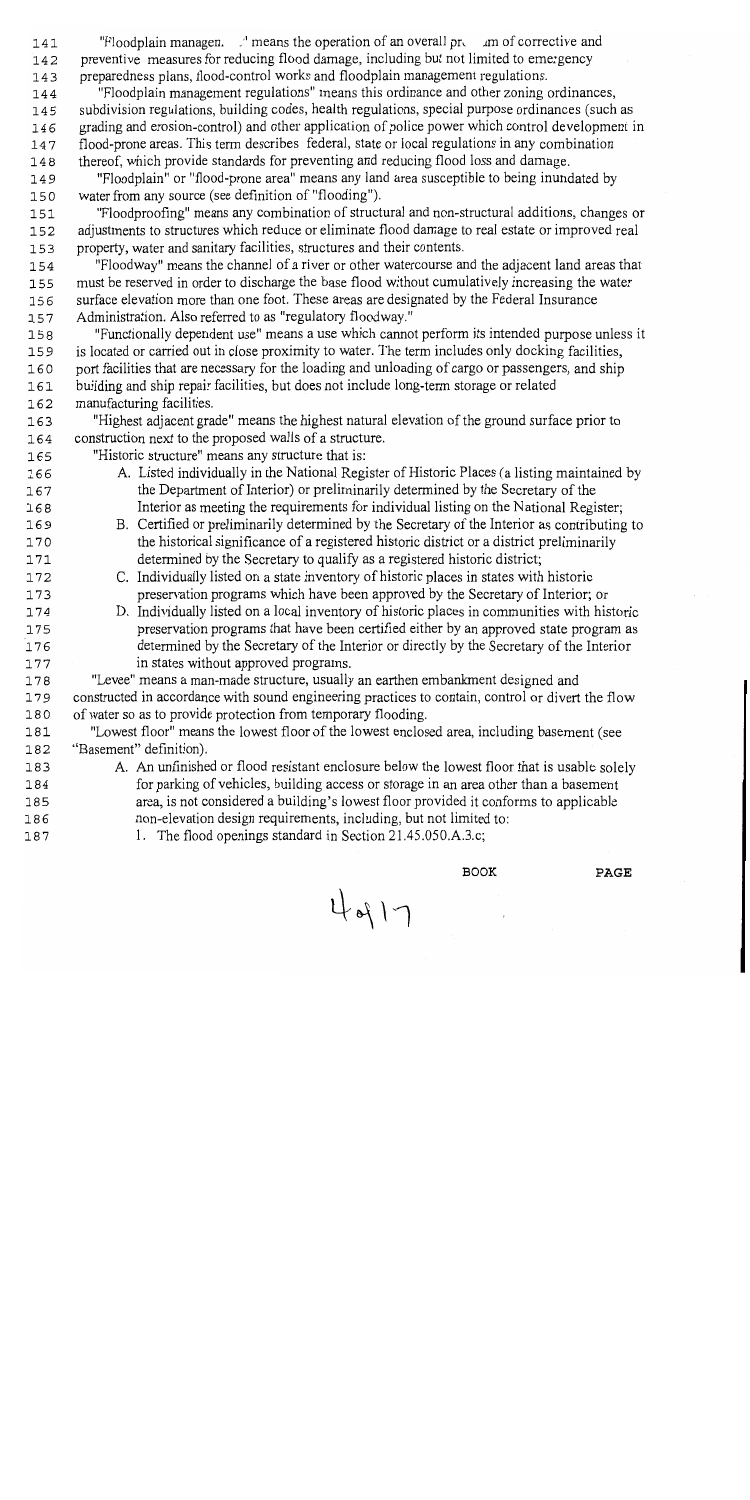- 188  $189$
- 2. The anch, ig standards in Section 21.45.050.A.1;
- 3. The construction materials and methods standards in Section 21.45.050.A.2; and
- 4. The standards for utilities in Section 21.45.050.B.

190 For residential structures, all subgrade enclosed areas are prohibited as they are considered to be 191 basements (see "Basement" definition). This prohibition includes below-grade garages and 192 storage areas. "Manufactured home" means a structure, transportable in one or more sections, 193 which is built on a permanent chassis and is designed for use with or without a permanent 194 foundation when attached to the required utilities. For the purposes of this chapter, manufactured 195 home and mobilehome are synonymous. The term "manufactured home" does not include a 196 "recreational vehicle." 197

"Manufactured home park or subdivision<sup>"</sup> means a parcel (or contiguous parcels) of land 198 divided into two or more manufactured home lots for sale or rent. 199

"Mean sea level" means, for purposes of the National Flood Insurance Program, the National 200 Geodetic Vertical Datum (NGVD) of 1929, North American Vertical Datum (NAVD) of 1988. 201 or other datum, to which base flood elevations shown on a community's Flood Insurance Rate 202 Map are referenced. 203

"New construction," for floodplain management purposes, means structures for which the 204 "start of construction<sup>"</sup> commenced on or after the initial FIRM date of January 24, 1983, and 205 includes any subsequent improvements to such structures. 206

"New manufactured home park or subdivision" means a manufactured home park or 207 subdivision for which the construction of facilities for servicing the lots on which the 208

manufactured homes are to be affixed (including at a minimum, the installation of utilities, the 209

construction of streets, and either final site grading or the pouring of concrete pads) is completed 210 on or after the initial FIRM date of January 24, 1983. 211

"One-hundred-year flood" means a flood which has a one percent annual probability of being 212 213 equalled or exceeded. It is identical to the "base flood," which will be the term used throughout 214 the chapter.

"Person" means an individual or his agent, firm, partnership, association or corporation, or 215 agent of the aforementioned groups, or this state or its agencies or political subdivisions. 216

"Recreational vehicle" means a vehicle which is: 217

A. Built on a single chassis; 218

221

222

- B. Four hundred square feet or less when measured at the largest horizontal projection: 219
- C. Designed to be self-propelled or permanently towable by a light-duty truck; and 220
	- D. Designed primarily not for use as a permanent dwelling but as temporary living quarters for recreational, camping, travel or seasonal use.

223 "Remedy a violation" means bring the structure or other development constructed after the effective date of the ordinance codified in this chapter into compliance with state or local 224 225 floodplain management regulations, or, if this is not possible, to reduce the impacts of its

noncompliance. Ways that impacts may be reduced include protecting the structure or other 226

- affected development from flood damage, implementing the enforcement provisions of the 227
- ordinance or otherwise deterring future similar violations, or reducing federal financial exposure 228 229 with regard to the structure or other development.
- 230 "Riverine" means relating to, formed by or resembling a river (including tributaries), stream, brook, etc. 231
- "Sand dunes" mean naturally occurring accumulations of sand in ridges or mounds landward 232 of the beach. 233
- 234 "Special flood hazard area (SFHA)" means an area having a flood level with a one percent or

 $5917$ 

**BOOK**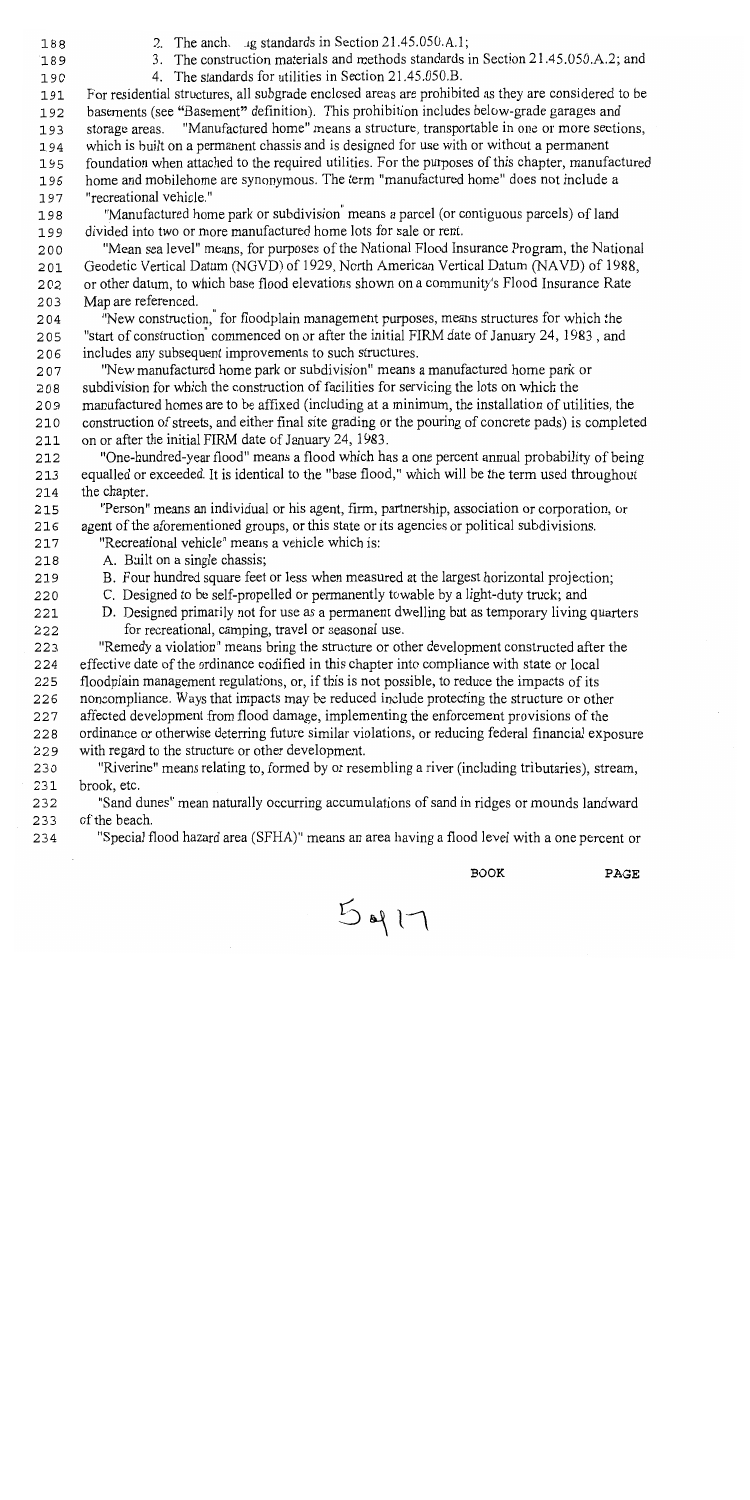greater chance of being  $\epsilon_{\text{u}}$  alled or exceeded in any given year an. an area having special  $235$ flood, mudslide (i.e., mudflow) and/or flood-related erosion hazards, and shown on an FHBM or 236 FIRM as Zone A, AO, A1-A30, AE, A99, AH, V1-V30, VE, V. 237

"Start of construction" includes substantial improvement and other proposed new 238 development and means the date the building permit was issued, provided the actual start of 239 construction, repair, reconstruction, rehabilitation, addition, placement or other improvement was 240 within one hundred eighty days from the date of the permit. The actual start means either the first 241 placement of permanent construction of a structure on a site, such as the pouring of slab or 242 footings, the installation of piles, the construction of columns, or any work beyond the stage of 243 excavation; or the placement of a manufactured home on a foundation. Permanent construction 244 does not include land preparation, such as clearing, grading and filling; nor does it include the 245 installation of streets and/or walkways; nor does it include excavation for a basement, footings, 246 piers or foundations or the erection of temporary forms; nor does it include the installation on the 247 property of accessory buildings, such as garages or sheds not occupied as dwelling units or not 248 part of the main structure. For a substantial improvement, the actual start of construction means 249 the first alteration of any wall, ceiling, floor or other structural part of a building, whether or not 250 that alteration affects the external dimensions of the building.  $251$ 

"Structure" means a walled and roofed building, including a gas or liquid storage tank, that is 252 principally aboveground, as well as a manufactured home. 253

"Substantial damage" means damage of any origin sustained by a structure whereby the cost 254 of restoring the structure to its before-damaged condition would equal or exceed fifty percent of 255 the market value of the structure before the damage occurred. 256

"Substantial improvement<sup>"</sup> means any reconstruction, rehabilitation, addition or other 257 proposed new development of a structure, the cost of which equals or exceeds fifty percent of the 258 market value of the structure before the "start of construction" of the improvement. This term 259 includes structures which have incurred "substantial damage," regardless of the actual repair work 260 performed. The term does not, however, include either: 261

- A. Any project for improvement of a structure to correct existing violations or state or local 262 health, sanitary or safety code specifications which have been identified by the local code 263 enforcement official and which are the minimum necessary to assure safe living 264 conditions; or 265
- B. Any alteration of a "historic structure," provided that the alteration will not preclude the 266 structure's continued designation as a "historic structure." 267

For the purposes of this definition "substantial improvement" is considered to occur when the 268 first alteration of any wall, ceiling, floor or other structural part of the building commences. 269 whether or not that alteration affects the external dimensions of the structure. The term does not, 270 however, include either:  $271$ 

- A. Any project for improvement of a structure to comply with existing state or local health. 272 sanitary or safety code specifications which are solely necessary to assure safe living 273 conditions; or 274
- B. Any alteration of a structure listed on the National Register of Historic Places or a State 275 276 Inventory of Historic Places.

"Variance" means a grant of relief from the requirements of this chapter which permits 277 construction in a manner that would otherwise be prohibited by this chapter. 278

"Violation" means the failure of a structure or other development to be fully compliant with 279 280 this ordinance. A structure or other development without the elevation certificate, other

certifications, or other evidence of compliance required in this ordinance is presumed to be in 281

 $L_{\rho}$ 417

**BOOK**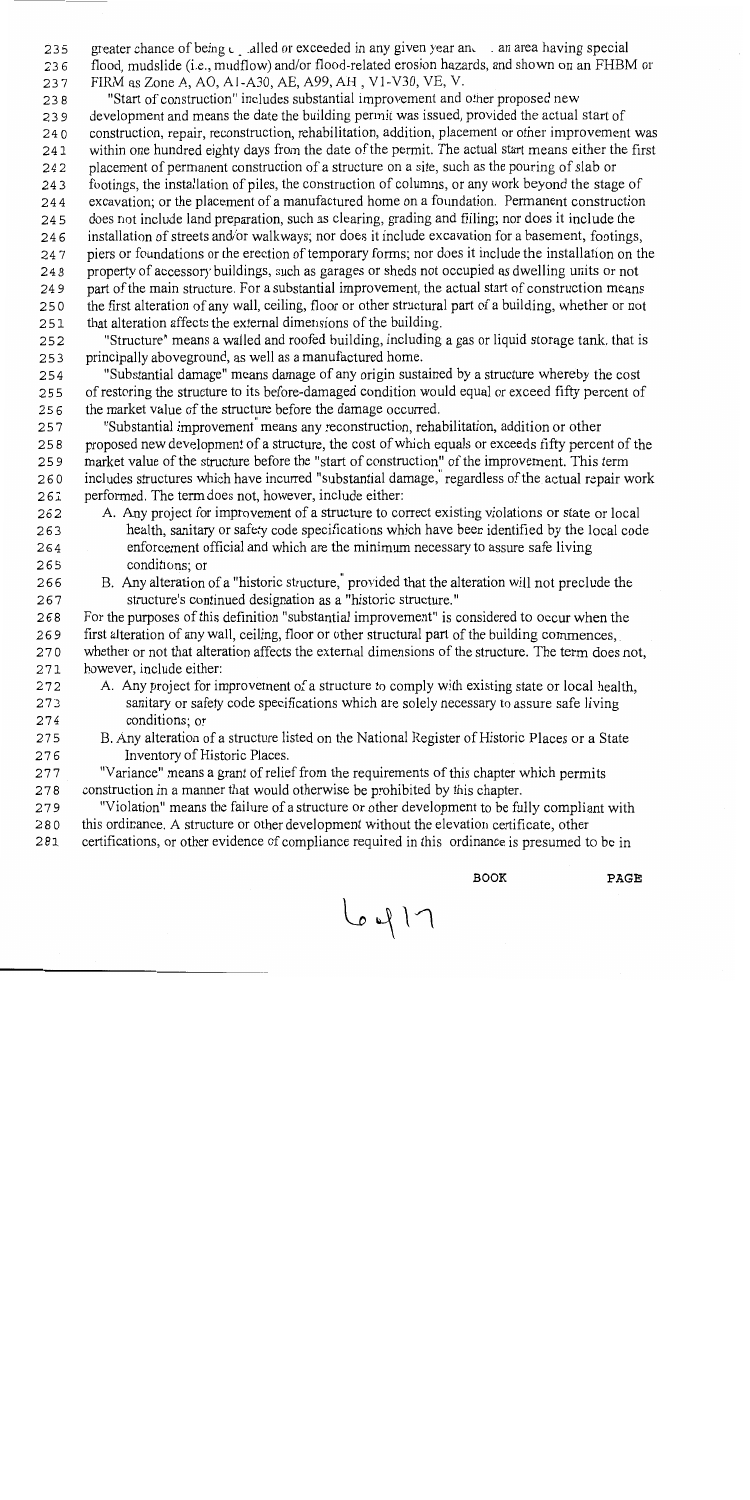- violation until such time that documentation is provided. 282
- $283$

# 284

#### 21.45.030 General provisions. 285

- A. Lands to Which This Chapter Applies. This chapter shall apply to all areas of special flood 286 hazards within the jurisdiction of the County of Del Norte. 287
- B. Basis for Establishing the Areas of Special Flood Hazard. The areas of special flood hazard 288 identified by the Federal Insurance Administration (FIA) of the Federal Emergency 289
- Management Agency (FEMA) in the Flood Insurance Study (FIS) dated September 26, 2008, 290
- with accompanying Flood Insurance Rate Maps (FIRMs) with a Map Index dated September 291
- 26, 2008, and all subsequent amendments and/or revisions, are adopted by reference and 292
- declared to be a part of this chapter. This FIS and attendant mapping is the minimum area of 293 applicability of this chapter and may be supplemented by studies for other areas which allow 294 implementation of this chapter and which are recommended to the board of supervisors by 295 the floodplain administrator. The study and FIRM are on file at 981 H Street, Suite 110, 296
- Crescent City, California 95531. 297
- C. Compliance. No structure or land shall hereafter be constructed, located, extended, converted 298 or altered without full compliance with the terms of this chapter and other applicable 299 regulations. Violations of the provisions of this chapter by failure to comply with any of its 300 requirements (including violations of conditions and safeguards established in connection 301 with conditions) shall constitute a misdemeanor. Nothing herein shall prevent the Board of 302 Supervisors from taking such lawful action as is necessary to prevent or remedy any 303 violation. 304
- D. Abrogation and Greater Restrictions. This chapter is not intended to repeal, abrogate or 305 impair any existing easements, covenants or deed restrictions. However, where this chapter 306 and another ordinance, easement, covenant or deed restriction conflict or overlap, whichever 307 imposes the more stringent restrictions shall prevail. 308
- E. Interpretation. In the interpretation and application of this chapter, all provisions shall be: 309
- 1. Considered as minimum requirements; 310
- 2. Liberally construed in favor of the governing body; and 311
- 3. Deemed neither to limit nor repeal any other powers granted under state statutes. 312
- F. Warning and Disclaimer of Liability. The degree of flood protection required by this chapter 313 is considered reasonable for regulatory purposes and is based on scientific and engineering 314 considerations. Larger floods can and will occur on rare occasions. Flood heights may be 315 increased by man-made or natural causes. This chapter does not imply that land outside the 316 areas of special flood hazards, or uses permitted within such areas, will be free from flooding 317 or flood damages. This chapter shall not create liability on the part of the Board of 318
- Supervisors, any officer or employee thereof, or the Federal Insurance Administration for any 319 flood damages that result from reliance on this ordinance, for any administrative decision 320 lawfully made thereunder. 321
- G. Severability. This chapter and various parts thereof are declared to be severable. Should any 322 323 section of this chapter be declared by the courts to be unconstitutional or invalid, such 324 decision shall not affect the validity of the chapter as a whole, or any portion thereof other

 $7917$ 

- than the section so declared to be unconstitutional or invalid.  $325$
- 326

# 327

#### 21.45.040 Administration. 328

**BOOK**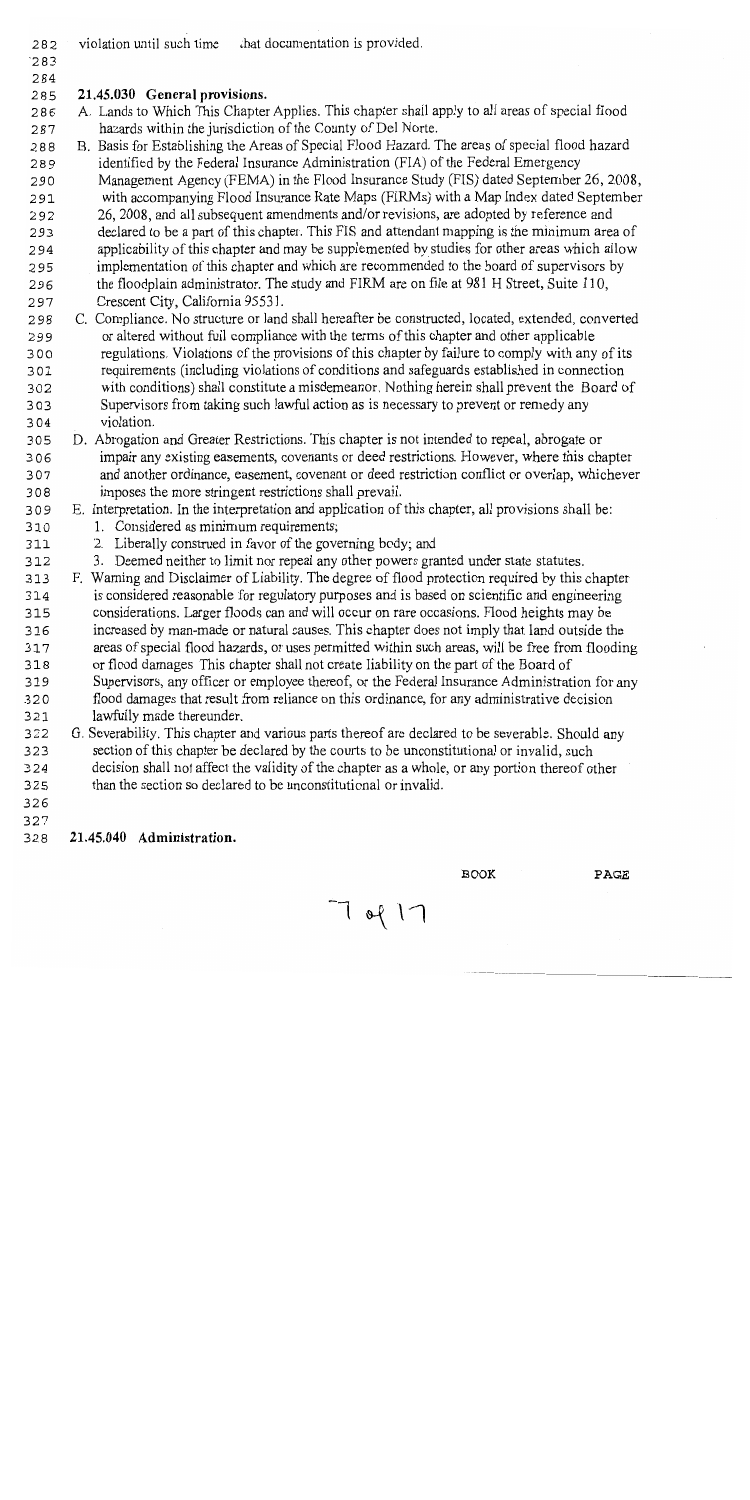| 329 |                                                                                                    |
|-----|----------------------------------------------------------------------------------------------------|
| 330 | A. Establishment of Development Permit. A development permit shall be obtained before any          |
| 331 | construction or other development, including manufactured homes, begins within any area of         |
| 332 | special flood hazards, established in Section 21.45.030B. Application for a development            |
| 333 | permit shall be made on forms furnished by Del Norte County and may include, but not be            |
| 334 | limited to plans in triplicate drawn to scale showing:                                             |
| 335 | 1. The nature, location, dimensions and elevation of the area in question, existing or             |
| 336 | proposed structures, storage of materials and equipment and their location;                        |
| 337 | 2. Grading information showing existing and proposed contours, any proposed fill, and              |
| 338 | drainage facilities;                                                                               |
| 339 | 3. Proposed locations of water supply, sanitary sewer, and other utilities;                        |
| 340 | 4. Location of the regulatory floodway when applicable;                                            |
| 341 | 5. Base flood elevation information as specified in 21.45.030.B or 21.45.040.C.2;                  |
| 342 | 6. Proposed elevation in relation to mean sea level, of the lowest floor (including                |
| 343 | basement) of all structures;                                                                       |
| 344 | 7. Proposed elevation in relation to mean sea level to which any structure will be                 |
| 345 | floodproofed, as required in 21.45.050.A.3;                                                        |
| 346 | 8. All appropriate certifications listed in subsection $(C)(4)$ of this section; and               |
| 347 | 9. Description of the extent to which any watercourse will be altered or relocated as a            |
| 348 | result of proposed development.                                                                    |
| 349 | 10. Certification from a registered civil engineer or architect that the nonresidential            |
| 350 | floodproofed building meets the floodproofing criteria in 21.45.050.A.3.b.                         |
| 351 | 11. For a crawl-space foundation, location and total net area of foundation openings as required   |
| 352 | in 21.45.050.3.c of this ordinance and detailed in FEMA Technical Bulletins 1-93 and 7-93.B.       |
| 353 | Designation of the Floodplain Administrator. The Director of the Community Development             |
| 354 | Department is appointed to administer and implement this chapter by granting or denying            |
| 355 | development permits in accordance with its provisions.                                             |
| 356 | C. Duties and Responsibilities of the Floodplain Administrator. The duties and responsibilities    |
| 357 | of the floodplain administrator shall include, but not be limited to:                              |
| 358 | 1. Permit Review.                                                                                  |
| 359 | a. Review all development permits to determine that the permit requirements of this chapter        |
| 360 | have been satisfied;                                                                               |
| 361 | b. All other required state and federal permits have been obtained;                                |
| 362 | c. The site is reasonably safe from flooding;                                                      |
| 363 | d. The proposed development does not adversely affect the carrying capacity of areas where         |
| 364 | base flood elevations have been determined but floodways have not been determined.                 |
| 365 | For purposes of this chapter, "adversely affects" means that the cumulative effect of the          |
| 366 | proposed development when combined with all other existing and anticipated                         |
| 367 | development will not increase the water surface elevation of the base flood more than              |
| 368 | one foot at any point within Del Norte County.                                                     |
| 369 | e. All Letters of Map Revision (LOMR's) for flood control projects are approved prior to the       |
| 370 | issuance of building permits. Building Permits must not be issued based on Conditional Letters     |
| 371 | of Map Revision (CLOMR's). Approved CLOMR's allow construction of the proposed flood               |
| 372 | control project and land preparation as specified in the "start of construction" definition.<br>2. |
| 373 | Use of Other Base Flood Data. When base flood elevation data has not been provided in              |
| 374 | accordance with Section 21.45.030B, the floodplain administrator shall obtain, review and          |
| 375 | reasonably utilize any base flood elevation and floodway data available from a federal, state or   |
|     |                                                                                                    |
|     | <b>BOOK</b><br>PAGE                                                                                |

 $8417$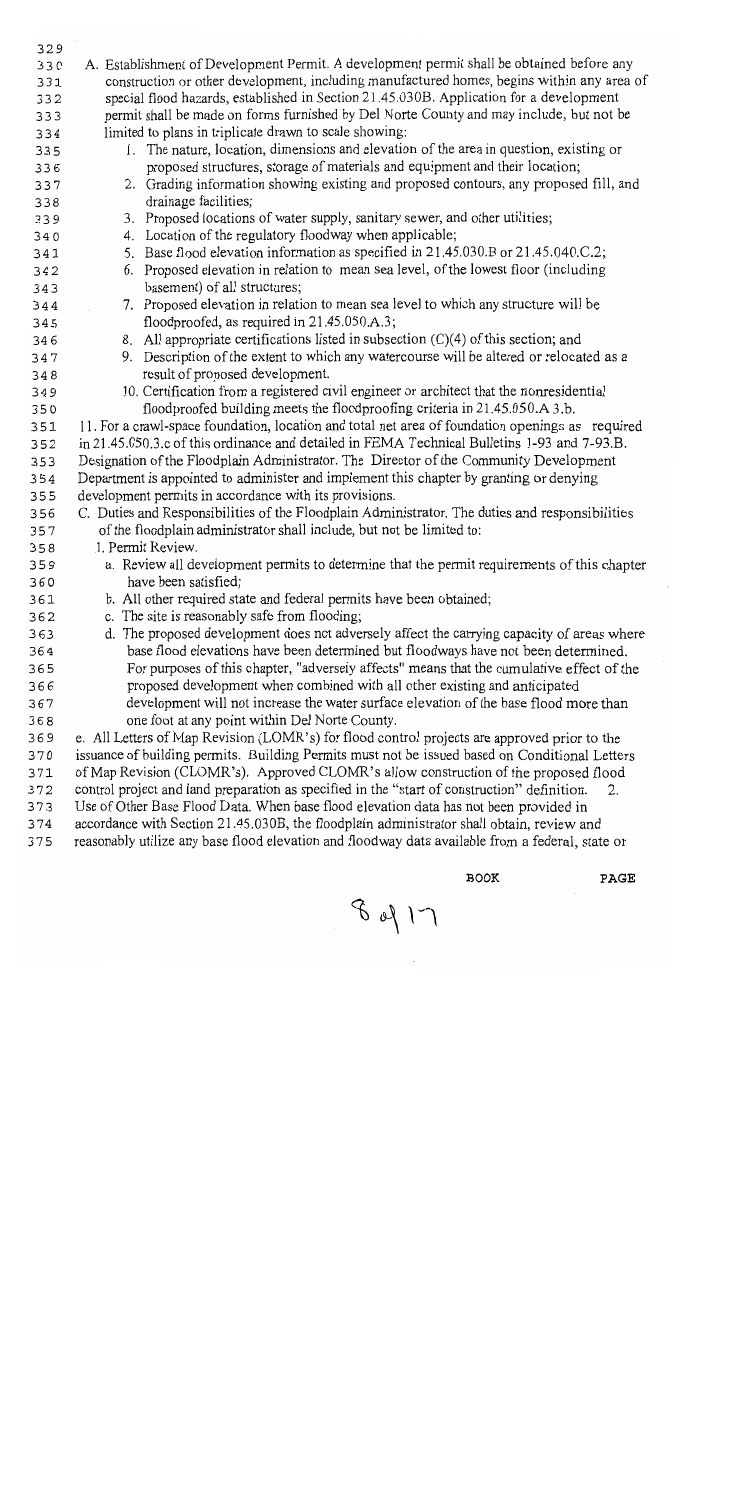| 376        | other source including bu st limited to the 1964 flood elevation 1 is and the county drainage     |  |  |
|------------|---------------------------------------------------------------------------------------------------|--|--|
| 377        | plan, in order to administer Section 21.45.050.                                                   |  |  |
| 378        | 3. Whenever a watercourse is to be altered or relocated:                                          |  |  |
| 379        | a. Notify adjacent communities and the California Department of Water Resources prior to          |  |  |
| 380        | such alteration or relocation of a watercourse, and submit evidence of such notification          |  |  |
| 381        | to the Federal Insurance Administration;                                                          |  |  |
| 382        | b. Require that the flood-carrying capacity of the altered or relocated portion of the            |  |  |
| 383        | watercourse is maintained.                                                                        |  |  |
| 384        | 4. Base Flood Elevation changes due to physical alterations:                                      |  |  |
| 385        | a. Within 6 months of information becoming available or project completion,                       |  |  |
| 386        | whichever comes first, the floodplain administrator shall submit or assure that the               |  |  |
| 387        | permit applicant submits technical or scientific data to FEMA for a Letter of Map                 |  |  |
| 388        | Revision (LOMR).                                                                                  |  |  |
| 389        | b. All Letters of Map Revision (LOMR's) for flood control projects are approved                   |  |  |
| 390        | prior to the issuance of building permits. Building Permits must not be issued                    |  |  |
| 391        | based on Conditional Letters of Map Revision (CLOMR's). Approved CLOMR's                          |  |  |
| 392        | allow construction of the proposed flood control project and land preparation as                  |  |  |
| 393        | specified in the "start of construction" definition.                                              |  |  |
| 394        | Such submissions are necessary so that upon confirmation of those physical changes                |  |  |
| 395        | affecting flooding conditions, risk premium rates and floodplain management                       |  |  |
| 396        | requirements are based on current data.                                                           |  |  |
| 397        |                                                                                                   |  |  |
| 398        | 5. Changes in corporate boundaries. Notify FEMA in writing whenever the corporate                 |  |  |
| 399        | boundaries have been modified by annexation or other means and include a copy of a                |  |  |
| 400        | map of the community clearly delineating the new corporate limits.                                |  |  |
| 401        | 6. Obtain and maintain for public inspection and make available as needed:                        |  |  |
| 402        | a. The certification required by Section $21.45.050(A)(3)(a)$ (lowest floor                       |  |  |
| 403        | elevations);                                                                                      |  |  |
| 404        | b. The certification required by Section 21.45.050(A)(3)(b) (elevation or                         |  |  |
| 405        | floodproofing of nonresidential structures);                                                      |  |  |
| 406        | c. The certification required by Section 21.45.050(A)(3)(c) (wet floodproofing                    |  |  |
| 407        | standard);<br>d. The certified elevation required by Section $21.45.050(C)(2)$ , subdivisions and |  |  |
| 408        | other proposed development standards;                                                             |  |  |
| 409        | e. The certification required by Section $21.45.050(E)(1)$ , floodway encroachments;              |  |  |
| 410<br>411 | f. The information required by Section $21.45.050(F)(6)$ , coastal construction                   |  |  |
| 412        | standards.                                                                                        |  |  |
| 413        | Map Determination. Make interpretations where needed, as to the exact location of the<br>7.       |  |  |
| 414        | boundaries of the areas of special flood hazards (for example, where there appears to             |  |  |
| 415        | be a conflict between a mapped boundary and actual field conditions). The person                  |  |  |
| 416        | contesting the location of the boundary shall be given a reasonable opportunity to                |  |  |
| 417        | appeal the interpretation as provided in Section 21.45.070.                                       |  |  |
| 418        | 8. Take action to remedy violations of this chapter as specified in Section 21.45.030C.           |  |  |
| 419        | 9. Maintain a record of all variance actions, including justification for their issuance, and     |  |  |
| 420        | report such variances issued in its biennial report submitted to the Federal Emergency            |  |  |
| 421        | Management Agency.                                                                                |  |  |
|            |                                                                                                   |  |  |

 $\tt BOOK$ 

 $9017$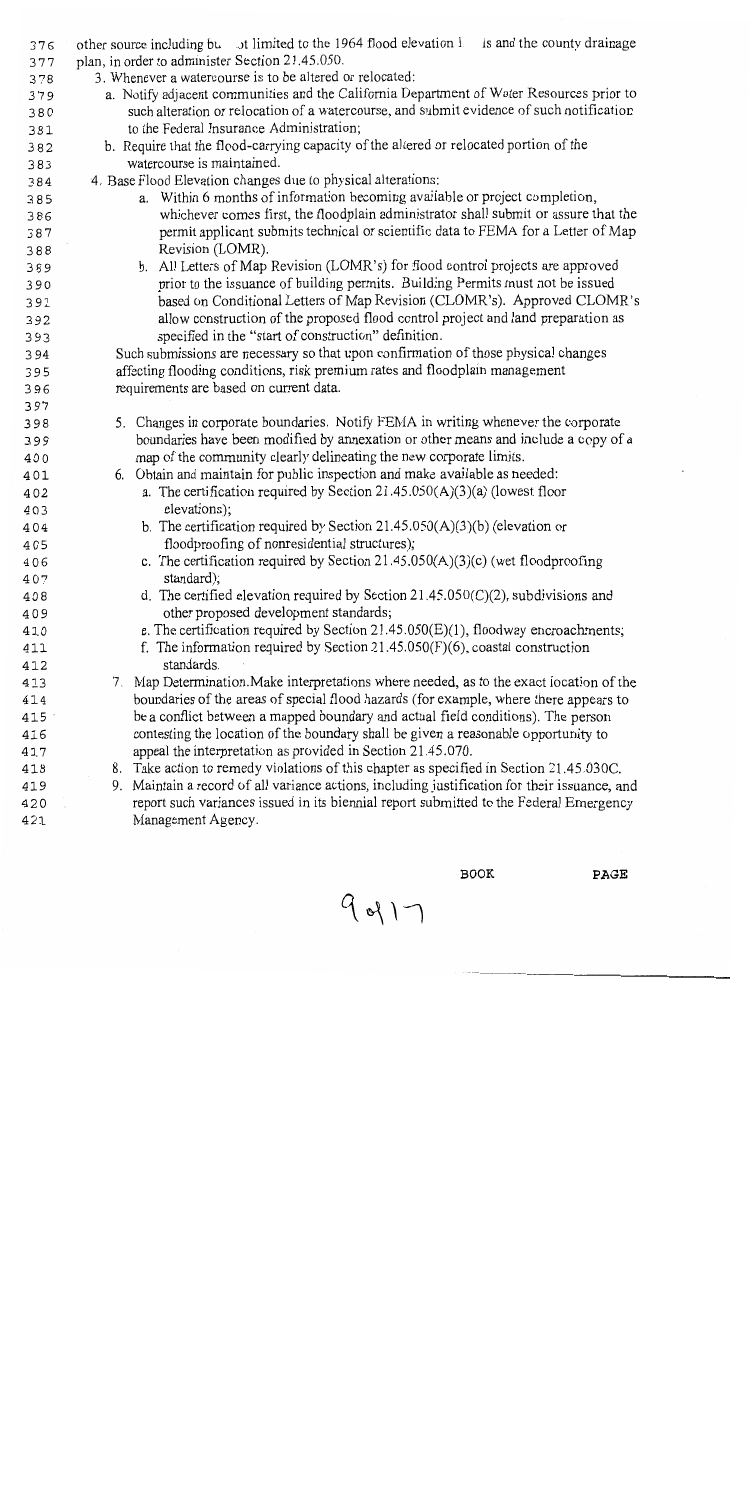| 422        | 10. Complete and comit the Biennial Report to the Federal conergency Management                                               |
|------------|-------------------------------------------------------------------------------------------------------------------------------|
| 423        | Agency.                                                                                                                       |
| 424        | 11. Assure the community's General Plan is consistent with floodplain management                                              |
| 425        | objectives herein.                                                                                                            |
| 426        |                                                                                                                               |
| 427        | 21.45.050 Provisions for flood hazard reduction.                                                                              |
| 428        | The county shall obtain, review, and reasonably utilize the best base flood data available from                               |
| 429        | any source: federal, state or other, such as high water mark(s), floods of record, or private                                 |
| 430        | engineering reports, in order to administer this chapter. In areas of special flood hazard, the                               |
| 431        | following standards apply:<br>A. Standards of Construction. In all areas of special flood hazards the following standards are |
| 432        | required:                                                                                                                     |
| 433        | 1. Anchoring.                                                                                                                 |
| 434        | a. All new construction and substantial improvements of structures, including                                                 |
| 435        | manufactured homes, shall be adequately anchored to prevent flotation, collapse or                                            |
| 436        | lateral movement of the structure resulting from hydrodynamic and hydrostatic loads,                                          |
| 437        | including the effects of buoyancy.                                                                                            |
| 438<br>439 | b. All manufactured homes shall meet the anchoring standards of subsection D of this                                          |
| 440        | section.                                                                                                                      |
| 441        | 2. Construction Materials and Methods.                                                                                        |
| 442        | a. All new construction and substantial improvements of structures, including                                                 |
| 443        | manufactured homes, shall be constructed with flood resistant materials and utility                                           |
| 444        | equipment resistant to flood damage for areas below base flood elevation.                                                     |
| 445        | b. All new construction and substantial improvements, including manufactured homes,                                           |
| 446        | shall be constructed using methods and practices that minimize flood damage.                                                  |
| 447        | c. All new construction and substantial improvements, including manufactured                                                  |
| 448        | homes, shall be constructed with electrical, heating, ventilation, plumbing and air                                           |
| 449        | conditioning equipment and other service facilities that are designed and/or                                                  |
| 450        | located so as to prevent water from entering or accumulating within the                                                       |
| 451        | components during conditions of flooding.                                                                                     |
| 452        | d. All new construction and substantial improvements of structures, including                                                 |
| 453        | manufactured homes, shall be constructed, within Zones AH or AO, so that there                                                |
| 454        | are adequate drainage paths around structures on slopes to guide flood waters                                                 |
| 455        | around and away from proposed structures.                                                                                     |
| 456        | 3. Elevation and Floodproofing.                                                                                               |
| 457        | a. New construction and substantial improvements of any structure shall have the                                              |
| 458        | lowest floor, including basement:                                                                                             |
| 459        | In AE, AH, A1-30 Zones, elevated to or above the base flood elevation.<br>$\mathbf{i}$ .                                      |
| 460        | In an AO zone, elevated above the highest adjacent grade to a height equal to<br>ii.                                          |
| 461        | or exceeding the depth number specified in feet on the FIRM, or elevated at                                                   |
| 462        | least 2 feet above the highest adjacent grade if no depth number is specified.                                                |
| 463        | In an A zone, without BFE's specified on the FIRM (unnumbered A zone),<br>iii.                                                |
| 464        | elevated to or above the base flood elevation; as determined under Section<br>21.45.040.C.2.                                  |
| 465<br>466 | Nonresidential structures may meet the standards in subsection $(A)(3)(c)$ of this                                            |
| 467        | section. Upon the completion of the structure, the elevation of the lowest floor,                                             |
| 468        | including basement, shall be certified by a registered civil engineer or licensed land                                        |
|            |                                                                                                                               |
|            |                                                                                                                               |

 $1D917$ 

 $\tt BOOK$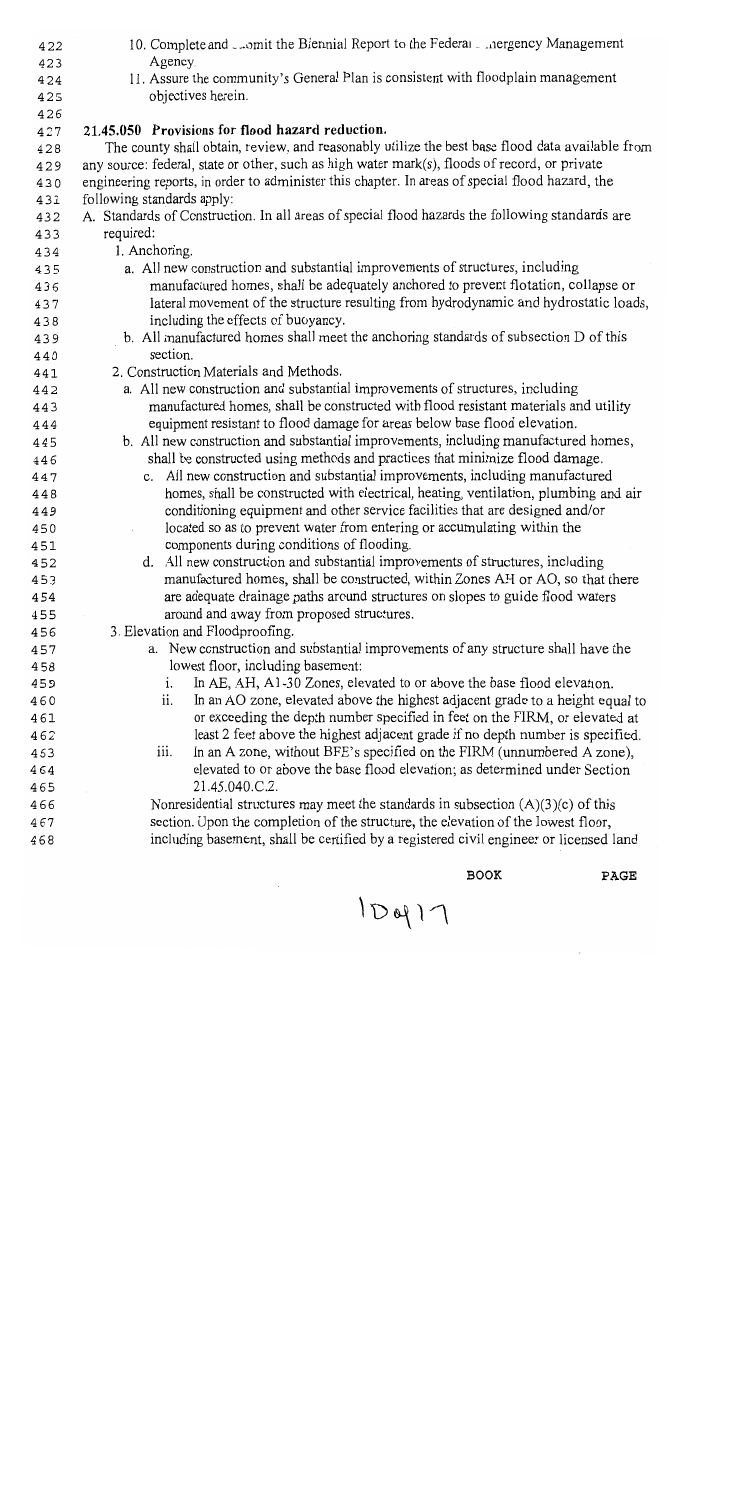| 469 | surveyor, a verified by the community building ins. tor to be properly elevated.        |
|-----|-----------------------------------------------------------------------------------------|
| 470 | Such certification and verification shall be provided to the floodplain administrator.  |
| 471 | b. Nonresidential construction shall either be elevated in conformance with subsection  |
| 472 | $(A)(3)(a)$ of this section or together with attendant utility and sanitary facilities: |
| 473 | i. Be floodproofed so that below the base flood level the structure is watertight       |
| 474 | with walls substantially impermeable to the passage of water,                           |
| 475 | ii. Have structural components capable of resisting hydrostatic and hydrodynamic        |
| 476 | loads and effects of buoyancy, and                                                      |
| 477 | iii. Be certified by a registered professional engineer or architect that the standards |
| 478 | of this subsection are satisfied. Such certifications shall be provided to the          |
| 479 | floodplain administrator.                                                               |
| 480 | c. All new construction and substantial improvements of structures with fully enclosed  |
| 481 | areas below the lowest floor (excluding basements) that are usable solely for parking   |
| 482 | of vehicles, building access or storage, and which are subject to flooding, shall be    |
| 483 | designed to automatically equalize hydrostatic flood forces on exterior walls by        |
| 484 | allowing for the entry and exit of floodwater. Designs for meeting this requirement     |
| 485 | must meet the following minimum criteria for non-engineered openings:                   |
| 486 | i. Have a minimum of two openings on different sides having a total net area of not     |
| 487 | less than one square inch for every square foot of enclosed area subject to             |
| 488 | flooding.                                                                               |
| 489 | The bottom of all openings shall be no higher than one foot above grade.<br>ii.         |
| 490 | Openings may be equipped with screens, louvers, valves or other coverings<br>iii.       |
| 491 | or devices, provided that they permit the automatic entry and exit of                   |
| 492 | floodwaters, and                                                                        |
| 493 | Buildings with more than one enclosed area must have openings on exterior<br>iv.        |
| 494 | walls for each area to allow flood water to directly enter, or                          |
| 495 |                                                                                         |
| 496 | Be certified by a registered professional civil engineer or architect.<br>V.            |
| 497 | d. Manufactured homes shall also meet the standards in subsection D of this section.    |
| 498 | 4. Garages and low cost accessory structures.                                           |
| 499 | a. Attached Garages                                                                     |
| 500 | A garage attached to a residential structure, constructed with the garage               |
| 501 | floor slab below the BFE, must be designed to allow for the automatic                   |
| 502 | entry of flood waters. See Section 21.45.050.A.3.c. Areas of the garage                 |
| 503 | below the BFE must be constructed with flood resistant materials. See                   |
| 504 | Section 21.45.050.A.2.                                                                  |
| 505 | A garage attached to a nonresidential structure must meet the above<br>ii.              |
| 506 | requirements or be dry floodproofed. For guidance on below grade                        |
| 507 | parking areas, see FEMA Technical Bulletin TB-6.                                        |
| 508 | Detached garages and accessory structures.<br>b.                                        |
| 509 | "Accessory structures" used solely for parking (2 car detached garages or<br>i.         |
| 510 | smaller) or limited storage (small, low-cost sheds), as defined in Section              |
| 511 | 21.45.020, may be constructed such that its floor is below the base flood               |
| 512 | elevation (BFE), provided the structure is designed and constructed in                  |
| 513 | accordance with the following requirements"                                             |
| 514 | 1) Use of the accessory structure must be limited to parking or limited                 |
| 515 | storage;                                                                                |
|     |                                                                                         |

 $\overline{BOOK}$ 

 $11$  of  $1$ 

 $\mathcal{L}_{\mathbf{a}}$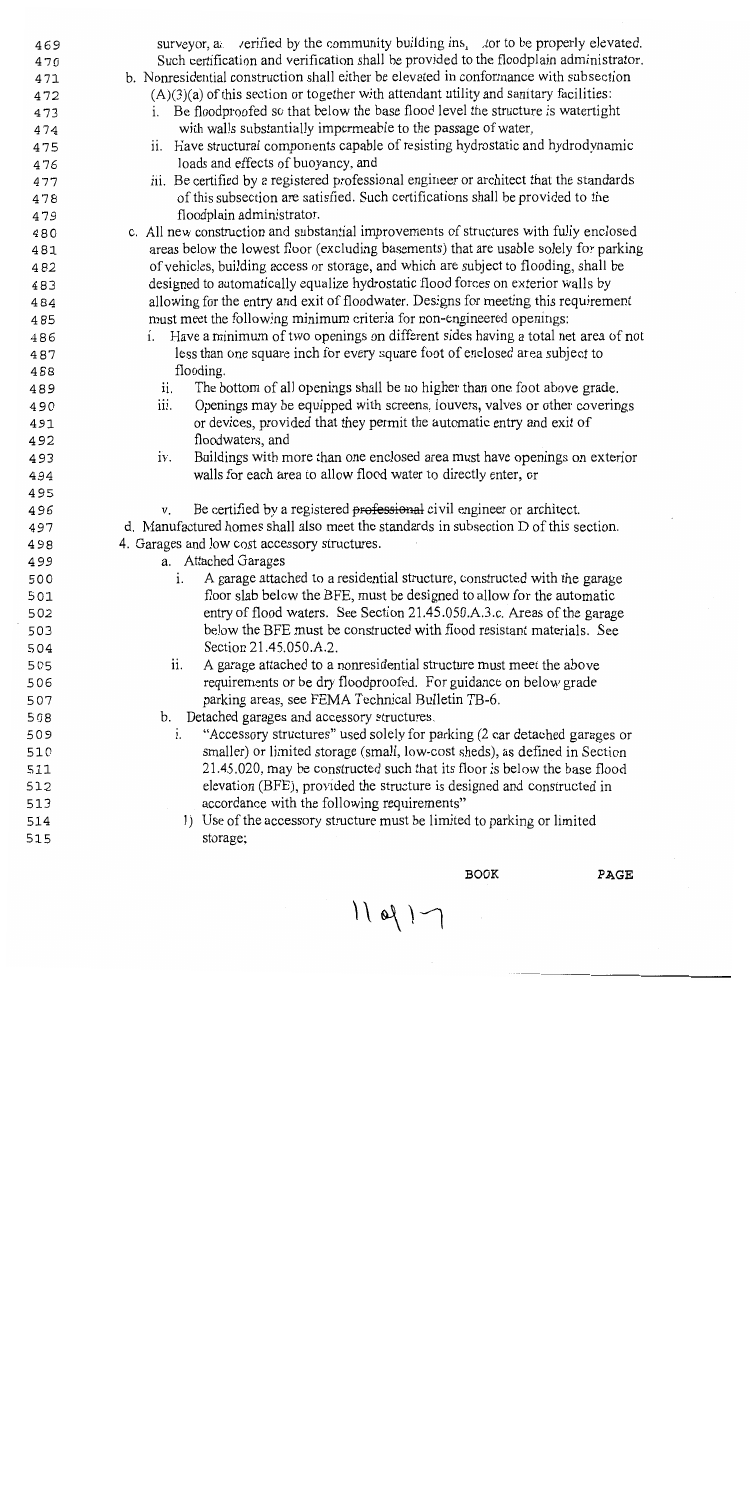| 516        | 2) Ti ortions of the accessory structure loca, below the BFE must be                                                           |
|------------|--------------------------------------------------------------------------------------------------------------------------------|
| 517        | built using flood-resistant materials;                                                                                         |
| 518        | 3) The accessory structure must be adequately anchored to prevent flotation,<br>collapse and lateral movement;                 |
| 519<br>520 | 4) Any mechanical and utility equipment in the accessory structure must e                                                      |
| 521        | elevated or floodproofed to or above the BFE;                                                                                  |
| 522        | 5) The accessory structure must comply with floodplain encroachment                                                            |
| 523        | provisions in Section 21.45.050.E; and                                                                                         |
| 524        | 6) The accessory structure must be designed to allow for the automatic entry                                                   |
| 525        | of flood waters in accordance with Section 21.45.050.A.3.c.                                                                    |
| 526        | Detached garages and accessory structures not meeting the above<br>ii.                                                         |
| 527        | standards must be constructed in accordance with all applicable standards                                                      |
| 528        | in Section 21.45.050.A.                                                                                                        |
| 529        |                                                                                                                                |
| 530        | B. Standards for Utilities.<br>1. All new and replacement water supply and sanitary sewage systems shall be designed           |
| 531<br>532 | to minimize or eliminate infiltration of floodwaters into the system and discharge                                             |
| 533        | from systems into floodwaters.                                                                                                 |
| 534        | 2. On-site waste disposal systems shall be located to avoid impairment to them or                                              |
| 535        | contamination from them during flooding.                                                                                       |
| 536        | C. Standards for Subdivisions with Areas of Special Flood Hazard.                                                              |
| 537        | 1. All preliminary subdivision proposals shall identify the flood hazard area and the                                          |
| 538        | elevation of the base flood.                                                                                                   |
| 539        | 2. All final subdivision plans will provide the elevation of proposed structure(s) and                                         |
| 540        | pads. If the site is filled above the base flood elevation, the lowest floor elevation, the                                    |
| 541        | pad elevation, and the lowest adjacent grade as-built information for each structure                                           |
| 542        | shall be certified by a registered civil engineer or licensed land surveyor and provided                                       |
| 543        | as part of an application for a Letter of Map Revision based on Fill (LOMR-F) to the                                           |
| 544        | floodplain administrator.                                                                                                      |
| 545<br>546 | 3. All subdivision proposals and other proposed development shall be consistent with<br>the need to minimize flood damage.     |
| 547        | 4. All subdivision proposals and other proposed development shall have public utilities                                        |
| 548        | and facilities such as sewer, gas, electrical and water systems located and constructed                                        |
| 549        | to minimize flood damage.                                                                                                      |
| 550        | 5. All subdivisions and other proposed development shall provide adequate drainage to                                          |
| 551        | reduce exposure to flood hazards.                                                                                              |
| 552        | D. Standards for Manufactured Homes. All new and replacement manufactured homes and                                            |
| 553        | additions to manufactured homes shall:                                                                                         |
| 554        | 1. Be elevated so that the lowest floor is at or above the base flood elevation; and                                           |
| 555        | 2. Be securely anchored to a permanent foundation system to resist flotation, collapse or                                      |
| 556        | lateral movement;                                                                                                              |
| 557        | 3. Be installed using methods and practices which minimize flood damage. These                                                 |
| 558        | regulations are in addition to applicable state and local requirements.                                                        |
| 559        | 4. Within Zones V1-30, V, and VE on the community's Flood Insurance Rate<br>Map, meet the requirements of Section 21.45.050.F. |
| 560<br>561 | 5. All manufactured homes to be placed or substantially improved on sites in an                                                |
| 562        | existing manufactured home park or subdivision within Zones A1-30, AH, AE,                                                     |
|            |                                                                                                                                |

 $12417$ 

 $\tt BOOK$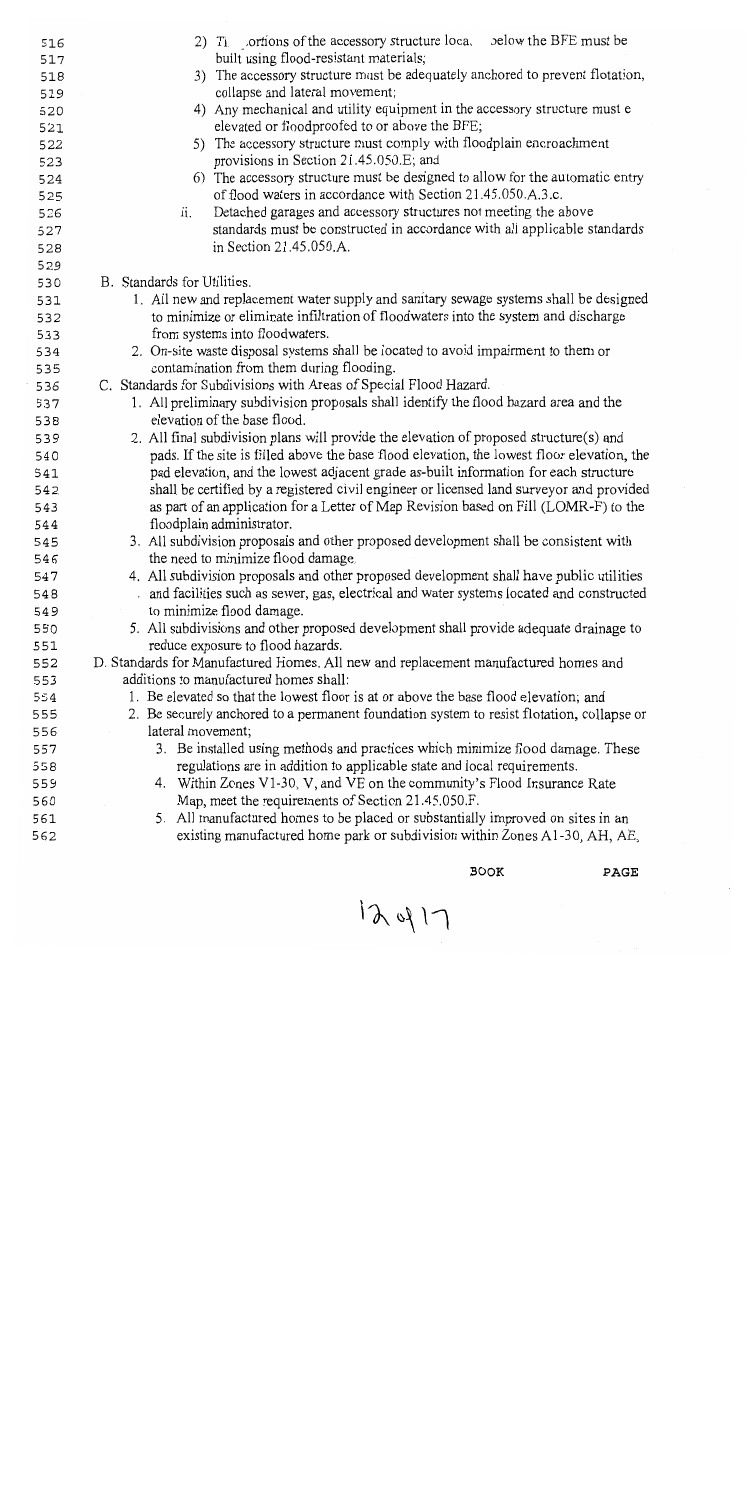| 563        | and VE on the community's Flood Ins. .ce Rate Map that are not<br>$V1-30$ ,                                                                                                |
|------------|----------------------------------------------------------------------------------------------------------------------------------------------------------------------------|
| 564        | subject to the provisions of Section 21.45.050.D will be securely fastened to an                                                                                           |
| 565        | adequately anchored foundation system to resist flotation, collapse, and lateral                                                                                           |
| 566        | movement, and be elevated so that either the:                                                                                                                              |
| 567        | a. Lowest floor of the manufactured home is at or above the base flood                                                                                                     |
| 568        | elevation; or                                                                                                                                                              |
| 569        | b. Manufactured home chassis is supported by reinforced piers or other                                                                                                     |
| 570        | foundation elements of at least equivalent strength that are no less than 36                                                                                               |
| 571        | inches in height above grade.                                                                                                                                              |
| 572        | Upon the completion of the structure, the elevation of the lowest floor including basement                                                                                 |
| 573        | shall be certified by a registered civil engineer or licensed land surveyor, and verified by the                                                                           |
| 574        | community building inspector to be properly elevated. Such certification and verification                                                                                  |
| 575        | shall be provided to the Floodplain Administrator.                                                                                                                         |
| 576        | E. Floodways. Located within areas of special flood hazard established in Section 21.45.030B                                                                               |
| 577        | are areas designated as floodways. Since the floodway is an extremely hazardous area                                                                                       |
| 578        | due to the velocity of floodwaters which carry debris, potential projectiles, and erosion                                                                                  |
| 579        | potential, the following provisions apply:                                                                                                                                 |
| 580        | 1. Prohibit encroachments, including fill, new construction, substantial improvements,                                                                                     |
| 581        | and other development unless certification by a registered professional engineer or                                                                                        |
| 582        | architect is provided demonstrating that encroachments shall not result in any                                                                                             |
| 583        | increase in flood levels during the occurrence of the base flood discharge;                                                                                                |
| 584        | 2. If subsection $(E)(1)$ of this section is satisfied, all new construction and substantial                                                                               |
| 585        | improvements shall comply with all other applicable flood hazard reduction                                                                                                 |
| 586        | provisions of this section.                                                                                                                                                |
| 587        | F. Coastal High Hazard Areas. Within coastal high hazard areas established in Section                                                                                      |
| 588        | 21.45.030B, the following standards shall apply:                                                                                                                           |
| 589        | 1. All new residential and non-residential construction, including substantial                                                                                             |
| 590        | improvement/damage, shall be elevated on adequately anchored pilings or columns                                                                                            |
| 591        | and securely anchored to such pilings or columns so that the bottom of the lowest                                                                                          |
| 592        | horizontal structural member of the lowest floor (excluding the pilings or columns) is                                                                                     |
| 593        | elevated to or above the base flood level. The pile or column foundation and                                                                                               |
| 594        | structure attached thereto is anchored to resist flotation, collapse, and lateral                                                                                          |
| 595        | movement due to the effects of wind and water loads acting simultaneously on all                                                                                           |
| 596        | building components. Water loading values used shall be those associated with the                                                                                          |
| 597        | base flood. Wind loading values shall be those required by applicable state or local                                                                                       |
| 598        | building standards.                                                                                                                                                        |
| 599        | 2. All new construction and other development shall be located on the landward side of                                                                                     |
| 600        | the reach of mean high tide.                                                                                                                                               |
| 601        | 3. All new construction and substantial improvements shall have the space below the<br>lowest floor free of obstructions or constructed with breakaway walls as defined in |
| 602        |                                                                                                                                                                            |
| 603        | Section 21.45.020. Such enclosed space shall not be used for human habitation and                                                                                          |
| 604        | will be usable solely for parking of vehicles, building access or storage.                                                                                                 |
| 605        | 4. Fill shall not be used for structural support of buildings.                                                                                                             |
| 606        | 5. Man-made alteration of sand dunes which would increase potential flood damage is                                                                                        |
| 607        | prohibited.<br>6. The floodplain administrator shall obtain and maintain the following records:                                                                            |
| 608<br>609 | a. Certification by a registered engineer or architect that a proposed structure                                                                                           |
|            |                                                                                                                                                                            |
|            |                                                                                                                                                                            |

 $13917$ 

 $\tt BOOK$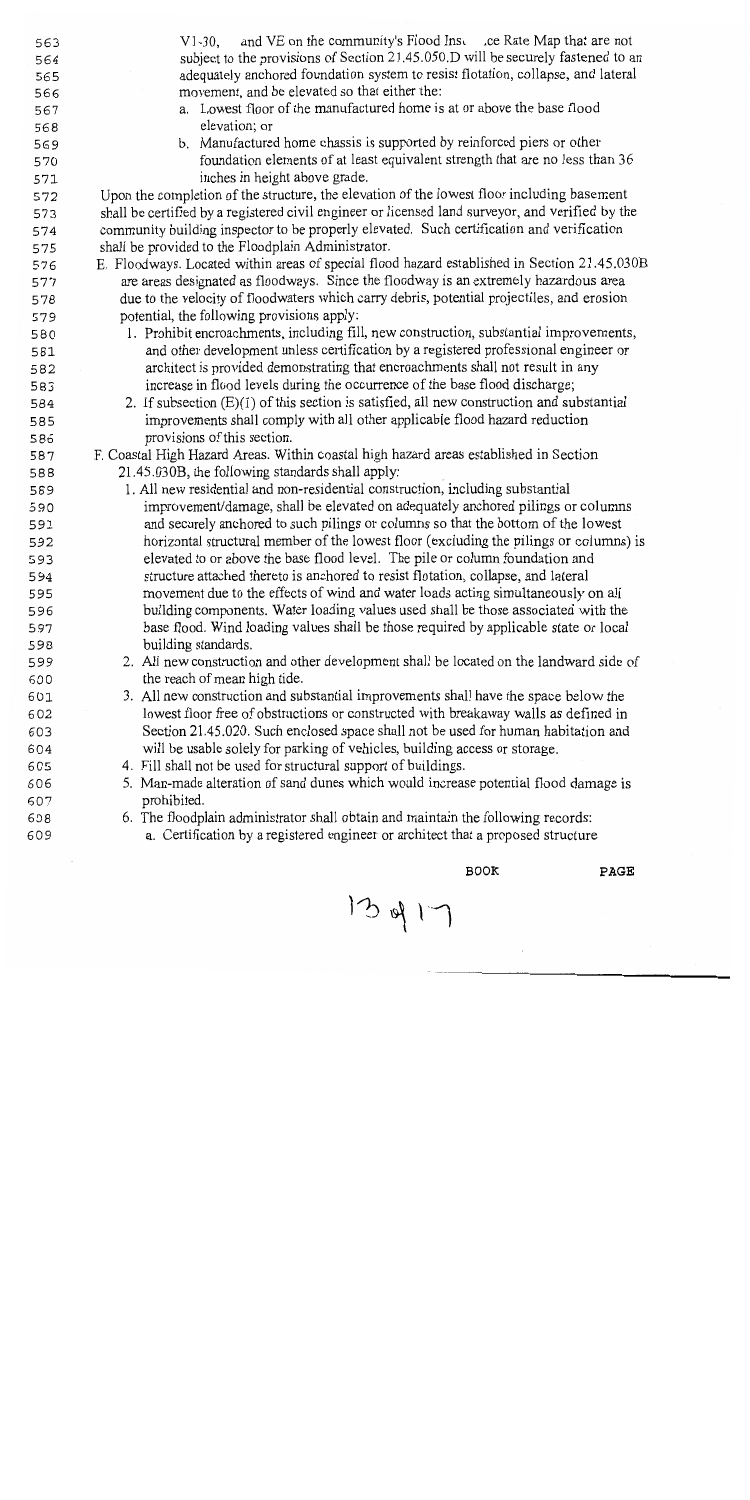| 610 | ith subsection $(F)(1)$ of this section;<br>complie                                                |
|-----|----------------------------------------------------------------------------------------------------|
| 611 | b. The elevation (in relation to mean sea level) of the bottom of the lowest                       |
| 612 | structural member of the lowest floor (excluding pilings or columns) of all new                    |
| 613 | and substantially improved structures, and whether such structures contain a                       |
| 614 | basement.                                                                                          |
| 615 | G. Standards for Recreational Vehicles.                                                            |
| 616 | 1. All recreational vehicles placed on sites within Zones A, A1-30, AH, and AE on the              |
| 617 | community's Flood Insurance Rate Map will either:                                                  |
| 618 | a. Be on the site fewer than one hundred eighty consecutive days, and be fully                     |
| 619 | licensed and ready for highway use -- a recreational vehicle is ready for highway                  |
| 620 | use if it is on its wheels or jacking system, is attached to the site only by quick                |
| 621 | disconnect type utilities and security devices, and has no permanently attached                    |
| 622 | additions; or                                                                                      |
| 623 | b. Meets the permit requirements of Section 21.45.040 of this chapter and the                      |
| 624 | elevation and anchoring requirements for manufactured homes in subsection D of                     |
| 625 | this section.                                                                                      |
| 626 | 2. Recreational vehicles placed on sites within Zones V1-30, V, and VE on the                      |
| 627 | community's Flood Insurance Rate Map will meet the requirements of subsections (F) and             |
| 628 | $(G)$ (1) of this section.                                                                         |
| 629 |                                                                                                    |
| 630 |                                                                                                    |
| 631 | 21.45.060 Variances.                                                                               |
| 632 | The issuance of a variance pursuant to this section is for floodplain management purposes          |
| 633 | only. Insurance premium rates are determined by statute according to actuarial risk and will not   |
| 634 | be modified by the granting of a variance. Variance requests regarding zoning criteria and the     |
| 635 | hearing and notice process to be followed for this section are to be in conformance with Chapters  |
| 636 | 20.54 and 21.50D (Variances) of this code. This section establishes the criteria the county shall  |
| 637 | use to examine a variance request from the provisions of this chapter and to approve or            |
| 638 | disapprove such request.                                                                           |
| 639 | The variance criteria set forth in this section of the ordinance are based on the general          |
| 640 | principle of zoning law that variances pertain to a piece of property and are not personal in      |
| 641 | nature. A variance may be granted for a parcel of property with physical characteristics so        |
| 642 | unusual that complying with the requirements of this ordinance would create an exceptional         |
| 643 | hardship to the applicant or the surrounding property owners. The characteristics must be unique   |
| 644 | to the property and not be shared by adjacent parcels. The unique characteristic must pertain to   |
| 645 | the land itself, not to the structure, its inhabitants, or the property owners.                    |
| 646 | It is the duty of the Board of Supervisors of the County of Del Norte to help protect its          |
| 647 | citizens from flooding. This need is so compelling and the implications of the cost of insuring a  |
| 648 | structure built below flood level are so serious that variances from the flood elevation or from   |
| 649 | other requirements in the flood ordinance are quite rare. The long term goal of preventing and     |
| 650 | reducing flood loss and damage can only be met if variances are strictly limited. Therefore, the   |
| 651 | variance guidelines provided in this ordinance are more detailed and contain multiple provisions   |
| 652 | that must be met before a variance can be property granted. The criteria are designed to screen    |
| 653 | out those situations in which alternatives other than a variance are more appropriate.A. Variances |
| 654 | shall only be issued upon:                                                                         |
| 655 | 1. A showing of good and sufficient cause;                                                         |
|     |                                                                                                    |

**BOOK** 

 $14017$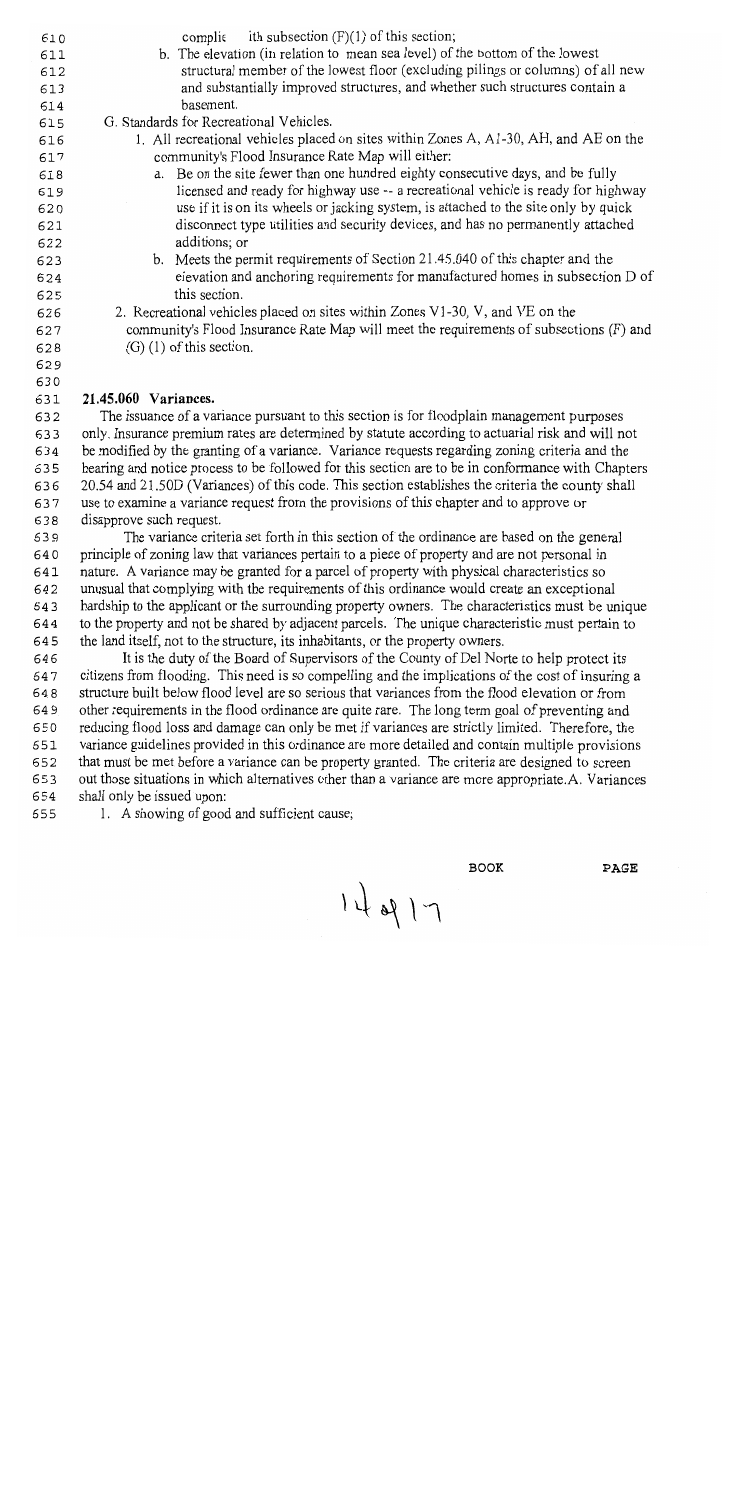| 656        | in exceptional hardship to<br>. failure to grant the variance would re.<br>2. A determination                                                                       |
|------------|---------------------------------------------------------------------------------------------------------------------------------------------------------------------|
| 657<br>658 | the applicant;<br>3. A determination that the granting of a variance will not result in increased flood heights,                                                    |
| 659        | additional threats to public safety, extraordinary public expense, create nuisances, cause                                                                          |
| 660        | fraud on or victimization to the public, or conflict with existing local laws or ordinances.                                                                        |
| 661        | B. Variances may be issued for the reconstruction, rehabilitation or restoration of historic                                                                        |
| 662        | structures, as defined in Section 21.45.020, without regard to the procedures set forth in the                                                                      |
| 663        | remainder of this section.                                                                                                                                          |
| 664        | C. Variances shall not be issued within any designated floodway if any increase in flood levels                                                                     |
| 665        | during the base flood discharge would result.                                                                                                                       |
| 666        | D. Variances shall only be issued upon a determination that the variance is the minimum                                                                             |
| 667        | necessary, considering the flood hazard, to afford relief.                                                                                                          |
| 668        | E. Variances granted to construct the lowest living floor below the base flood elevation will                                                                       |
| 669        | require the county to inform the applicant in writing that granting of such variance will                                                                           |
| 670        | increase the cost of flood insurance commensurate with the increased risk resulting from the                                                                        |
| 671        | lower elevation.                                                                                                                                                    |
| 672<br>673 | F. Variances granted shall be in a written form and a copy of such variance and the<br>accompanying written report shall be forwarded to the Federal Administrator. |
| 674        |                                                                                                                                                                     |
| 675        | 21.45.070 Variance procedure.                                                                                                                                       |
| 676        | A. Appeal Board.                                                                                                                                                    |
| 677        | 1. The board of supervisors of the county shall hear and decide appeals and requests for                                                                            |
| 678        | variances from the requirements of this chapter. Variance requests are to be in                                                                                     |
| 679        | conformance with Chapters 20.54 and 21.50D of this code.                                                                                                            |
| 680        | 2. The county shall hear and decide appeals when it is alleged there is an error in any                                                                             |
| 681        | requirements, decision or determination made by the floodplain administrator in the                                                                                 |
| 682        | enforcement or administration of this chapter.                                                                                                                      |
| 683        | 3. In passing upon such applications, the county shall consider all technical evaluations, all                                                                      |
| 684        | relevant factors, standards specified in other sections of this chapter, and:                                                                                       |
| 685        | a. The danger that materials may be swept onto other lands to the injury of others;                                                                                 |
| 686<br>687 | b. The danger to life and property due to flooding or erosion damage;<br>c. The susceptibility of the proposed facility and its contents to flood damage and the    |
| 688        | effect of such damage on the individual owner;                                                                                                                      |
| 689        | d. The importance of the services provided by the proposed facility to the community;                                                                               |
| 690        | e. The necessity to the facility of a waterfront location, where applicable;                                                                                        |
| 691        | f. The availability of alternative locations for the proposed use which are not subject to                                                                          |
| 692        | flooding or erosion damage;                                                                                                                                         |
| 693        | g. The compatibility of the proposed use with existing and anticipated development;                                                                                 |
| 694        | h. The relationship of the proposed use to the comprehensive plan and floodplain                                                                                    |
| 695        | management program for that area;                                                                                                                                   |
| 696        | i. The safety of access to the property in time of flood for ordinary and emergency                                                                                 |
| 697        | vehicles;                                                                                                                                                           |
| 698        | j. The expected heights, velocity, duration, rate of rise and sediment transport of the                                                                             |
| 699        | floodwaters expected at the site; and                                                                                                                               |
| 700        | k. The costs of providing governmental services during and after flood conditions,                                                                                  |
| 701<br>702 | including maintenance and repair of public utilities and facilities such as sewer, gas,<br>electrical and water system, and streets and bridges.                    |
|            |                                                                                                                                                                     |

**BOOK** 

 $15417$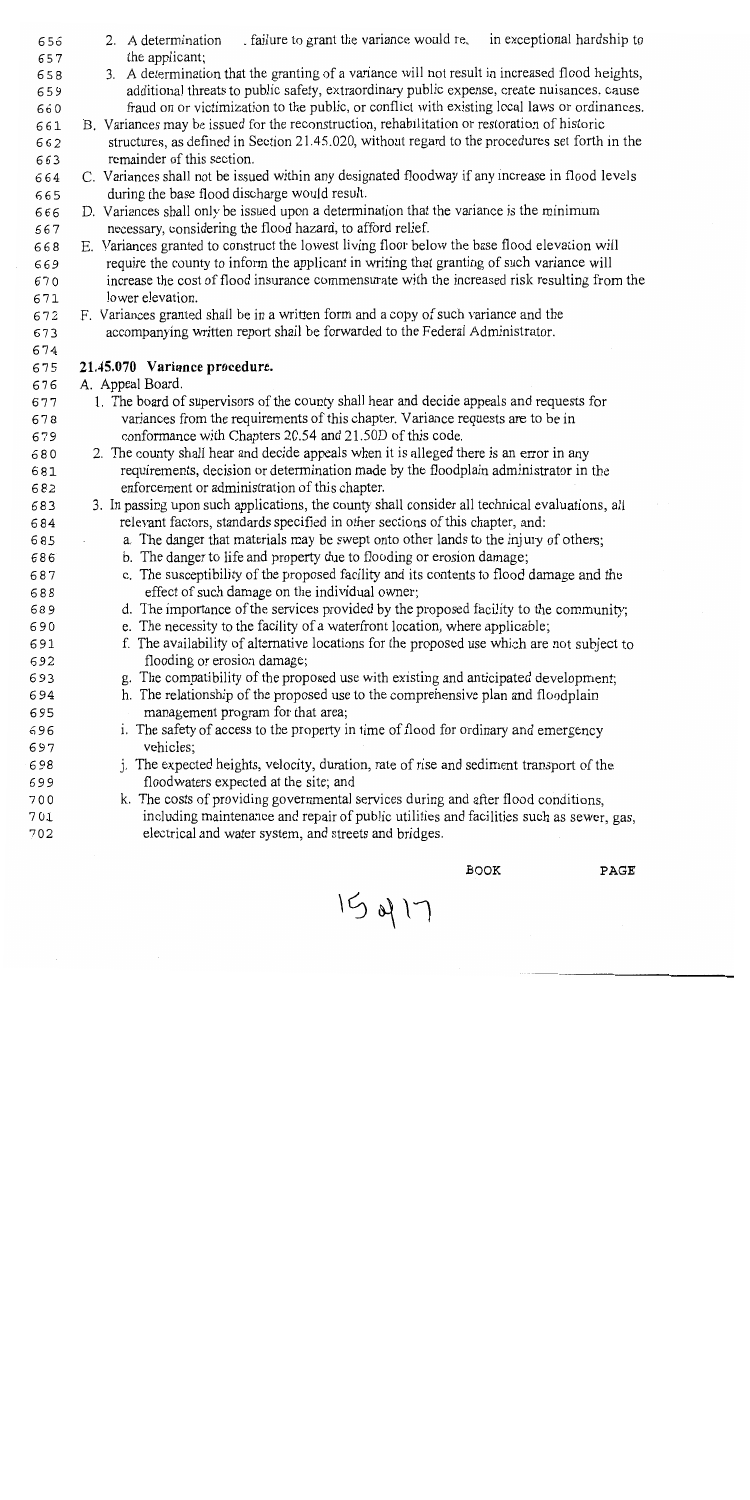| 703          | ay be issued for new construction and stantial improvements to<br>4. Generally, varianc          |
|--------------|--------------------------------------------------------------------------------------------------|
| 704          | be erected on a lot of one-half acre or less in size contiguous to and surrounded by lots        |
| 705          | with existing structures constructed below the base flood level, providing subsections           |
| 706          | $(A)(3)(a)$ through $(k)$ of this section have been fully considered. As the lot size increases  |
| 707          | beyond one-half acre, the technical justification required for issuing the variance              |
| 708          | increases.                                                                                       |
| 709          | 5. Upon consideration of the factors of subsection $(A)(3)$ of this section and the purposes of  |
| 710          | this chapter, the county may attach such conditions to the granting of variances as it           |
| 711          | deems necessary to further the purposes of this chapter.                                         |
| 712          | 6. The floodplain administrator shall maintain the records of all appeal actions and report any  |
| 713          | variances to the Federal Insurance Administration upon request.                                  |
| 714          | B. Conditions for Variances.                                                                     |
| 715          | 1. Variances may be issued for the reconstruction, rehabilitation or restoration of historic     |
| 716          | structures, as defined in Section 21.45.020, without regard to the procedures set forth in       |
| 717          | the remainder of this section.                                                                   |
| 718          | 2. Variances shall not be issued within any designated floodway if any increase in flood         |
| 719          | levels during the base flood discharge would result.                                             |
| 720          | 3. Variances shall only be issued upon a determination that the variance is the minimum          |
| 721          | necessary, considering the flood hazard, to afford relief.                                       |
| 722          | 4. Variances shall only be issued upon:                                                          |
| 723          | a. A showing of good and sufficient cause;                                                       |
| 724          | b. A determination that failure to grant the variance would result in exceptional                |
| 725          | hardship to the applicant; and                                                                   |
| 726          | c. A determination that the granting of a variance will not result in increased flood            |
| 727          | heights, additional threats to public safety, extraordinary public expense, create               |
| 728          | nuisances, cause fraud on or victimization of the public or conflict with existing local         |
| 729          | laws or ordinances.                                                                              |
| 730          | 5. Variances may be issued for new construction and substantial improvements and for             |
| 731          | other development necessary for the conduct of a functionally dependent use provided             |
| 732          | that the provisions of subsections $(B)(1)$ through $(4)$ of this section are satisfied and that |
| 733          | the structure or other development is protected by methods that minimize flood damages           |
| 734          | during the base flood and create no additional threats to public safety.                         |
| 735          | 6. Any applicant to whom a variance is granted shall be given written notice that the            |
| 736          | structure will be permitted to be built with a lowest floor elevation below the regulatory       |
| 737          | flood elevation and that the cost of flood insurance will be commensurate with the               |
| 738          | increased risk resulting from the reduced lowest floor elevation. A copy of the notice           |
| 739          | shall be recorded by the floodplain board in the office of the county recorder and shall         |
| 740          | be recorded in a manner so that it appears in the chain of title of the affected parcel of       |
| 741          | land.                                                                                            |
| 742          |                                                                                                  |
| 743          | <b>SECTION 2.</b> Classification. This ordinance is considered of a general and permanent        |
| 744          | nature and is classified as a codified ordinance.                                                |
| $H \wedge T$ |                                                                                                  |

745

SECTION 3. If any part of this Ordinance or its application is deemed invalid by a court 746 of competent jurisdiction, the Board of Supervisors intends that such invalidity will not 747 affect the effectiveness of the remaining provisions or applications and, to this end, the 748 provisions of this Ordinance are severable. 749

 $16417$ 

**BOOK**